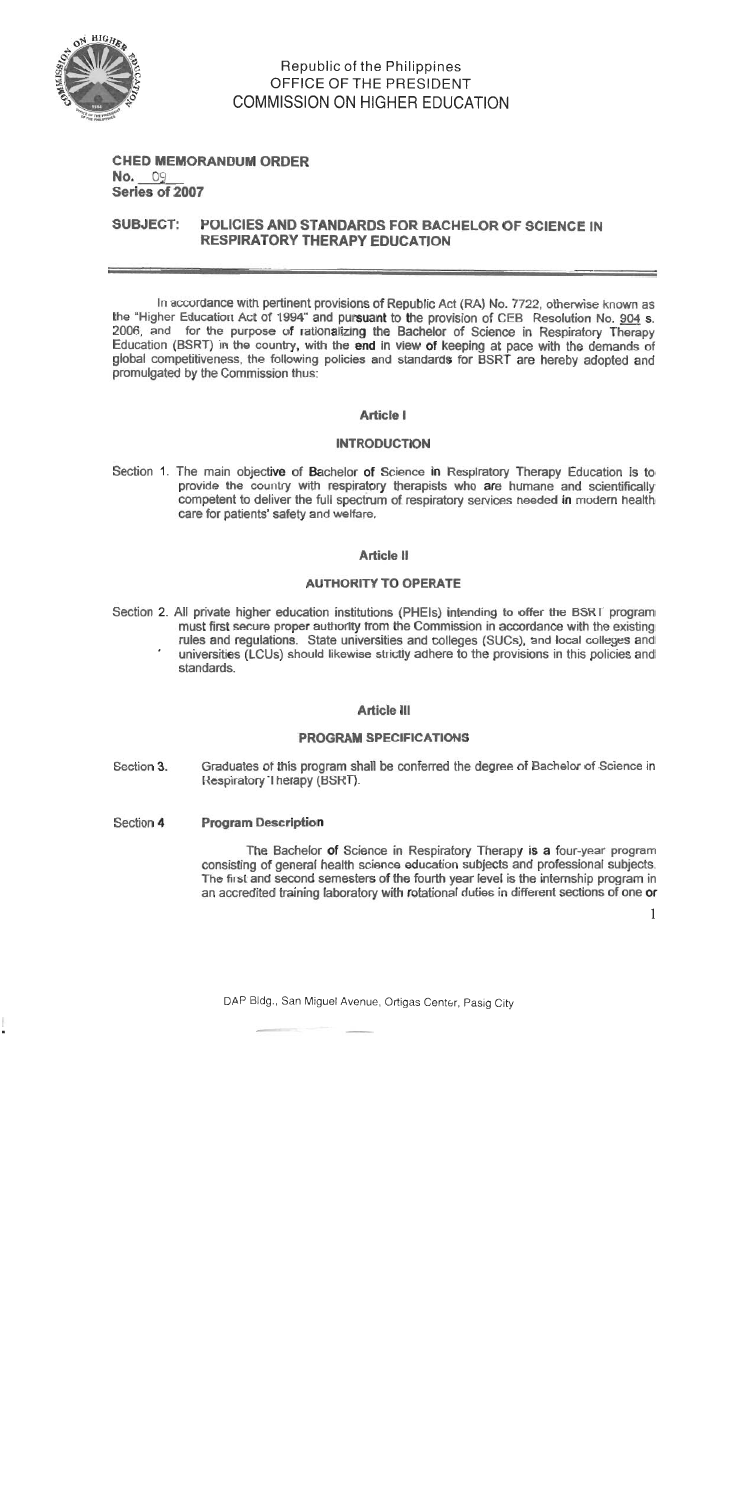more hospitals such as Pulmonary Diagnostics, General Respiratory Care, Adult Intensive Care Unit, Neonatal & Pediatric Critical Care Unit, and Sleep Laboratory.

#### a. **Objectives of the BSRT Education:**

- 1. To develop the knowledge, attitudes and skills in the performance of clinical pulmonary care procedures essential to the practice of Respiratory Therapy needed to help the physician in the proper diagnosis, treatment and prevention of diseases.
- 2. To develop leadership skills, competence, in critical and analytical thinking to advance knowledge in Respiratory Therapy and contribute to the challenges of the profession
- 3 To uphold moral and ethical values in the service of society and in the practice of the profession

#### b. **Specific professions, careers, occupations or trades that the graduates of these programs may go into:**

- Clinical Practice: Respiratory Therapist in Hospital Pulmonary Laboratories, Clinics and Sanitaria, Home Care Services, and Emergency Medical Service Practitioner
- Education: Respiratory Therapy graduates can be employed as faculty in colleges and universities offering Respiratory Therapy program to teach professional subjects and conduct research.
- Respiratory Care Industry: Product specialist, Sales and Marketing

#### **Article IV**

#### **COMPETENCY STANDARDS**

Graduates of BS Respiratory Therapy like any other Health Professions must be able to apply analytical and critical thinking in clinical practice. As such, graduates aforementioned must possess the following entry level competencies for the following key areas of the respiratory care profession:

- *A. Professional & Organizational Functions*
	- 1. Perform and adhere to the scope of respiratory care practice with care, dexterity, and precision within the bounds of professional, medical, legal, and ethical standards.
	- 2. Demonstrate effective written & oral communication skills with supportive caring behavior.
	- 3. Demonstrate critical judgment in professional practice.
	- 4. Apply infection prevention and control procedures.
	- 5. Provide cardio-respiratory care education to patients/clients and their family members.

#### *B. Assessments, Consultations & Collaborations*

1. Develop, monitor, assess, and adjust respiratory care parameters based on diagnostic test information and records.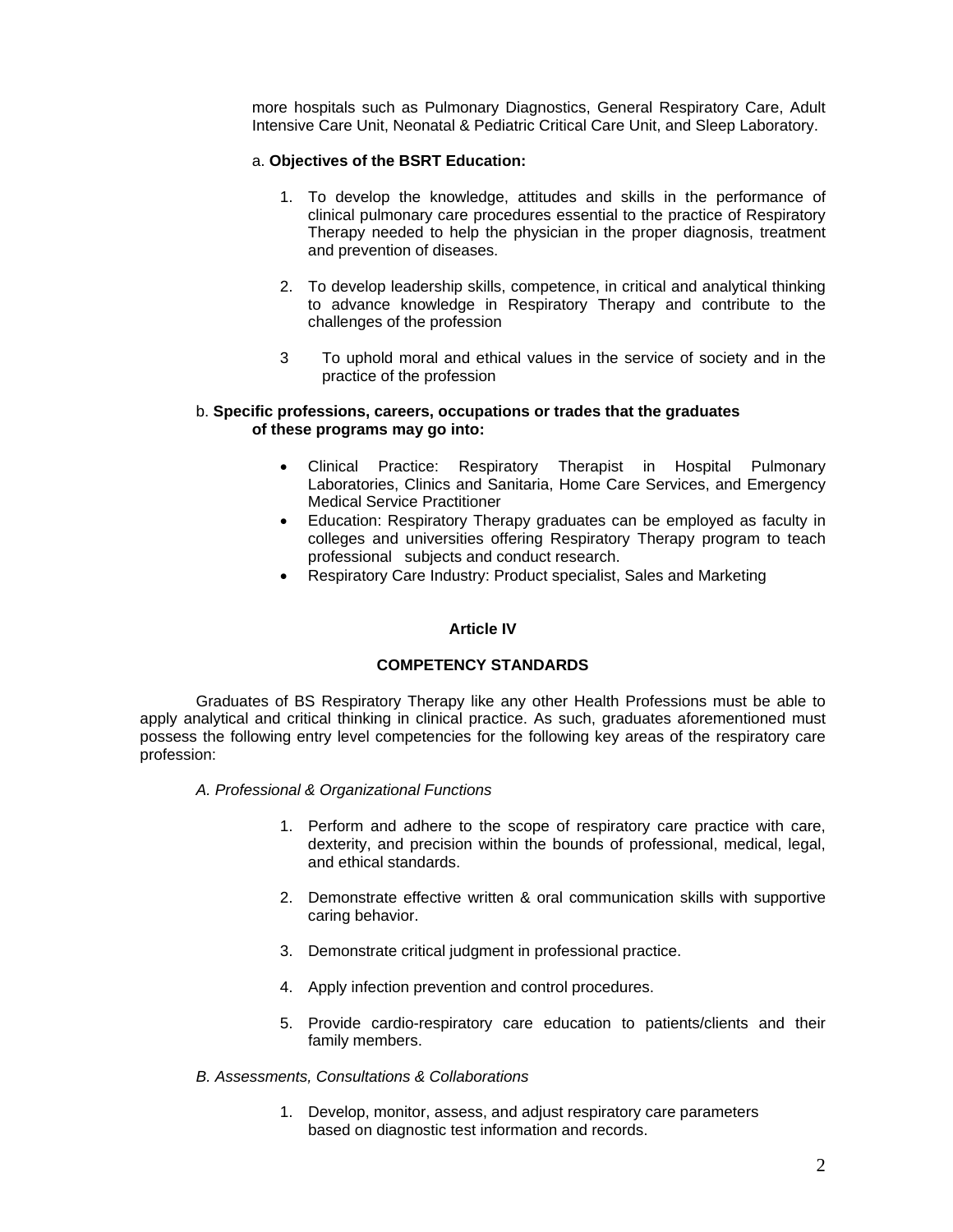- 2. Participate in professional consultations in a multi-disciplinary forum or research.
- *C. Diagnostic Interventions* 
	- 1. Do arterial puncture and interpret blood gas analysis.
	- 2. Perform and interpret tests of pulmonary function including spirometry, sleep studies and other related tests.
	- 3. Conduct electrocardiogram procedure and recognize normal / basic arrhythmias.
	- 4. Interpret hemodynamic data.
- *E. Therapeutic Interventions* 
	- 1. Initiate measures/procedures to maintain airway patency of intubated/nonintubated patient
	- 2. Provide oxygen therapy with appropriate delivery device and humidification.
	- 3. Do aerosol therapy with appropriate medication dosage and device.

#### *F. Supportive Interventions*

- 1. Provide appropriate mode of ventilation with its corresponding parameter based on physician's order and patient's need.
- 2. Initiate, monitor, and adjust ventilator parameters based on patient response, physical examination, and laboratory data, based on standardized respiratory protocols.
- 3. Assist patients in promoting nutritional, emotional and physical well-being.

#### **Article V**

#### **CURRICULUM**

#### Section 5 Curriculum Description

Higher education institutions offering Respiratory Therapy program may exercise flexibility in their curricular offering. However, the following respiratory therapy courses are prescribed minimum requirements to be implemented.

#### Section 6 Curriculum Outline

#### **A. Outline of General Education Subjects**

|                                | Units |
|--------------------------------|-------|
| <b>Language and Humanities</b> | 18    |
| English                        |       |
| Filipino                       |       |
| Humanities (Philosophy; Logic) |       |

|                                                                  | <b>Units</b> |
|------------------------------------------------------------------|--------------|
| <b>Mathematics, Natural Science &amp; Information Technology</b> | 25           |
| <b>Mathematics</b>                                               |              |
| <b>Basic Statistics</b>                                          | 3            |
| <b>Natural Science with STS</b>                                  |              |
| Chemistry (General Inorganic)                                    | ว            |
| Physics                                                          |              |
| Biochemistry                                                     | З            |
| <b>Basic Computer Concepts</b>                                   | ર            |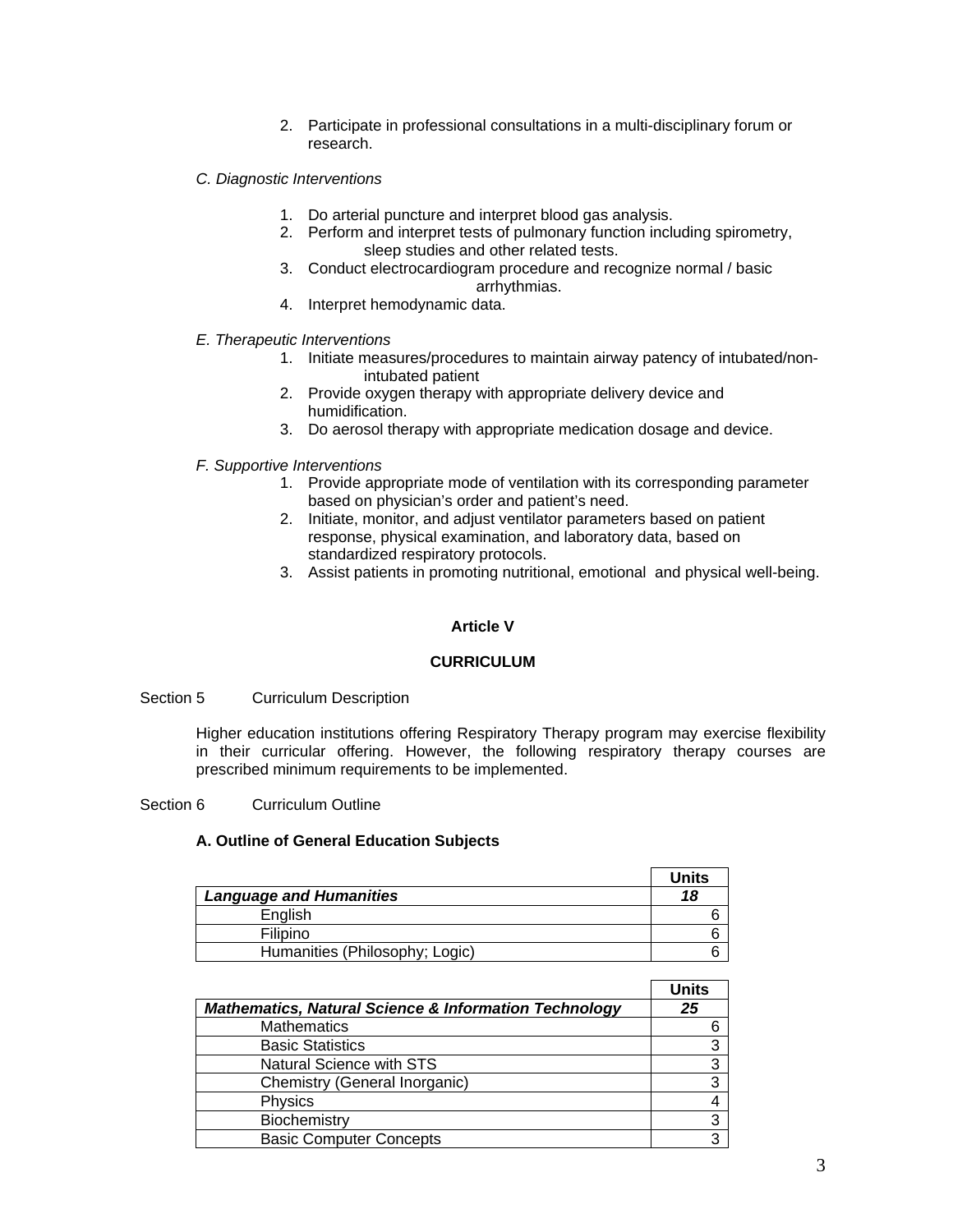|                          | <b>Units</b> |
|--------------------------|--------------|
| <b>Social Sciences</b>   |              |
| Psychology               |              |
| Sociology / Anthropology |              |

|                                                    | <b>Units</b> |
|----------------------------------------------------|--------------|
| <b>General Health Science Education Curriculum</b> | 14           |
| Human Anatomy & Physiology                         |              |
| <b>Health Care</b>                                 |              |
| <b>Medical Terminology</b>                         |              |
| <b>Health Economics</b>                            |              |

|                                 | Units |
|---------------------------------|-------|
| <b>Mandated Subjects</b>        |       |
| Rizal's Life Works & Writings   |       |
| Phil. Government & Constitution |       |
| Phil. History                   |       |

| <b>Physical Education</b> |  |
|---------------------------|--|

|                                  | نها: حدا |
|----------------------------------|----------|
| <b>NCTD</b><br>-<br>, , ,<br>. . |          |

**Total Units 86 Units** 

# **B. Outline of Professional Education Subjects**

|                                                   | <b>Units</b>   |
|---------------------------------------------------|----------------|
| <b>Professional Education Subjects</b>            | 45             |
| Cardiopulmonary Anatomy & Pathophysiology         | 3              |
| Neuromuscular Anatomy & Pathophysiology           | 3              |
| Fundamentals of RT                                | 5              |
| <b>Patient Assessment</b>                         | $\overline{2}$ |
| Principles of Pulmonary Rehabilitation            | 3              |
| Airway Management & Cardiopulmonary Resuscitation | $\overline{2}$ |
| Pharmacology                                      | $\overline{2}$ |
| Principles of Neonatal/Pediatric Respiratory Care | $\overline{2}$ |
| Principles of Pulmonary Physiology in the ICU     | $\overline{3}$ |
| <b>Mechanical Ventilation</b>                     | 4              |
| Ventilation & Gas Exchange Monitoring             | 3              |
| Microbiology                                      | 4              |
| Test of Pulmonary Function & Structure            | 3              |
| <b>ICU Crisis Management</b>                      | 1              |
| Management & Health Care Ethics                   | $\overline{2}$ |
| <b>Advanced Mechanical Ventilation</b>            | 1              |
| Hemodynamic Monitoring                            | 1              |
| Teaching in HealthCare Setting                    | 1              |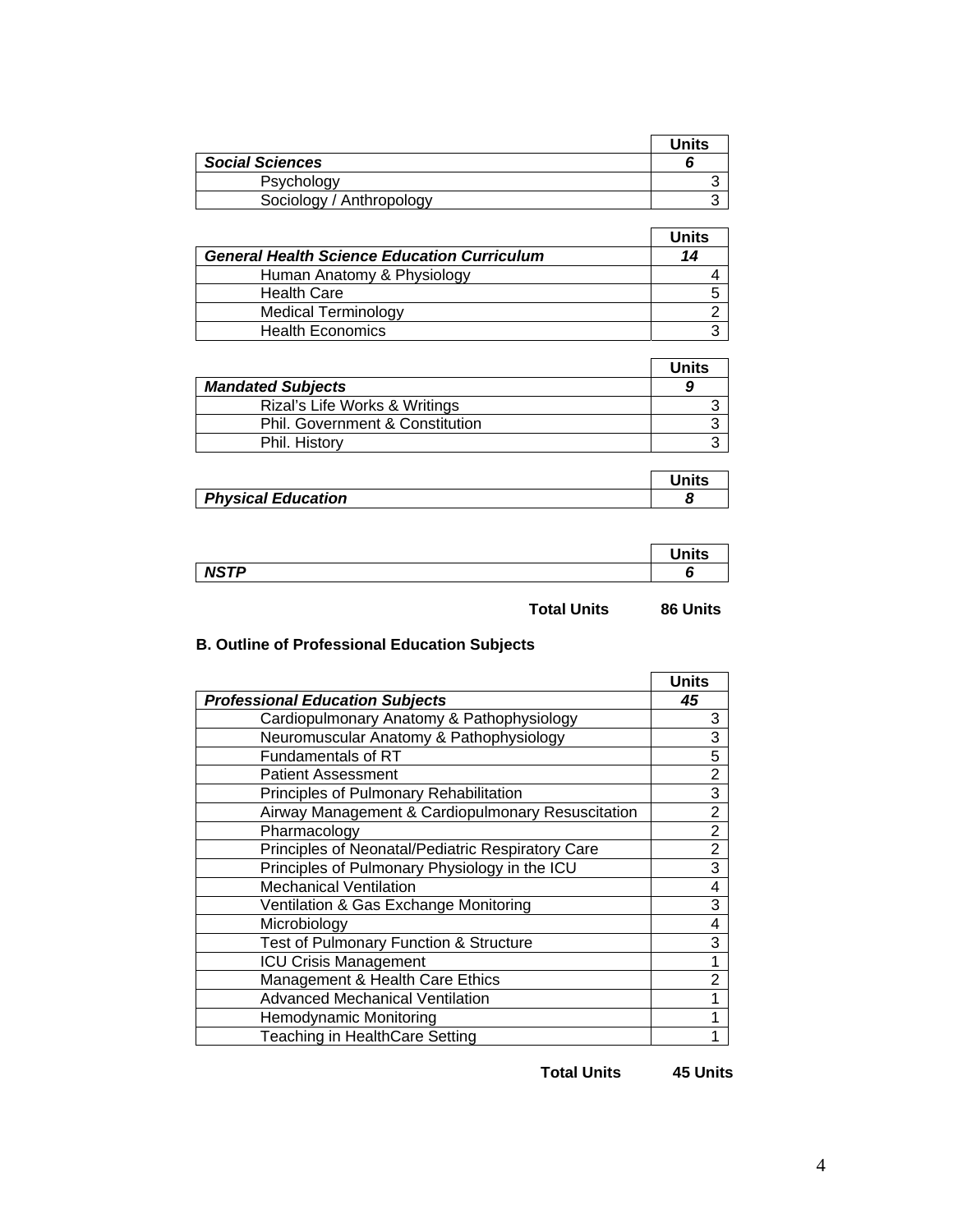# **Summary of Units**

|                                                |        |         |                    | Units |     |  |
|------------------------------------------------|--------|---------|--------------------|-------|-----|--|
| General                                        | Health | Science | Education          |       | 86  |  |
| Curriculum                                     |        |         |                    |       |     |  |
| <b>Professional Courses</b>                    |        |         |                    |       |     |  |
| Seminar (Respiratory Care Seminar 1&2)         |        |         |                    |       |     |  |
| Clinical Internship (Clinical Education 1 & 2) |        |         | 30                 |       |     |  |
|                                                |        |         | <b>Grand Total</b> |       | 167 |  |

# Section 7 Program of Study

# Bachelor of Science in Respiratory Therapy

# **Minimum Curriculum Requirements**

### **FIRST YEAR**

| <b>First Semester</b>            | <b>Second Semester</b> |          |              |                                  |                |          |              |
|----------------------------------|------------------------|----------|--------------|----------------------------------|----------------|----------|--------------|
| <b>Subject</b>                   | <b>Lec</b>             | Lab      | <b>Units</b> | <b>Subject</b>                   | <b>Lec</b>     | Lab      | <b>Units</b> |
| English 1 (Communication Arts 1) | 3                      | 0        | 3            | English 2 (Communication Arts 2) | 3              | 0        | 3            |
| Filipino 1 (Sining ng            | 3                      | 0        | 3            | Filipino 2 (Pagbasa at Pagsulat) | 3              | 0        | 3            |
| Pakikipagtalastasan)             |                        |          |              |                                  |                |          |              |
| Mathematics 1 (College Algebra)  | 3                      | 0        | 3            | Sociology/Anthropology           | 3              | $\Omega$ | 3            |
| Natural Science 1 (Zoology) w/   | $\overline{2}$         |          | 3            | Mathematics 2 (Plane             | 3              | 0        | 3            |
| <b>STS</b>                       |                        |          |              | Trigonometry)                    |                |          |              |
| <b>Philippine History</b>        | 3                      | $\Omega$ | 3            | Chemistry (General & Inorganic)  | 2              |          | 3            |
| Physical Education 1 (Physical   | $\mathcal{P}$          | 0        | 2            | Physical Education 2 (Folk       | $\overline{2}$ | $\Omega$ | 2            |
| Fitness)                         |                        |          |              | Dancing)                         |                |          |              |
| (Calisthenics & Gymnastics)      |                        |          |              |                                  |                |          |              |
| NSTP <sub>1</sub>                | 3                      | $\Omega$ | 3            | NSTP <sub>2</sub>                | 3              | $\Omega$ | 3            |
| TOTAL                            |                        |          | 20           | <b>TOTAL</b>                     |                |          | 20           |

### **SECOND YEAR**

#### *First Semester Second Semester*

| <b>Subject</b>                            | <b>Lec</b> | Lab      | <b>Units</b>   | <b>Subject</b>                                             | <b>Lec</b> | Lab      | <b>Units</b> |
|-------------------------------------------|------------|----------|----------------|------------------------------------------------------------|------------|----------|--------------|
| Mathematics 3 (Basic<br>Statistics)       | 3          | 0        | 3              | <b>Basic Computer Concepts</b>                             | 2          |          | 3            |
| Rizal                                     | 3          | $\Omega$ | 3              | Physics (College Physics)                                  | 3          |          | 4            |
| Human Anatomy & Physiology                | 3          |          | 4              | Health Economics with Taxation &<br>Land Reform            | 3          | $\Omega$ | 3            |
| <b>Health Care</b>                        | 3          | 2        | 5              | Biochemistry                                               | 3          | $\Omega$ | 3            |
| <b>Physical Education 3</b><br>(Swimming) | 2          | $\Omega$ | $\overline{2}$ | Political Science (Phil. Government<br>& New Constitution) | 3          | $\Omega$ | 3            |
|                                           |            |          |                | Philosophy of Man                                          | 3          | $\Omega$ | 3            |
| <b>Medical Terminology</b>                | 2          | $\Omega$ | $\overline{2}$ |                                                            |            |          |              |
| General Psychology                        | 3          | $\Omega$ | 3              | Logic                                                      | 3          | $\Omega$ | 3            |
|                                           |            |          |                | Physical Education 4 (Games &<br>Recreation)               | 2          | $\Omega$ | 2            |
| Total                                     |            |          | 22             | <b>Total</b>                                               |            |          | 24           |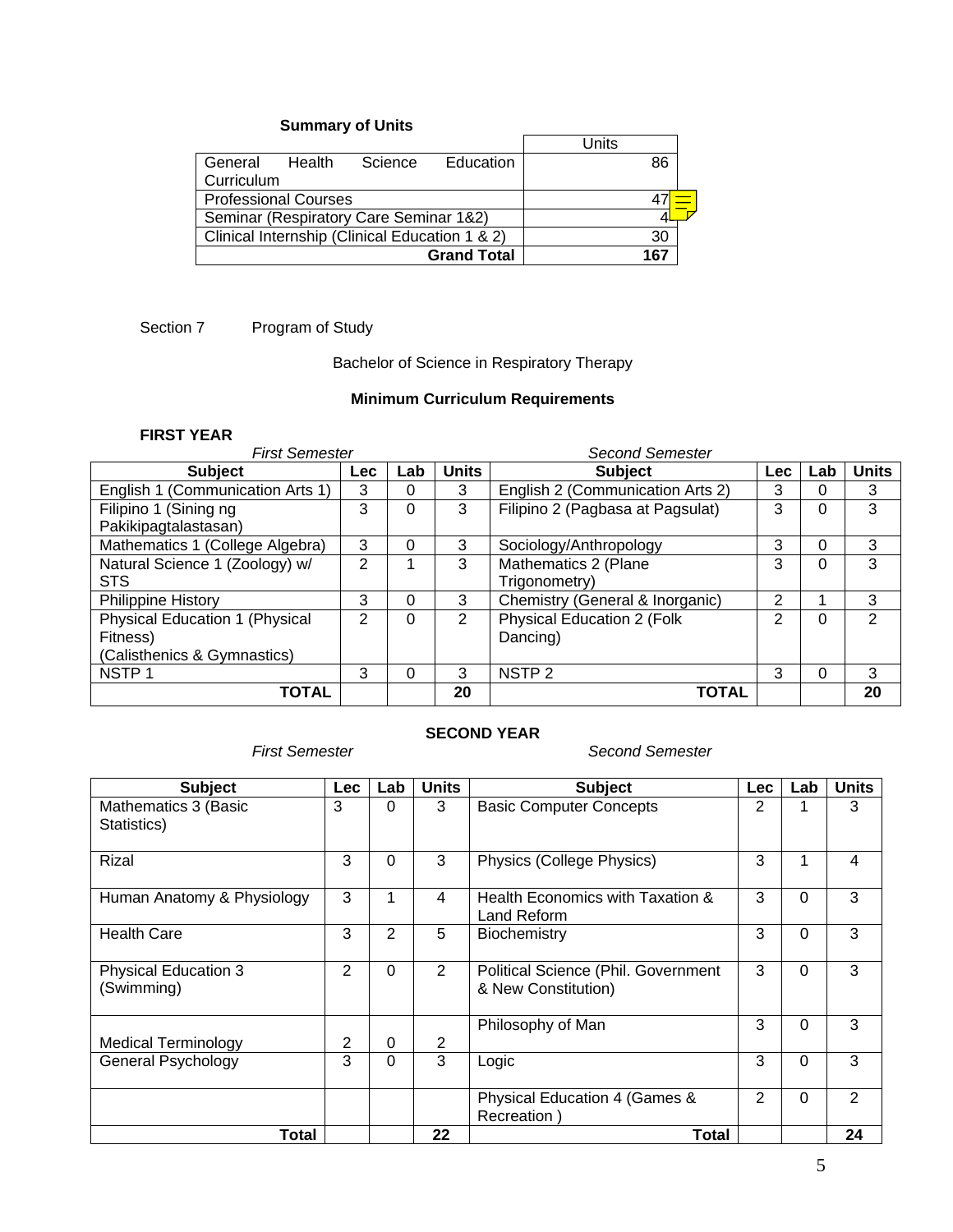# **THIRD YEAR**

#### *First Semester Second Semester*

| <b>Subject</b>            | <b>Lec</b> | Lab | <b>Units</b> | <b>Subject</b>                         | <b>Lec</b> | Lab | <b>Units</b> |
|---------------------------|------------|-----|--------------|----------------------------------------|------------|-----|--------------|
| Cardiopulmonary Anatomy   | 3          | 0   | 3            | Principles of Neonatal/Pediatric       | 2          | 0   | 2            |
| & Pathophysiology         |            |     |              | <b>Respiratory Care</b>                |            |     |              |
| Neuromuscular Anatomy &   | 3          | 0   | 3            | Principles of Pulmonary Physiology in  | 3          | 0   | 3            |
| Pathophysiology           |            |     |              | the ICU                                |            |     |              |
| Fundamentals of RT        | 3          | 2   | 5            | <b>Mechanical Ventilation</b>          | 3          |     | 4            |
| <b>Patient Assessment</b> | 2          | 0   | 2            | Ventilation & Gas Exchange Monitoring  | 2          |     | 3            |
| Principles of Pulmonary   | 3          | 0   | 3            |                                        | 3          |     | 4            |
| Rehabilitation            |            |     |              | Microbiology                           |            |     |              |
| Airway Management &       |            |     | 2            | Test of Pulmonary Function & Structure | 2          |     | 3            |
| Cardiopulmonary           |            |     |              |                                        |            |     |              |
| Resuscitation             |            |     |              |                                        |            |     |              |
| Pharmacology              | 2          | 0   | 2            |                                        |            |     |              |
| Total                     |            |     | 20           | Total                                  |            |     | 19           |

# **FOURTH YEAR**

*First Semester Second Semester*

| <b>Subject</b>                            | Lec. | ∟ab | Unit/s | <b>Subject</b>                    | Lec | Lab | Unit/s         |
|-------------------------------------------|------|-----|--------|-----------------------------------|-----|-----|----------------|
| <b>ICU Crisis Management</b>              |      | O   |        | Advanced Mechanical Ventilation   |     |     |                |
| Management & Health Care<br><b>Ethics</b> | 2    | 0   | 2      | <b>Hemodynamic Monitoring</b>     |     |     |                |
| <b>Respiratory Care Seminar 1</b>         | 2    |     |        | <b>Respiratory Care Seminar 2</b> |     |     |                |
| <b>Clinical Education 1</b>               |      |     | 15     | <b>Clinical Education 2</b>       |     |     | 15             |
|                                           |      |     |        | Teaching in HealthCare Setting    | 3   |     | 3 <sup>l</sup> |
| Total                                     |      |     | 20     | Total                             |     |     | 22<br><u>ा</u> |

Section 8 **Respiratory Therapy Internship Program (**See Appendix A)

# **Article VI**

## **COURSE SPECIFICATIONS**

| <b>Course Name</b>    | <b>Cardiopulmonary Anatomy &amp; Pathophysiology</b>                                                                                                                                                                                                                                                                                                                      |
|-----------------------|---------------------------------------------------------------------------------------------------------------------------------------------------------------------------------------------------------------------------------------------------------------------------------------------------------------------------------------------------------------------------|
| Course<br>Description | An in-depth presentation of the cardiopulmonary system, its abnormalities, and<br>corrective techniques as related to respiratory therapy. Study of concepts and theory<br>of selected cardiopulmonary diseases, to include: definition, clinical manifestations,<br>etiology, pathologic, radiological and laboratory findings; prevention, prognosis, and<br>treatment. |
| <b>Course Credit</b>  | 3 units Lecture                                                                                                                                                                                                                                                                                                                                                           |
| <b>Contact Hours</b>  | 3 lecture hours per week                                                                                                                                                                                                                                                                                                                                                  |
| Prerequisite          | Human Anatomy & Physiology                                                                                                                                                                                                                                                                                                                                                |
| Placement             | Third year First semester                                                                                                                                                                                                                                                                                                                                                 |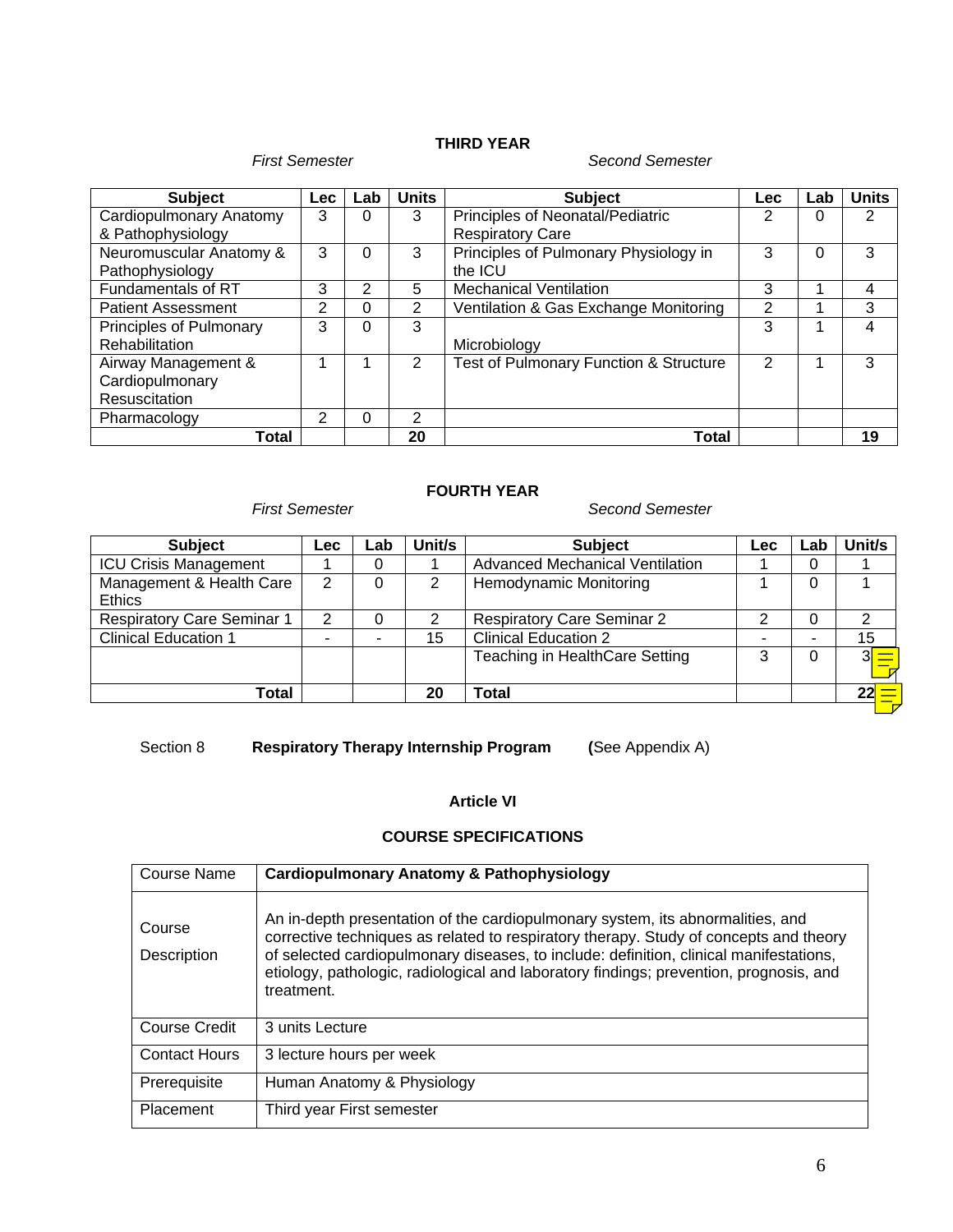|                       | At the end of the course, the student will be able to:                                                                                                                                                                                                                                                                                                                                     |
|-----------------------|--------------------------------------------------------------------------------------------------------------------------------------------------------------------------------------------------------------------------------------------------------------------------------------------------------------------------------------------------------------------------------------------|
| Course<br>Objectives  | 1. Enumerate the components of the cardiopulmonary system and describe the<br>function of each part.<br>normal<br>2. Compare and contrast the normal and pathologic findings in diagnostic studies.<br>3. List down common cardiopulmonary diseases and discuss their clinical<br>manifestations, etiology, radiological and laboratory findings, prevention, prognosis,<br>and treatment. |
| <b>Course Outline</b> | I. Normal Lung Structure<br>A. The Bony Thorax and Chest Wall<br><b>B. Respiratory Muscles</b><br>C. Airways<br>D. Alveolar-Capillary Exchange Units<br>E. Lung Compliance<br>F. Airway Resistance<br>G. Circulation<br>H. Lymphatics                                                                                                                                                      |
|                       | II. The Circulatory System<br>A. Blood<br><b>B.</b> The Heart<br>C. Pulmonary & systemic vascular systems<br>D. Cardiac cycle & it's effect on blood pressure<br>E. Blood pressure<br>F. Distribution of pulmonary blood flow                                                                                                                                                              |
|                       | III. Normal Lung Function<br>A. Ventilation<br><b>B. Diffusion Capacity</b><br>C. Lung Circulation<br>D. Gas Transport and Acid-Base Status of the Lung<br>E. Ventilation-Perfusion Relationships<br>F. Normal Exercise Physiology                                                                                                                                                         |
|                       | IV. Airflow Obstruction<br>A. Anatomical and Physiological Concepts<br>B. Regulation of Airway Caliber<br>C. Mechanisms of Airflow Obstruction<br>D. Pulmonary Function in Obstructive Airway Diseases                                                                                                                                                                                     |
|                       | V. Parenchymal Inflammation and Injury<br>A. Case Study: Introduction<br>B. Pulmonary Parenchymal Structure and Function<br>C. Inhalation Injury<br>D. Acute Lung Injury<br>E. Lung Function<br>F. Therapy and Outcome                                                                                                                                                                     |
|                       | VI. Pulmonary Hypertension<br>A. Definition and Classification<br>B. Case Study: Introduction<br>C. History and Physical Examination<br>D. Diagnostic Evaluation<br>E. Primary Pulmonary Hypertension<br>F. Management of Pulmonary Hypertension                                                                                                                                           |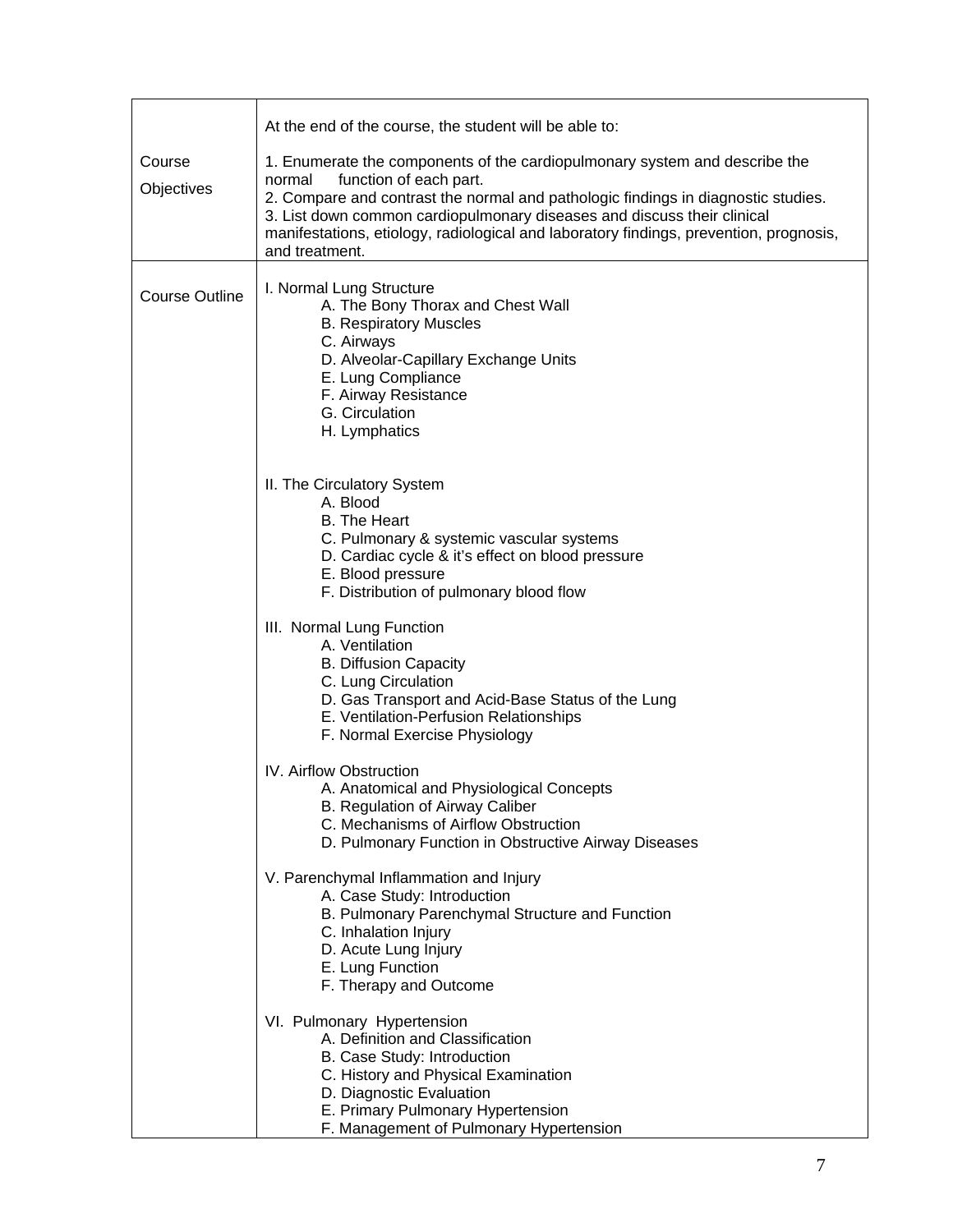| VII. Respiratory Failure<br>A. Case Study: Introduction<br>B. Definition of Respiratory Failure<br>C. Pathophysiology of Respiratory Failure<br>D. Diagnosis of Respiratory Failure<br>E. Treatment                                                                                                                                                                                                                                                                                 |
|-------------------------------------------------------------------------------------------------------------------------------------------------------------------------------------------------------------------------------------------------------------------------------------------------------------------------------------------------------------------------------------------------------------------------------------------------------------------------------------|
| VIII. Asthma<br>A. Clinical Features<br><b>B.</b> Pathology<br>C. Airway Inflammation and Inflammatory Mediators<br>D. Airway Hyperresponsiveness<br>E. Diagnosis and Laboratory Evaluation of Asthma<br>F. Pulmonary Function Changes in Asthma<br>G. Effects of Airflow Obstruction on Cardiac Function<br>H. Gas-Exchange Abnormalities<br>I. Special Categories of Asthma<br>J. Assessment of Severity<br>K. Therapy for Acute and Chronic Asthma<br>L. Complications of Asthma |
| IX. Chronic Obstructive Pulmonary Disease<br>A. Case Study<br><b>B. Causes of COPD</b><br>C. Mechanisms of Airway Obstruction<br>D. Clinical Aspects of COPD<br>E. Epidemiology of COPD<br>F. Treatment                                                                                                                                                                                                                                                                             |
| X. Sarcoidosis<br>A. Incidence of Sarcoidosis<br>B. Etiology / Pathophysiology of Sarcoidosis<br>C. Clinical Manifestations<br>D. Diagnosis and Assessment of Disease Activity<br>F. Prognosis<br>G. Treatment                                                                                                                                                                                                                                                                      |
| XI. Interstitial Lung Diseases<br>A. Clinical Features and General Approach<br><b>B. Case Study</b>                                                                                                                                                                                                                                                                                                                                                                                 |
| XII. Pathophysiology of Pulmonary Embolism<br>A. Pathophysiology and Risk<br><b>B. Clinical Features</b><br>C. Gas-Exchange Abnormalities<br>D. Pulmonary Infarction<br>E. Diagnostic Tests<br>F. Management                                                                                                                                                                                                                                                                        |
| XIII. Lung Cancer<br>A. Epidemiology<br><b>B.</b> Etiology<br>C. Clinical Presentation<br>D. Diagnostic Work-Up<br>E. Major Histologic Types of Lung Cancer<br>F. Staging of Lung Cancer                                                                                                                                                                                                                                                                                            |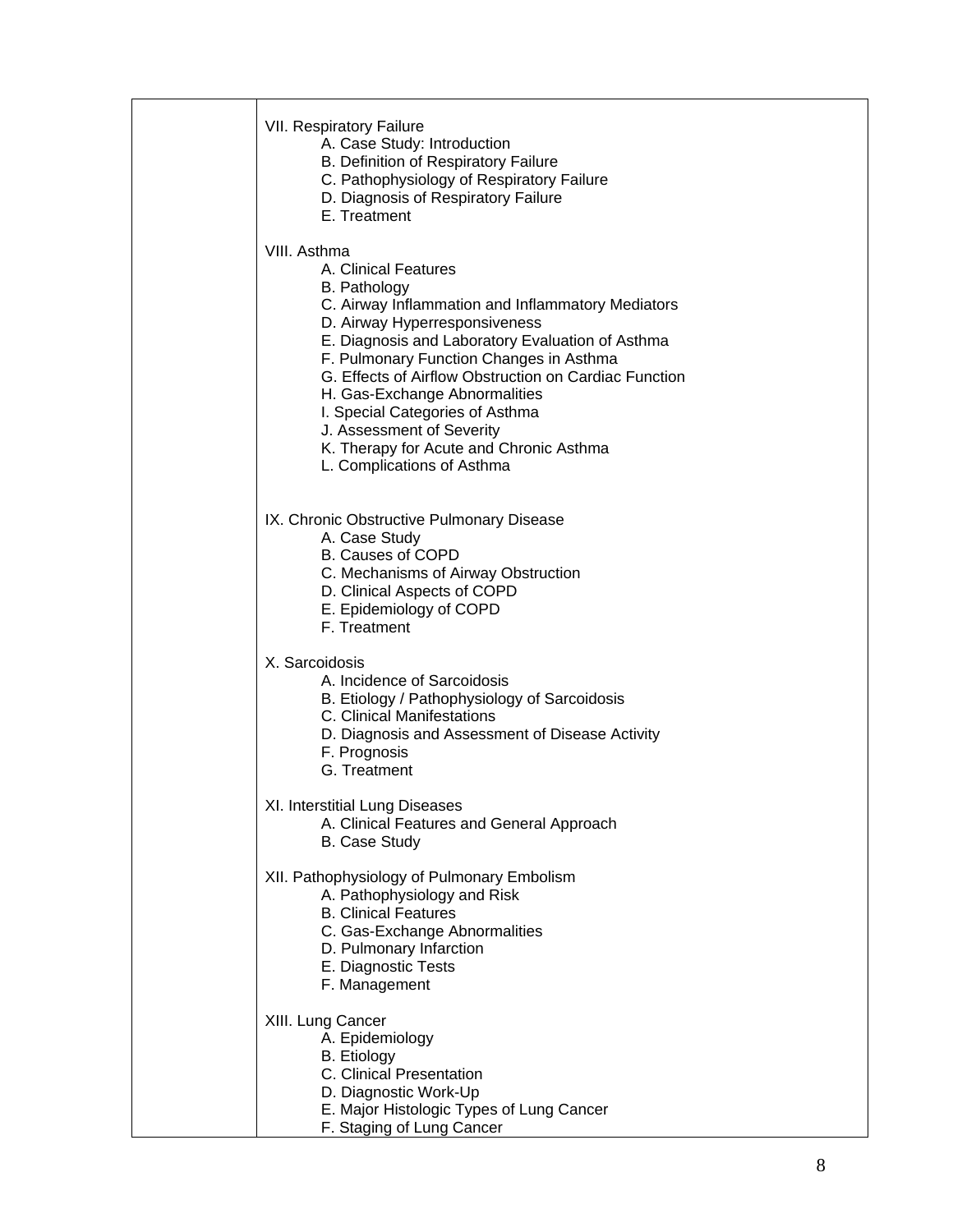|                 | G. The solitary Pulmonary Nodule<br>H. Therapy and Prognosis                                                                                                                                                         |
|-----------------|----------------------------------------------------------------------------------------------------------------------------------------------------------------------------------------------------------------------|
|                 | XIV. Mycobacterial Diseases<br>A. Classification<br><b>B.</b> Tuberculosis<br>C. Non-Tuberculous Mycobacteria<br>D. Treatment                                                                                        |
|                 | XV. HIV Infection and the Lung<br>A. Pathogenesis of HIV Infection in the Lower Respiratory Tract<br>B. Pulmonary Infections in HIV Disease<br>C. Diagnostic Approach to Pulmonary Disease in the HIV Patient        |
|                 | XVI. Sleep Apnea and Sleep-Related Breathing Disorders<br>A. Normal Control of Breathing<br><b>B. Normal Sleep</b><br>C. Control of Breathing During Sleep<br>D. Sleep-Disordered Breathing                          |
|                 | <b>XVII. Pleural Disease</b><br>A. Normal Anatomy and Physiology<br><b>B. Pleural Effusions</b><br>C. Management of Pleural Effusions<br>D. Pneumothorax                                                             |
|                 | <b>XVIII. Occupational Lung Diseases</b><br>A. Overview<br><b>B.</b> Silicosis<br>C. Asbestos-Related Pulmonary Disorders<br>D. Coal workers Pneumoconiosis<br>E. Occupational Asthma<br>F. Effects of Air Pollution |
| <b>Textbook</b> | Pulmonary Pathophysiology by Criner & D'Alonzo<br>Cardio-Pulmonary Anatomy and Physiology by Des Jardins<br>Egan's Fundamentals of Respiratory Care by Scanlan, Wilkins, Stoller                                     |

| Course Name           | Neuromuscular Anatomy & Pathophysiology                                                                                                                                                                                                                                                                                                                                        |
|-----------------------|--------------------------------------------------------------------------------------------------------------------------------------------------------------------------------------------------------------------------------------------------------------------------------------------------------------------------------------------------------------------------------|
| Course<br>Description | The subject provides knowledge on normal and medical-surgical conditions that may<br>lead to transient or permanent respiratory impairment which affects the<br>neuromuscular system. Topics included are: (a) thoracic cage and spinal column<br>deformities (b) effects of abdominal/thoracic incision on thoracic excursions and<br>ventilation (c) neuromuscular disorders |
| Course Credit         | 3 Units Lecture                                                                                                                                                                                                                                                                                                                                                                |
| <b>Contact Hours</b>  | 3 lecture hours per week                                                                                                                                                                                                                                                                                                                                                       |
| Prerequisite          | Human Anatomy & Physiology                                                                                                                                                                                                                                                                                                                                                     |
| <b>Placement</b>      | Third year First semester                                                                                                                                                                                                                                                                                                                                                      |
| Course<br>Objectives  | At the end of the course, the student will be able to:<br>1. List down and discuss the main components of neuromuscular system.                                                                                                                                                                                                                                                |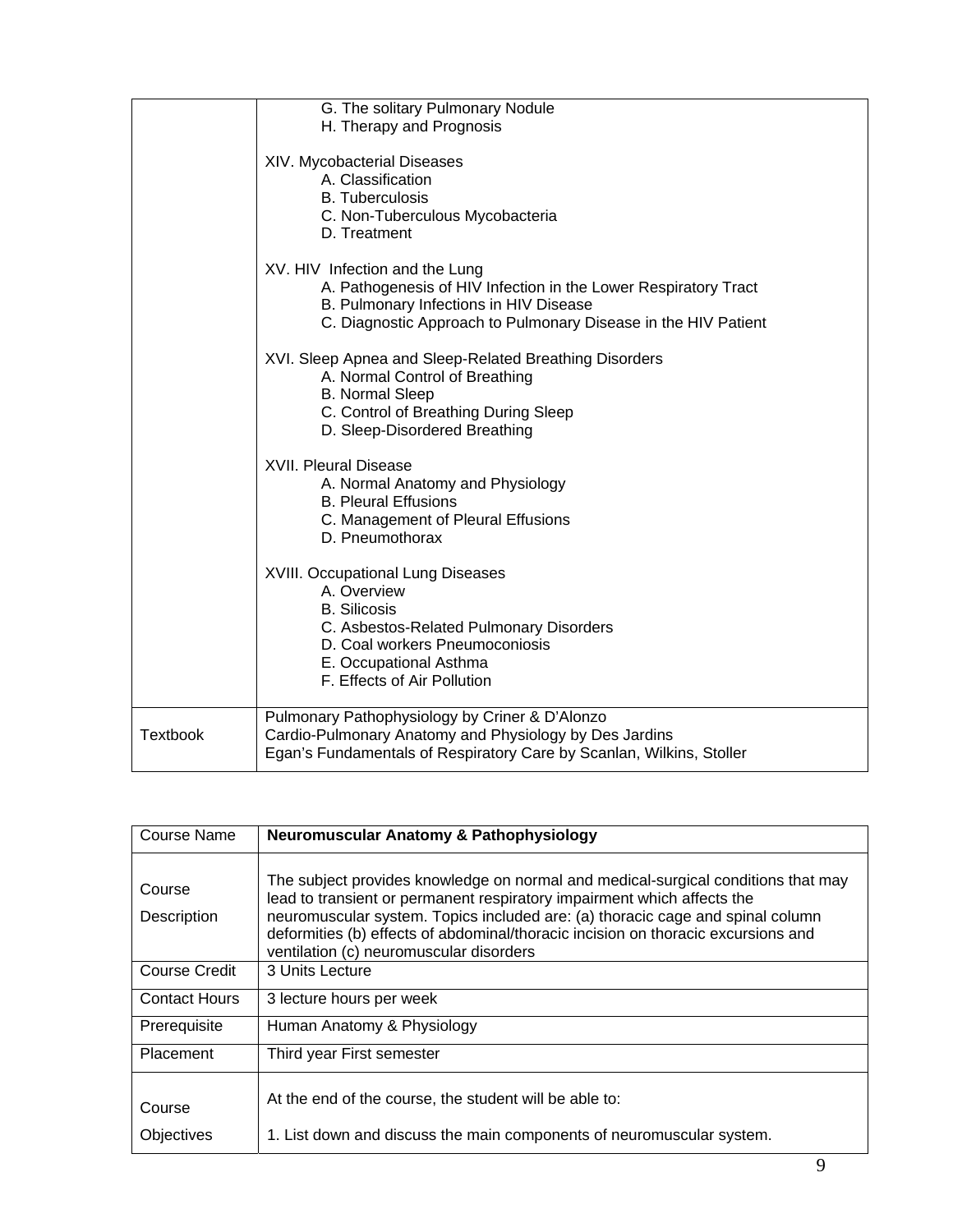|                       | 2. Correlate the problems of the neuromuscular system with its effect on the<br>respiratory system.                                                                                                                                                                                                                                                                                                                                                                                                          |
|-----------------------|--------------------------------------------------------------------------------------------------------------------------------------------------------------------------------------------------------------------------------------------------------------------------------------------------------------------------------------------------------------------------------------------------------------------------------------------------------------------------------------------------------------|
| <b>Course Outline</b> | I. The Thorax<br>A. Gross Structure and Function<br>B. Innervation of the Lung and Thoracic Musculature<br>C. Vascular Supply                                                                                                                                                                                                                                                                                                                                                                                |
|                       | II. Regulation of Breathing<br>A. Medullary Respiratory Center<br><b>B. Pontine Respiratory Center</b><br>C. Reflex Control of Breathing<br>D. Chemical Control of Breathing<br>E. Ventilatory Response to Exercise<br>F. Abnormal Breathing Patterns<br>G. Effect of CO2 on Cerebral Blood Flow                                                                                                                                                                                                             |
|                       | III. Neuromuscular and Other Diseases of the Chest Wall<br>A. General Principles Relating to Neuromuscular Weakness of the<br><b>Ventilatory Muscles</b><br><b>B.</b> Specific Neuromuscular Diseases<br>a. Disorders of the Muscle (Myopathic Disease)<br>b. Disorders of the Neuromuscular Junction<br>c. Disorders of the Nerves<br>d. Disorders of the Spinal Cord<br>e. Disorders of the Brain<br>C. Disorders of the Thoracic Cage<br>a. Kyphoscoliosis<br>b. Flail Chest<br>c. Ankylosing Spondylitis |
| <b>Textbook</b>       | Cardio-Pulmonary Anatomy and Physiology by Des Jardins<br>Egan's Fundamentals of Respiratory Care by Scanlan, Wilkins, Stoller<br>Pulmonary Pathophysiology by West J.B.                                                                                                                                                                                                                                                                                                                                     |

| <b>Course Name</b>    | <b>Fundamentals of Respiratory Therapy</b>                                                                                                                                                                                                                                                                                                                                                                                   |
|-----------------------|------------------------------------------------------------------------------------------------------------------------------------------------------------------------------------------------------------------------------------------------------------------------------------------------------------------------------------------------------------------------------------------------------------------------------|
| Course<br>Description | The course is designed to provide basic background knowledge in the following:<br>Respiratory Therapy history, principles, techniques; physical and physiological bases<br>for the following procedures: oxygen therapy, humidity and aerosol therapy, lung<br>expansion therapy, environmental therapy, pulmonary function testing, pulmonary<br>rehabilitation, mechanical ventilation, blood gas extraction and analysis. |
| <b>Course Credit</b>  | 5 Units (3 units Lecture / 2 units Lab)                                                                                                                                                                                                                                                                                                                                                                                      |
| <b>Contact Hours</b>  | 3 lecture hours and 6 hours Lab per week                                                                                                                                                                                                                                                                                                                                                                                     |
| Prerequisite          | <b>Health Care</b>                                                                                                                                                                                                                                                                                                                                                                                                           |
| <b>Placement</b>      | Third year First semester                                                                                                                                                                                                                                                                                                                                                                                                    |
| Course                | At the end of the course, the student will be able to:                                                                                                                                                                                                                                                                                                                                                                       |
| Objectives            | 1. Enumerate and explain the basic principle in the different areas of respiratory care<br>practice.<br>2. Perform basic procedures in the different areas of respiratory care.<br>3. List down and discuss the indications, contraindications, hazards, and necessary                                                                                                                                                       |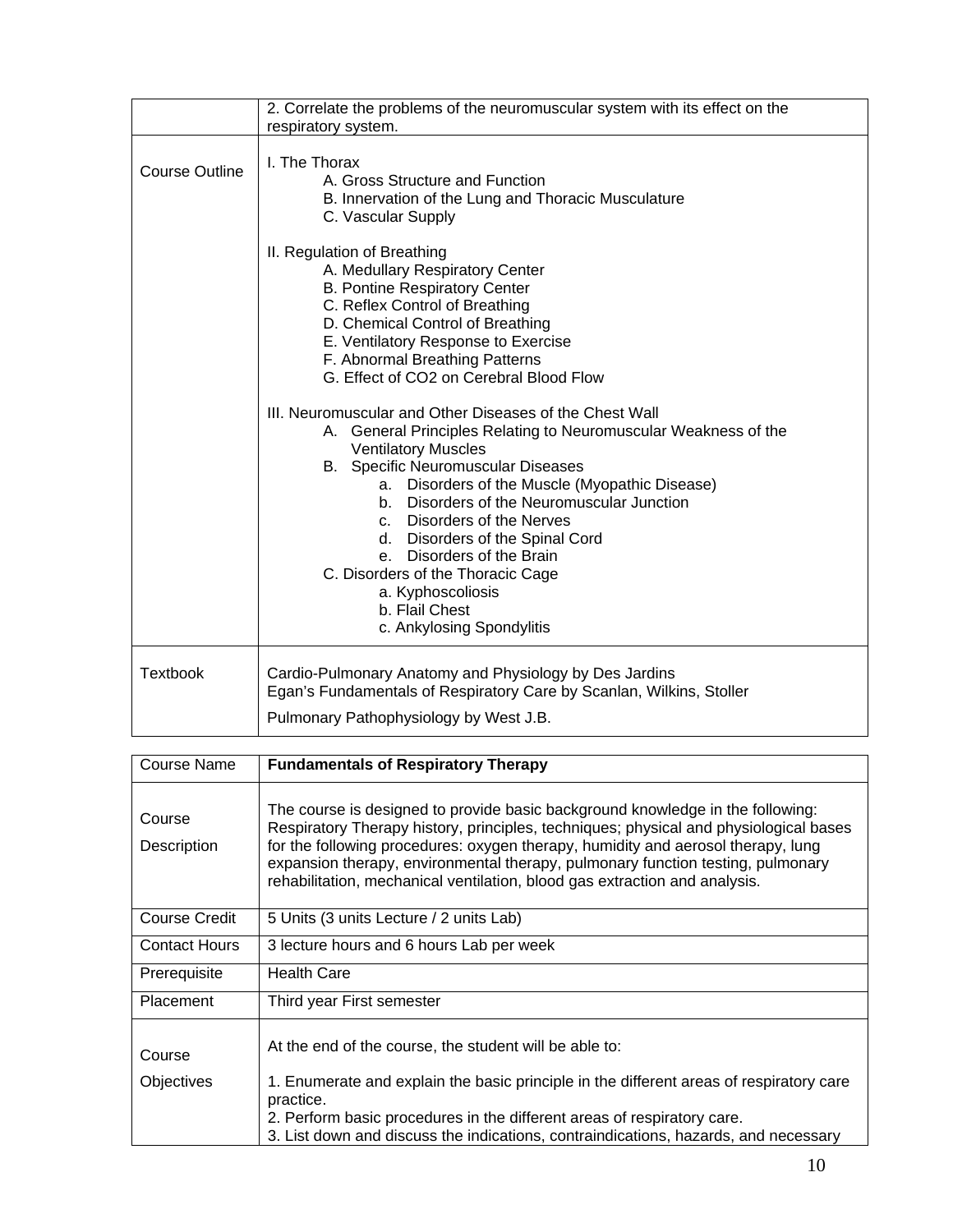|                       | precautionary measures needed in each respiratory care procedure.                                                                                                                                                                                                                        |  |  |
|-----------------------|------------------------------------------------------------------------------------------------------------------------------------------------------------------------------------------------------------------------------------------------------------------------------------------|--|--|
| <b>Course Outline</b> | I. Introduction<br>A. Historical Background<br>B. Respiratory Therapy Terminology<br>C. Gas Physics/Laws                                                                                                                                                                                 |  |  |
|                       | II. Medical Gas Therapy<br>A. Primary systems<br>B. Secondary systems<br>C. Oxygen Delivery Devices                                                                                                                                                                                      |  |  |
|                       | III. Humidity and Aerosol Therapy<br>A. Humidifiers<br><b>B.</b> Aerosol Therapy Devices                                                                                                                                                                                                 |  |  |
|                       | IV. Lung Expansion Therapy<br><b>Incentive Spirometry</b><br>А.<br>Intermittent Positive Pressure Breathing (IPPB)<br>В.<br>C. Continuous Positive Airway Pressure (CPAP)<br>D. Flutter and Other Devices                                                                                |  |  |
|                       | V. Pulmonary Function Testing<br>A. Indications and Contraindications/Hazards<br><b>B.</b> Equipment<br>C. Procedure                                                                                                                                                                     |  |  |
|                       | VI. Pulmonary Rehabilitation<br>A. Indications and Contraindications/Hazards<br><b>B.</b> Equipment<br>C. Procedure                                                                                                                                                                      |  |  |
|                       | VII. Arterial Blood Gas Analysis<br>A. Indications and Contraindications/Hazards<br><b>B.</b> Equipment<br>C. Procedure                                                                                                                                                                  |  |  |
|                       | VIII. Introduction to Mechanical Ventilation<br>A. Indications and Contraindications/Hazards<br><b>B.</b> Equipment<br>C. Procedure                                                                                                                                                      |  |  |
| <b>Textbook</b>       | Egan's Fundamentals of Respiratory Care by Scanlan, Wilkins, Stoller<br>Laboratory Exercises in Respiratory Care by Grady;<br>Basic Clinical Lab Competencies for Respiratory Care by White<br>Equipment Theory for Respiratory Care by White<br>Respiratory Care Equipment by McPherson |  |  |

| <b>Course Name</b>    | <b>Patient Assessment</b>                                                                                                                                                                                                                                                                                                                                                                                                                                                          |
|-----------------------|------------------------------------------------------------------------------------------------------------------------------------------------------------------------------------------------------------------------------------------------------------------------------------------------------------------------------------------------------------------------------------------------------------------------------------------------------------------------------------|
| Course<br>Description | The subject offers basic learning experience in patient history-taking, initial evaluation<br>methods. Special emphasis is given on normal and adventitious breath sounds; chest<br>physical examination employing the techniques of (a) Inspection (b) Palpation (c)<br>Percussion and (d) Auscultation. Emphasizes the analytical and observational skills<br>necessary to perform respiratory assessment. Topics include: interviewing the patient<br>and physical examination. |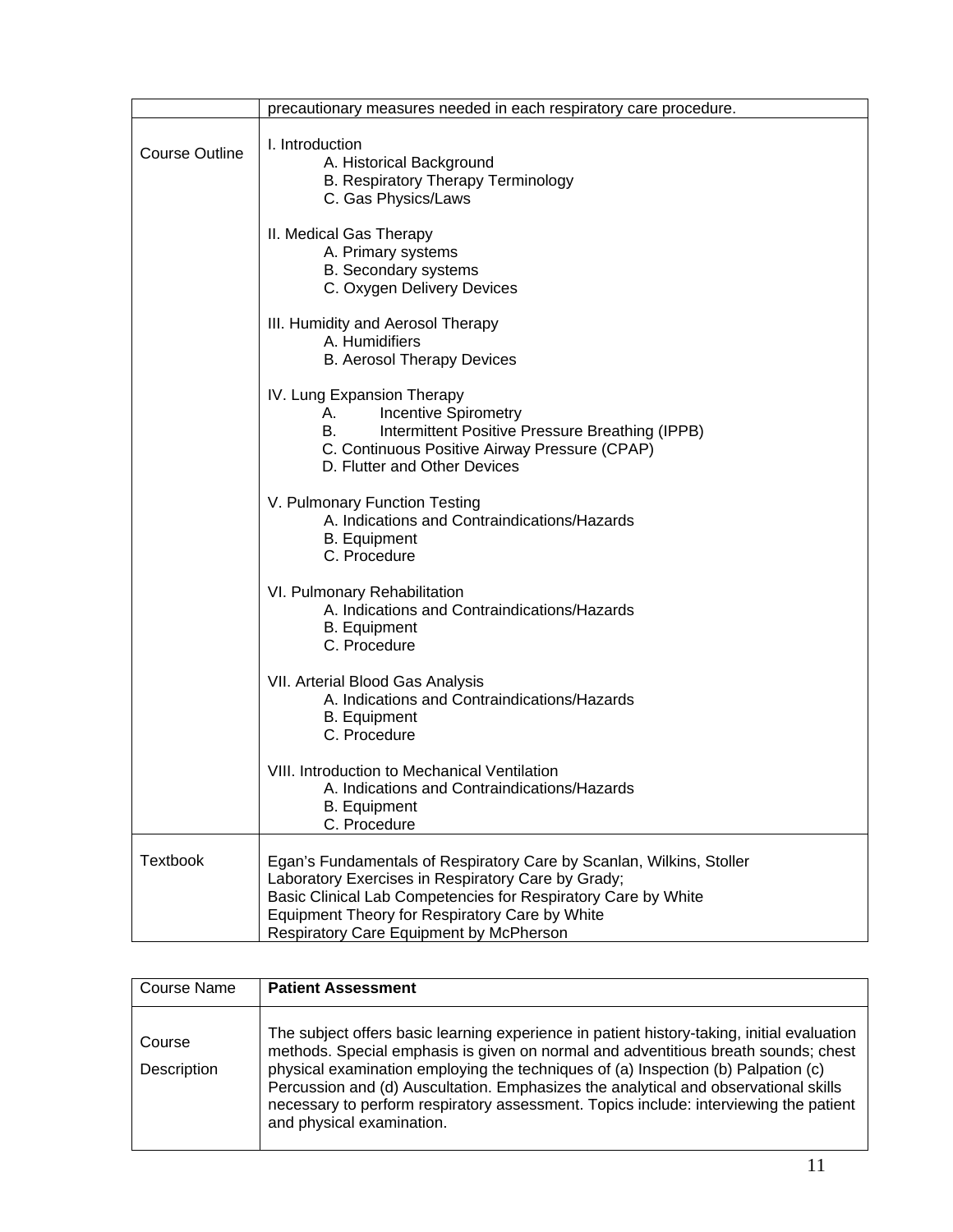| <b>Course Credit</b>  | 2 Units Lecture                                                                                                                                                                                                                                                                                                                                                                                                                                                                                                                                                                                                                                                                                                                                                                                                                                                                                                                                                                           |
|-----------------------|-------------------------------------------------------------------------------------------------------------------------------------------------------------------------------------------------------------------------------------------------------------------------------------------------------------------------------------------------------------------------------------------------------------------------------------------------------------------------------------------------------------------------------------------------------------------------------------------------------------------------------------------------------------------------------------------------------------------------------------------------------------------------------------------------------------------------------------------------------------------------------------------------------------------------------------------------------------------------------------------|
| <b>Contact Hours</b>  | 2 lecture hours per week                                                                                                                                                                                                                                                                                                                                                                                                                                                                                                                                                                                                                                                                                                                                                                                                                                                                                                                                                                  |
| Prerequisite          | Human Anatomy and Physiology                                                                                                                                                                                                                                                                                                                                                                                                                                                                                                                                                                                                                                                                                                                                                                                                                                                                                                                                                              |
| Placement             | Third year First semester                                                                                                                                                                                                                                                                                                                                                                                                                                                                                                                                                                                                                                                                                                                                                                                                                                                                                                                                                                 |
| Course                | At the end of the course, the student will be able to:                                                                                                                                                                                                                                                                                                                                                                                                                                                                                                                                                                                                                                                                                                                                                                                                                                                                                                                                    |
| Objectives            | 1. Discuss the importance of assessing the patient before proceeding to any<br>respiratory care intervention.<br>2. Demonstrate proper use of different patient evaluation tools and explain the<br>rationale for proper patient communication.<br>3. Perform patient assessment procedures and exhibit caring attitude during<br>assessment.                                                                                                                                                                                                                                                                                                                                                                                                                                                                                                                                                                                                                                             |
| <b>Course Outline</b> | I. Patient Safety, Communication, and Recordkeeping<br>A. Safety Considerations<br>1. Patient Movement<br>2. Electrical safety<br>3. Fire Hazards<br><b>B.</b> Communication<br>1. Health Communication<br>2. Factors Affecting Communication<br>3. Effective Health Communications<br>C. Recordkeeping<br>1. Components of a Traditional Medical Record<br>2. Legal aspects of Recordkeeping<br>3. Practical aspects of recordkeeping<br>4. The Problem-Oriented Medical Record<br>II. Bedside Assessment of the Patient<br>A. Interviewing the Patient and Taking a Medical History<br>1. Principles of Interviewing<br>2. Common cardiopulmonary symptoms<br>3. Format for the Medical History<br><b>B. Physical Examination</b><br>1. General Appearance<br>2. Level of Consciousness<br>3. Vital Signs<br>4. Examination of the Head and Neck<br>5. Examination of the Thorax and Lungs<br>6. Cardiac examinations<br>7. Abdominal Examinations<br>8. Examination of the Extremities |
| Textbook -            | Egan's Fundamentals of Respiratory Care by Scanlan, Wilkins, Stoller<br>Clinical Assessment in Respiratory Care by Wilkins                                                                                                                                                                                                                                                                                                                                                                                                                                                                                                                                                                                                                                                                                                                                                                                                                                                                |
|                       | Legal Medicine book                                                                                                                                                                                                                                                                                                                                                                                                                                                                                                                                                                                                                                                                                                                                                                                                                                                                                                                                                                       |

| Course Name           | <b>Principles of Pulmonary Rehabilitation</b>                                                                                                                                                                                                                                                                                                                                                                                                                                                                      |
|-----------------------|--------------------------------------------------------------------------------------------------------------------------------------------------------------------------------------------------------------------------------------------------------------------------------------------------------------------------------------------------------------------------------------------------------------------------------------------------------------------------------------------------------------------|
| Course<br>Description | The subject deals with rehabilitation techniques and procedures related and I to the<br>practice of Respiratory Care: (a) chest expansion measurements and assessment (b)<br>chest percussion and vibration (c) postural drainage (d) chest mobility exercises (e)<br>diaphragm retraining and breathing exercises and (f) create a respiratory home care<br>plan and follow-up. The roles of a Respiratory Care Practitioners in the elderly and<br>procedures for homecare and nursing homes are also discussed. |

П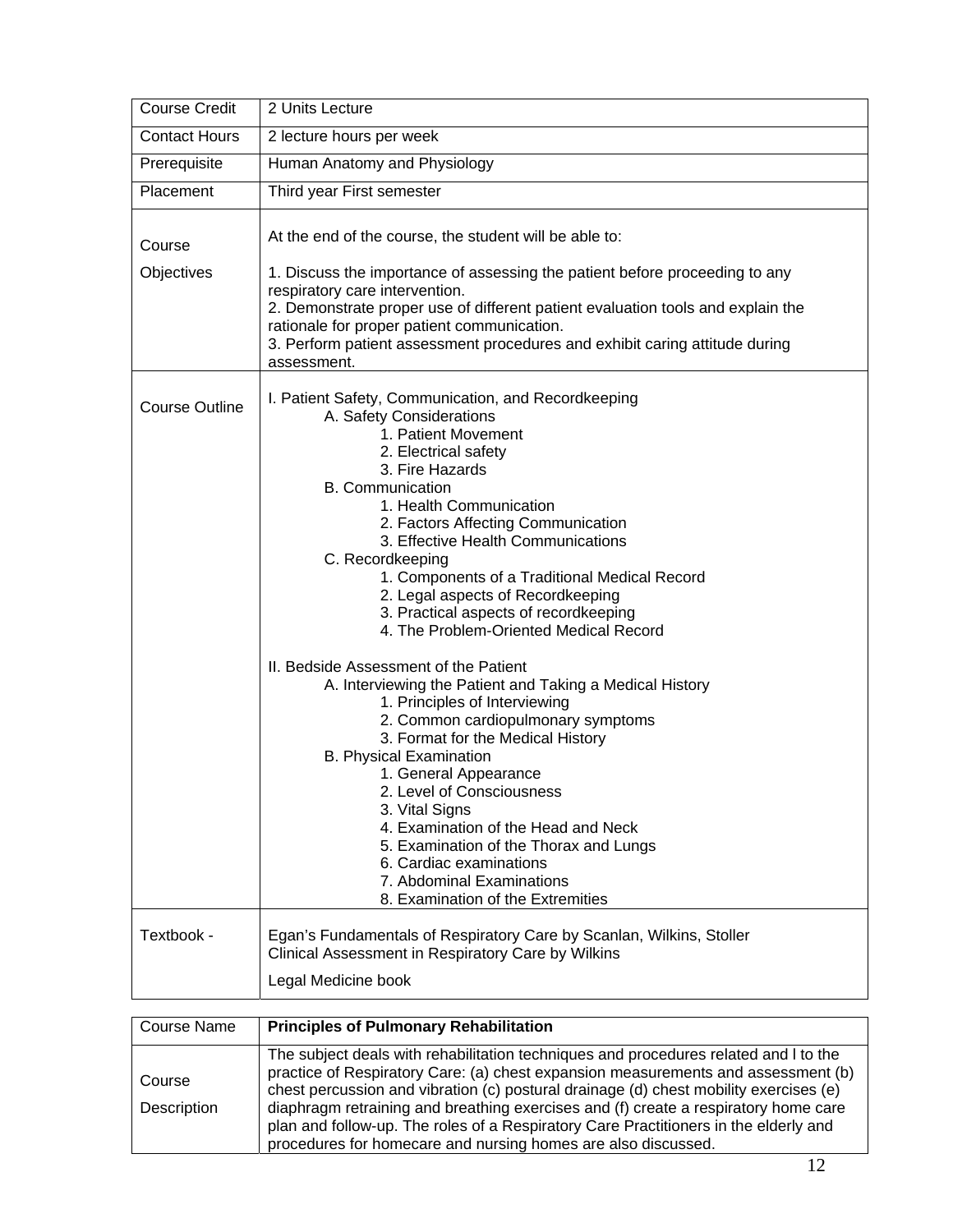| <b>Course Credit</b>  | 3 units Lecture                                                                                                                                                                                                                                                                                                             |  |
|-----------------------|-----------------------------------------------------------------------------------------------------------------------------------------------------------------------------------------------------------------------------------------------------------------------------------------------------------------------------|--|
| <b>Contact Hours</b>  | 3 lecture hours per week                                                                                                                                                                                                                                                                                                    |  |
| Prerequisite          | Physics, Human Anatomy and Physiology                                                                                                                                                                                                                                                                                       |  |
| Placement             | Third year First semester                                                                                                                                                                                                                                                                                                   |  |
| Course                | At the end of the course, the student will be able to:                                                                                                                                                                                                                                                                      |  |
| Objectives            | 1. Explain the importance of cardio-pulmonary rehabilitation program patients with<br>chronic cardio-respiratory disorders.<br>2. Perform proper chest-physiotherapy on a simulated patient.<br>3. Enumerate and discuss the indications, hazards, and precautionary measures to<br>be observed during chest-physiotherapy. |  |
| <b>Course Outline</b> | I. Introduction<br>A. Goals of Cardiopulmonary Rehabilitation<br><b>B. Historical Perspective</b><br>C. Scientific Bases<br>1. Physical Reconditioning<br>2. Psychosocial Reconditioning<br>3. Physiology of Airway Clearance                                                                                               |  |
|                       | II. Pulmonary Rehabilitation Program<br>A. Program Goals and Objectives<br><b>B. Benefits and Potential Hazards</b><br>C. Patient Evaluation and Selection<br>D. Program Design<br>E. Program Implementation<br>F. Program Results                                                                                          |  |
|                       | III. Chest Physiotherapy<br>A. Initial Evaluation of the Patient<br>B. Chest Percussion and Vibration<br>C. Postural Drainage<br>D. Chest Mobility Exercises<br>E. Diaphragm Retraining and Breathing Exercises                                                                                                             |  |
|                       | IV. Lung Expansion Therapy<br>A. Incentive Spirometry<br>B. Intermittent Positive Pressure Breathing<br>C. Continuous Positive Airway Pressure (CPAP)<br>D. Flutter and Other Devices                                                                                                                                       |  |
|                       | V. The Respiratory Homecare Program<br>A. Family Orientation<br><b>B. Patient Orientation</b><br>C. Homecare Program Implementation and Monitoring                                                                                                                                                                          |  |
| <b>Textbook</b>       | Egan's Fundamentals of Respiratory Care by Scanlan, Wilkins, Stoller<br>Basic Clinical Lab Competencies for Respiratory Care by White<br>Respiratory Care Equipment by McPherson                                                                                                                                            |  |

| Course Name | Airway Management & Cardiopulmonary Resuscitation                                     |
|-------------|---------------------------------------------------------------------------------------|
| Course      | The subject deals with the following: (a) definition and causes of clinical death (b) |
| Description | physiology during cardio-pulmonary arrest and resuscitation (c) procedures for one-   |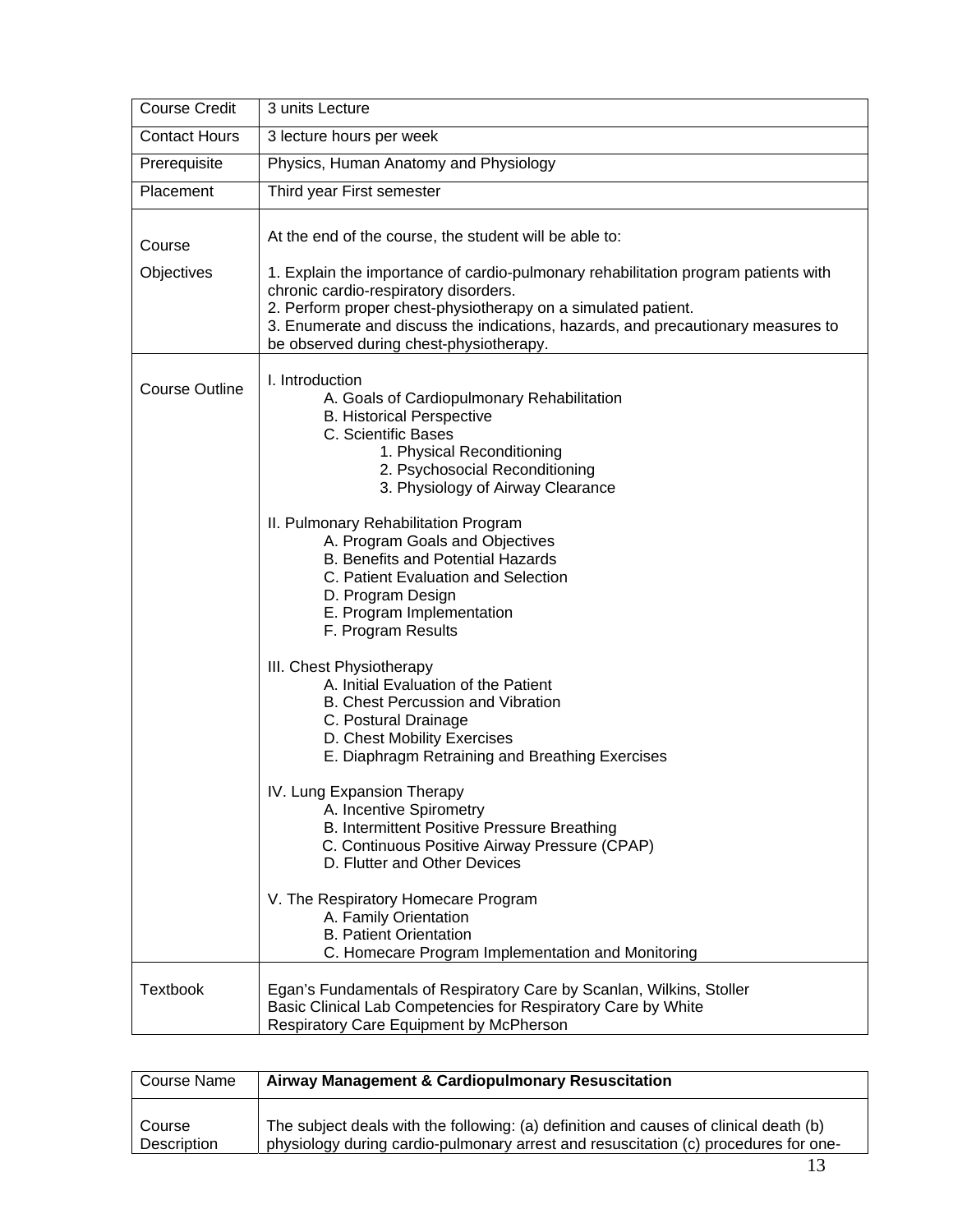|                       | rescuer and double-rescuer CPR (d) role of a respiratory therapist in airway<br>management (e) anatomical structures of the upper/lower airways (f) common causes<br>of airway obstruction and techniques how to relieve such obstruction (g) artificial<br>airways (h) intubation equipment and procedures (I) oropharyngeal, endotracheal<br>suctioning and tracheostomy care.                                                                                                                                                                                                                                                                                                                                                                                                                                                                                                                                                                                                                                      |  |
|-----------------------|-----------------------------------------------------------------------------------------------------------------------------------------------------------------------------------------------------------------------------------------------------------------------------------------------------------------------------------------------------------------------------------------------------------------------------------------------------------------------------------------------------------------------------------------------------------------------------------------------------------------------------------------------------------------------------------------------------------------------------------------------------------------------------------------------------------------------------------------------------------------------------------------------------------------------------------------------------------------------------------------------------------------------|--|
| Course Credit         | 2 Units (1 unit Lecture; 1 unit Lab)                                                                                                                                                                                                                                                                                                                                                                                                                                                                                                                                                                                                                                                                                                                                                                                                                                                                                                                                                                                  |  |
| <b>Contact Hours</b>  | 1 lecture hour; 3 laboratory hours per week                                                                                                                                                                                                                                                                                                                                                                                                                                                                                                                                                                                                                                                                                                                                                                                                                                                                                                                                                                           |  |
| Prerequisite          | Human Anatomy and Physiology                                                                                                                                                                                                                                                                                                                                                                                                                                                                                                                                                                                                                                                                                                                                                                                                                                                                                                                                                                                          |  |
| Placement             | Third year First semester                                                                                                                                                                                                                                                                                                                                                                                                                                                                                                                                                                                                                                                                                                                                                                                                                                                                                                                                                                                             |  |
| Course<br>Objectives  | At the end of the course, the student will be able to:<br>1. Explain the importance of providing prompt basic life support.<br>2. Perform correct and efficient cardio-pulmonary resuscitation procedure on a CPR<br>mannequin.<br>3. Enumerate the indications for intubation.<br>4. Perform correct intubation procedure on an intubation mannequin.<br>5. List down the hazards and complications of different intubation techniques.                                                                                                                                                                                                                                                                                                                                                                                                                                                                                                                                                                              |  |
| <b>Course Outline</b> | Introduction<br>L.<br>The upper & lower airway anatomy<br>а.<br>II. Basic Life Support (BLS)<br>a. The need for CPR skills<br>b. Clinical & biological death<br>c. Performance standard for CPR<br>d. Performing CPR with mannequins & related mechanical devices<br>Single & double-rescuer CPR<br>е.<br>III. Artificial Airway Devices<br>a. Oropharyngeal airways<br>b. Nasopharyngeal airways<br>c. Endotracheal airways<br>d. Tracheostomy airways<br>e. Special Tubes<br>IV. Endotracheal Intubation<br><b>Clinical Indications</b><br>а.<br>Intubation procedure<br>b.<br>i. Supplies<br>ii. Selection of tube<br>iii. Assuring ventilation & oxygenation<br>iv. Orotracheal intubation<br>v. Nasotracheal intubation<br>vi. Prevention of common errors<br>vii. Signs of endotracheal intubation<br>viii. Signs of esophageal intubation<br>Complications of endotracheal intubation<br>V.<br>Early complications<br>а.<br>Late complications<br>b.<br>Management of endotracheal & tracheostomy tubes<br>VI. |  |
|                       | Securing tube position<br>а.<br>Measurement of intra-cuff pressure<br>b.                                                                                                                                                                                                                                                                                                                                                                                                                                                                                                                                                                                                                                                                                                                                                                                                                                                                                                                                              |  |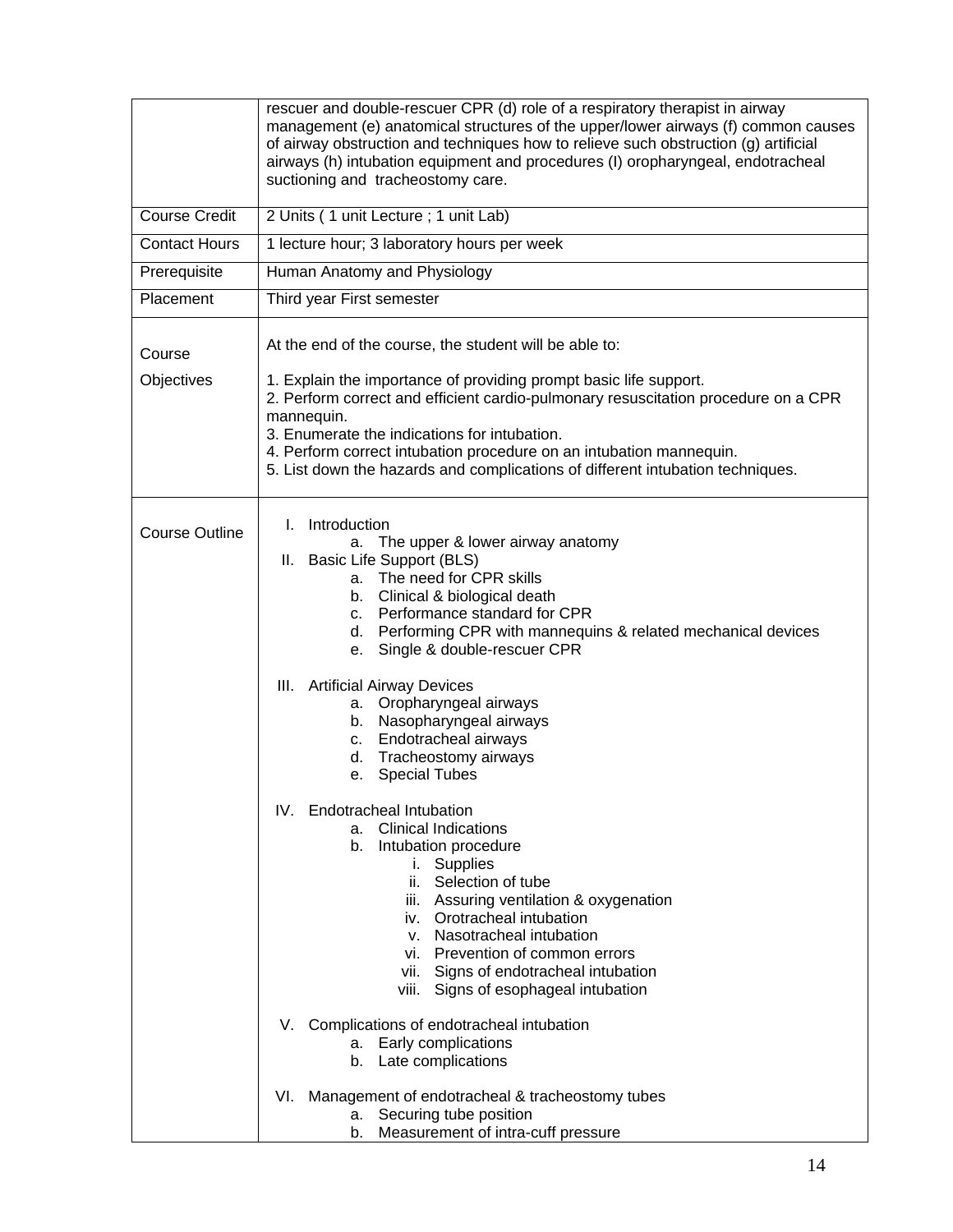|                 | c. Cuff inflation techniques<br>Minimal occlusion volume (MOV)<br>ii. Minimal leak technique (MLT)<br>d. Irrigation & suctioning                                                                                                                                                                                                                                               |
|-----------------|--------------------------------------------------------------------------------------------------------------------------------------------------------------------------------------------------------------------------------------------------------------------------------------------------------------------------------------------------------------------------------|
|                 | VII. Extubation<br>Predictors of successful extubation<br>a.<br>b. Procedure<br>c. Unplanned extubation                                                                                                                                                                                                                                                                        |
| <b>Textbook</b> | Clinical Application of Mechanical Ventilation by Chang<br>Principles of Airway Management by Finucane<br>Basic Clinical Lab Competencies for Respiratory Care by White<br>Respiratory Care Equipment by McPherson<br>Handbook of Philippine Heart Association on Advanced Cardiac Life Support (ACLS)<br>Handbook on Philippine Heart Association on Basic Life Support (BLS) |

| <b>Course Name</b>    | Pharmacology                                                                                                                                                                                                                                                                                                                                                                                                                                                                                                                                                         |  |  |
|-----------------------|----------------------------------------------------------------------------------------------------------------------------------------------------------------------------------------------------------------------------------------------------------------------------------------------------------------------------------------------------------------------------------------------------------------------------------------------------------------------------------------------------------------------------------------------------------------------|--|--|
| Course<br>Description | Presents the general principles of pharmacology and action of the major respiratory<br>drugs. In addition, the anatomy and physiology of the autonomic nervous system and<br>its role in drug action will be covered. Drugs will be studied as groups and individually<br>for site and mechanism of action, contraindications and side effects, clinical uses and<br>routes of administration. Focuses on the drugs and drug groups that are administered<br>by respiratory therapy personnel, or those that play a role in the care of<br>cardiopulmonary patients. |  |  |
| <b>Course Credit</b>  | 2 Units Lecture                                                                                                                                                                                                                                                                                                                                                                                                                                                                                                                                                      |  |  |
| <b>Contact Hours</b>  | 2 lecture hours per week                                                                                                                                                                                                                                                                                                                                                                                                                                                                                                                                             |  |  |
| Prerequisite          | Chemistry                                                                                                                                                                                                                                                                                                                                                                                                                                                                                                                                                            |  |  |
| Placement             | Third year Second semester                                                                                                                                                                                                                                                                                                                                                                                                                                                                                                                                           |  |  |
| Course<br>Objectives  | At the end of this course, the student will be able to:<br>1. List down and identify drugs used in respiratory care.<br>2. Explain the rationale of aerosol therapy and cite its advantages / disadvantages.<br>3. Enumerate the different respiratory care medications and explain their<br>corresponding mechanism of action and hazards/complications.                                                                                                                                                                                                            |  |  |
| <b>Course Outline</b> | I. Pulmonary Pharmacology<br>a. Respiratory Disease and Systemic Medications<br>b. Respiratory Disease and Medication Administered by Aerosol Inhalation<br>II. Drug Delivery to the Lungs<br>a. Advantages & Disadvantages of Inhalation Therapy<br>b. Principles of Aerosol Penetration and Deposition<br>c. Types Aerosol Delivery Devices<br>III. Oxygen Therapy and Toxicity<br>Indications for Oxygen Therapy<br>а.                                                                                                                                            |  |  |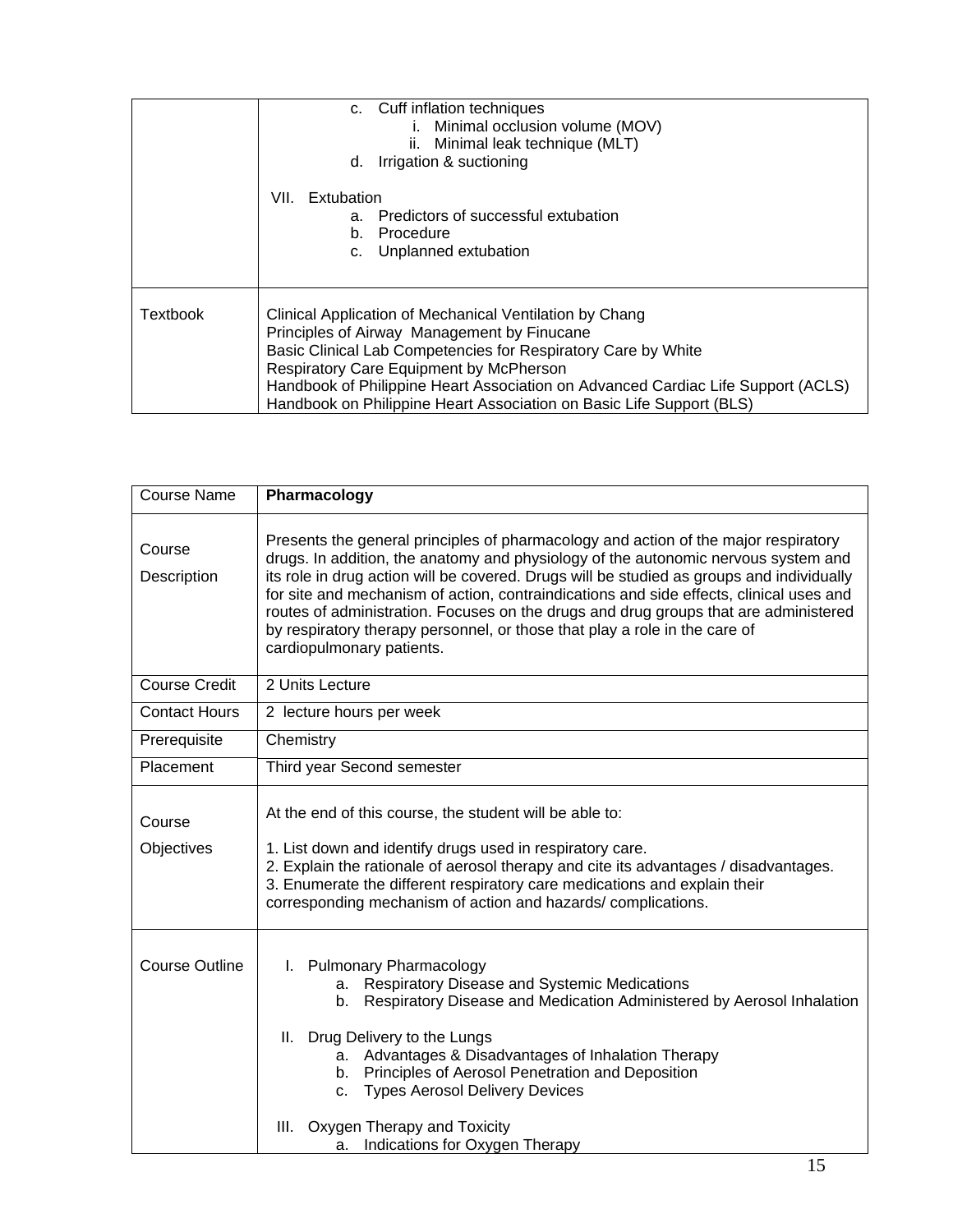|      | b. Methods of Oxygen Administration                        |
|------|------------------------------------------------------------|
|      | c. Assessment of Adequacy of Oxygen Treatment              |
|      | d. Hazards of Oxygen Therapy                               |
|      |                                                            |
|      | IV. Respiratory Stimulants and Depressants                 |
|      | a. Control of Ventilation                                  |
|      | b. Respiratory Stimulants                                  |
|      | c. Respiratory Depressants                                 |
|      |                                                            |
|      |                                                            |
|      | V. Drugs Which Influence Cough, Mucus and Ciliary Function |
|      | a. Physiology and Evaluation of Patient with Cough         |
|      | b. Antitussive Agents                                      |
|      | c. Drugs Acting on Mucociliary Function                    |
|      |                                                            |
|      | VI. Bronchodilators                                        |
|      | a. Beta-Adrenergic Agonists                                |
|      | b. Methylxanthines                                         |
|      | c. Anticholinergic Agents                                  |
|      |                                                            |
|      |                                                            |
|      | VII. Drugs Which Affect Chemical Mediators in the Lungs    |
|      | a. Chemical Mediators: Release and Effects in the Lungs    |
|      | b. Drugs Affecting Chemical Mediators                      |
|      |                                                            |
|      | VIII. Corticosteroid Therapy                               |
|      | a. History and Development                                 |
|      | b. Basic Structure and Chemistry of Corticosteroids        |
|      | c. Anti-inflammatory and Anti-allergic Effects             |
|      |                                                            |
|      | d. Pharmacology of Corticosteroids                         |
|      | e. Inhaled Topically Active Corticosteroids                |
|      | Adverse Effects of Corticosteroids<br>f.                   |
|      |                                                            |
|      | IX. Treatment for Pneumonia                                |
|      | a. Diagnostic Features of Pneumonia                        |
|      | b. Goals of Treatment                                      |
|      | c. Treatment                                               |
|      | d. Prophylaxis                                             |
|      |                                                            |
|      | X. Treatment for Chronic Bronchitis and Emphysema          |
|      | a. Diagnostic Features of CB and Emphysema                 |
|      |                                                            |
|      | <b>Goals of Treatment</b><br>b.                            |
|      | Treatment<br>c.                                            |
|      | d. Future Developments                                     |
|      |                                                            |
|      | XI. Respiratory Failure Therapy                            |
|      | a. Pathophysiological Mechanisms of Respiratory Failure    |
|      | b. Management                                              |
|      | i. Treatment of Precipitating Events                       |
|      | ii. General Supportive Measures                            |
|      | iii. Controlled Oxygen Therapy                             |
|      | iv. Pharmacological Interventions                          |
|      | v. Mechanical Ventilation                                  |
|      |                                                            |
|      |                                                            |
| XII. | <b>Tuberculosis Treatment</b>                              |
|      | <b>Diagnostic Features of Tuberculosis</b><br>а.           |
|      | b. Goals of Treatment                                      |
|      | c. Rationale of Chemotherapy of Tuberculosis               |
|      | Drugs and Regimens<br>d.                                   |
|      | Management of Drug-Resistant Tuberculosis<br>е.            |
|      |                                                            |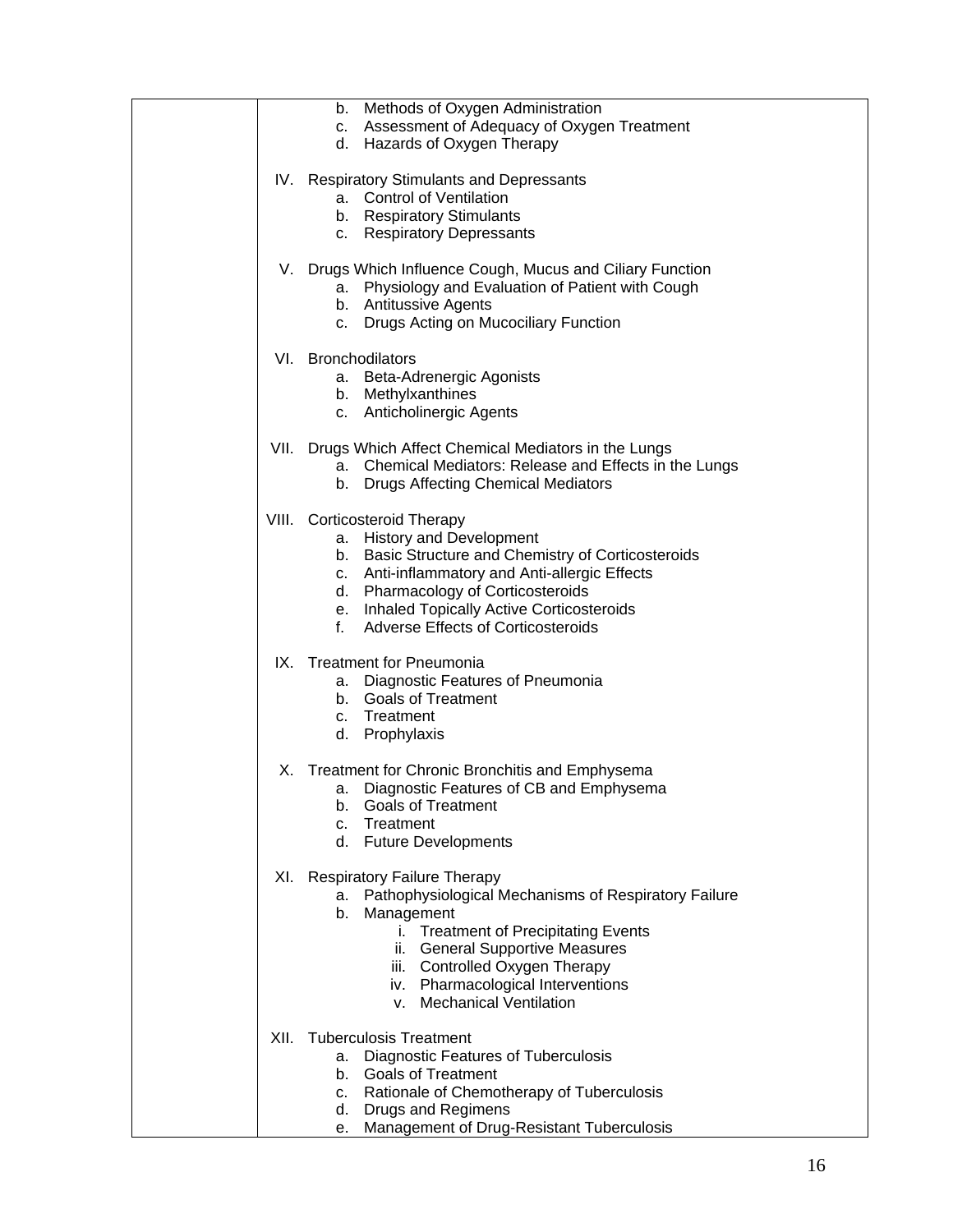|                 | f.<br>Chemoprophylaxis of Tuberculosis                                                           |
|-----------------|--------------------------------------------------------------------------------------------------|
|                 |                                                                                                  |
|                 | XIII. Treatment for Pulmonary Hypertension                                                       |
|                 | Diagnostic Features of Primary and Secondary Pulmonary<br>a.                                     |
|                 | Hypertension<br><b>Goals of Treatment</b><br>h.                                                  |
|                 | c. Treatment                                                                                     |
|                 |                                                                                                  |
|                 | XIV. Adult Respiratory Distress Syndrome Treatment                                               |
|                 | Definition and Diagnosis of ARDS<br>а.                                                           |
|                 | <b>Goals of Treatment</b><br>b.                                                                  |
|                 | c. Mechanical Ventilation                                                                        |
|                 | d. Non-Ventilatory Aspects of Supportive Care                                                    |
|                 | e. Drug Treatment of ARDS                                                                        |
|                 | XV. Treatment for Adult Asthma                                                                   |
|                 | Etiology<br>а.                                                                                   |
|                 | <b>Diagnostic Features</b><br>b.                                                                 |
|                 | c. Treatment                                                                                     |
|                 | d. Management of Acute Severe Asthma                                                             |
|                 | <b>Special Problems</b><br>e.<br>i. Nocturnal asthma                                             |
|                 | ii. Occupational asthma                                                                          |
|                 |                                                                                                  |
|                 | XVI. Adverse Effects of Drugs on the Lungs                                                       |
|                 | Risk Factors for drug-induced pulmonary disease<br>a.                                            |
|                 |                                                                                                  |
| <b>Textbook</b> | Drug Use in Respiratory Disease Edited by J.D. Wilson                                            |
|                 | Principles of Pharmacology for Respiratory Care by Bills<br>Respiratory Care Pharmacology by Rau |
|                 |                                                                                                  |

| <b>Course Name</b>          | <b>Principles of Neonatal/Pediatric Respiratory Care</b>                                                                                                                                                                                                                                                                                                                                             |
|-----------------------------|------------------------------------------------------------------------------------------------------------------------------------------------------------------------------------------------------------------------------------------------------------------------------------------------------------------------------------------------------------------------------------------------------|
| Course<br>Description       | This course provides an introduction to neonatal and pediatric respiratory care. Topics<br>include fetal development and continuing through assessments of infants including,<br>gestational age, APGAR scoring, and Silverman scoring neonatal and pediatric<br>assessment, airway care and ventilation. Various heart/lung deficiencies will also be<br>discussed as well as treatment modalities. |
| Course Credit               | 2 Units Lecture                                                                                                                                                                                                                                                                                                                                                                                      |
| <b>Contact Hours</b>        | 2 lecture hours per week                                                                                                                                                                                                                                                                                                                                                                             |
| Prerequisite                | Principles of Pulmonary Rehabilitation                                                                                                                                                                                                                                                                                                                                                               |
| Placement                   | Third year Second semester                                                                                                                                                                                                                                                                                                                                                                           |
| Course<br><b>Objectives</b> | At the end of the course, the student will be able to:<br>1. Discuss the neonatal and pediatric anatomic/physiologic characteristics.<br>2. List down the roles and functions of a respiratory therapist in a neonatal and<br>pediatric intensive care setting.<br>3. Perform respiratory care procedures related to neonatal and pediatric setting.                                                 |
| Course Outline              | I. Development of The Cardiopulmonary System<br>A. Placental Gas Exchange                                                                                                                                                                                                                                                                                                                            |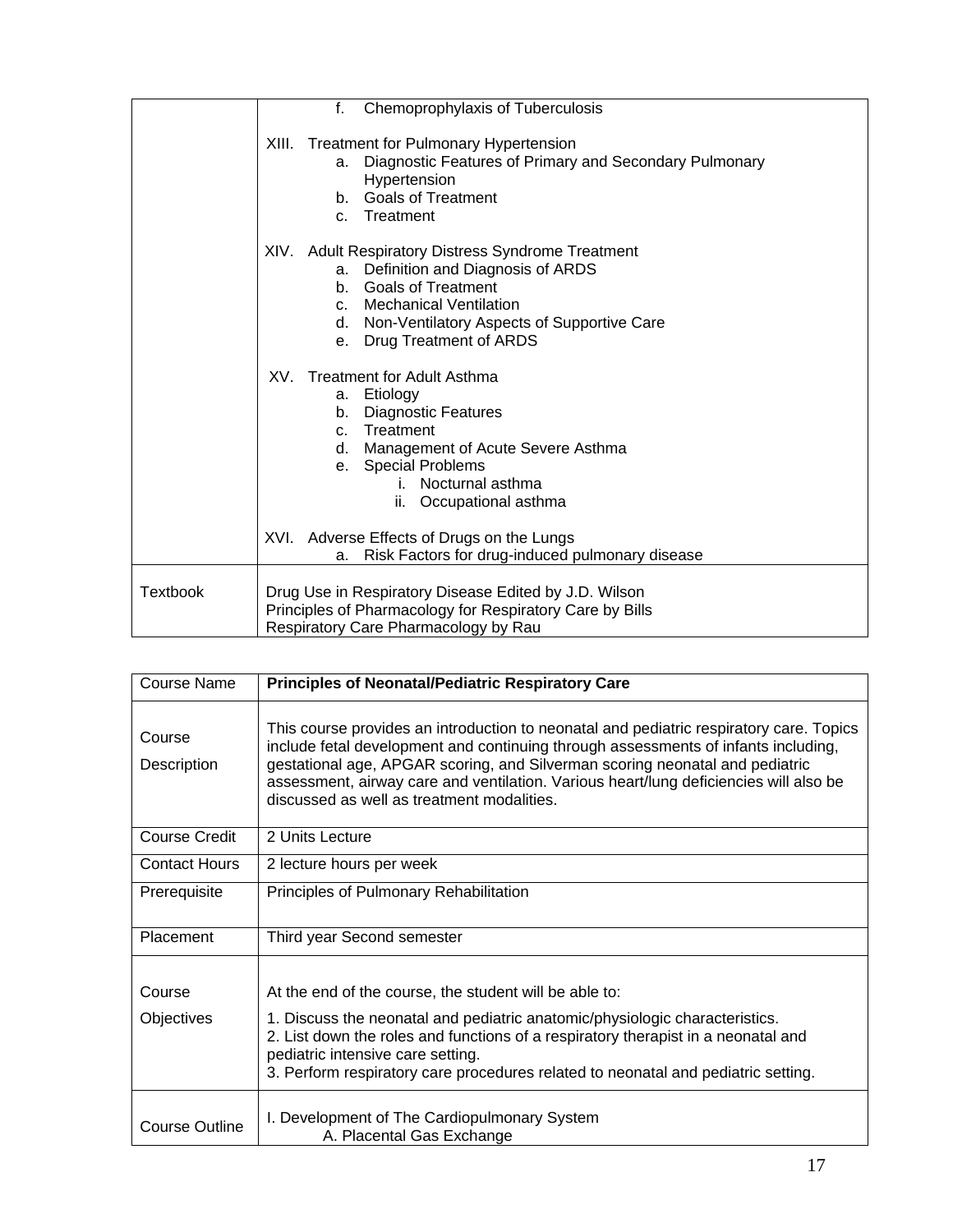| B. Phases Of Lung Development<br>C. Cardiac Development                                      |
|----------------------------------------------------------------------------------------------|
| II. Physiologic Development<br>A. Lung Growth                                                |
| <b>B.</b> Transition Period                                                                  |
| C. Surface Forces and Surfactant                                                             |
| D. Mechanics of Ventilation<br>E. Ventilation                                                |
| III. Patient Assessment                                                                      |
| A. Evaluation Of Neonatal Patient<br><b>B.</b> Evaluation Of Pediatric Patient               |
| IV. Radiographic Evaluations                                                                 |
| A. Patient Position & Beam Projection                                                        |
| <b>B.</b> Tube Positions<br>C. Extra-Alveolar Air                                            |
| D. Intrathoracic Fluid Collections                                                           |
| V. Neonatal Parenchymal Diseases                                                             |
| A. Neonatal Respiratory Distress Syndrome<br><b>B.</b> Aspiration Syndromes                  |
| C. Bronchopulmonary Dysplasia & Neonatal Chronic Lung Disease                                |
| D. Transient Tachypnea Of The Newborn<br>E. Pulmonary Hemorrhage                             |
| F. Neonatal Pneumonias                                                                       |
| VI. Pediatric Parenchymal Diseases                                                           |
| A. Infectious Pneumonitis<br>B. Acquired Immune Deficiency Syndrome                          |
| C. Cystic Fibrosis                                                                           |
| D. Non-Infectious Pneumonitis                                                                |
| E. Smoke Inhalation Injury<br>F. Hydrocarbon Aspiration                                      |
| G. Chlorine Inhalation                                                                       |
| VII. Obstructive Airway Diseases In Infants & Children                                       |
| A. Pathophysiologic Effects Of Airway Obstruction<br>B. Obstructive Diseases Of Upper Airway |
| C. Obstructive Diseases Of Lower Airway                                                      |
| D. Surgical Lesions Of Pediatric Airways & Lungs                                             |
| E. Lesions Of Pediatric Airway<br>F. Lesions Of The Lung parenchyma                          |
| VIII. Congenital Heart Diseases (CHD)                                                        |
| A. Fetal Circulation<br>B. Classification & Presentation                                     |
| C. Effects On Pulmonary Function & Management                                                |
| D. Use Of Prostaglandin In Treatment Of CHD & It's Effect On Respiratory<br>Care             |
| E. Effects Of Surgical Intervention On Respiratory Care                                      |
| F. Ductal Closure & It's Effect On Respiratory Care                                          |
| IX. Sudden Infant Death Syndrome (SIDS) & Apnea Syndromes<br>A. SIDS                         |
| B. Apnea Syndrome                                                                            |
|                                                                                              |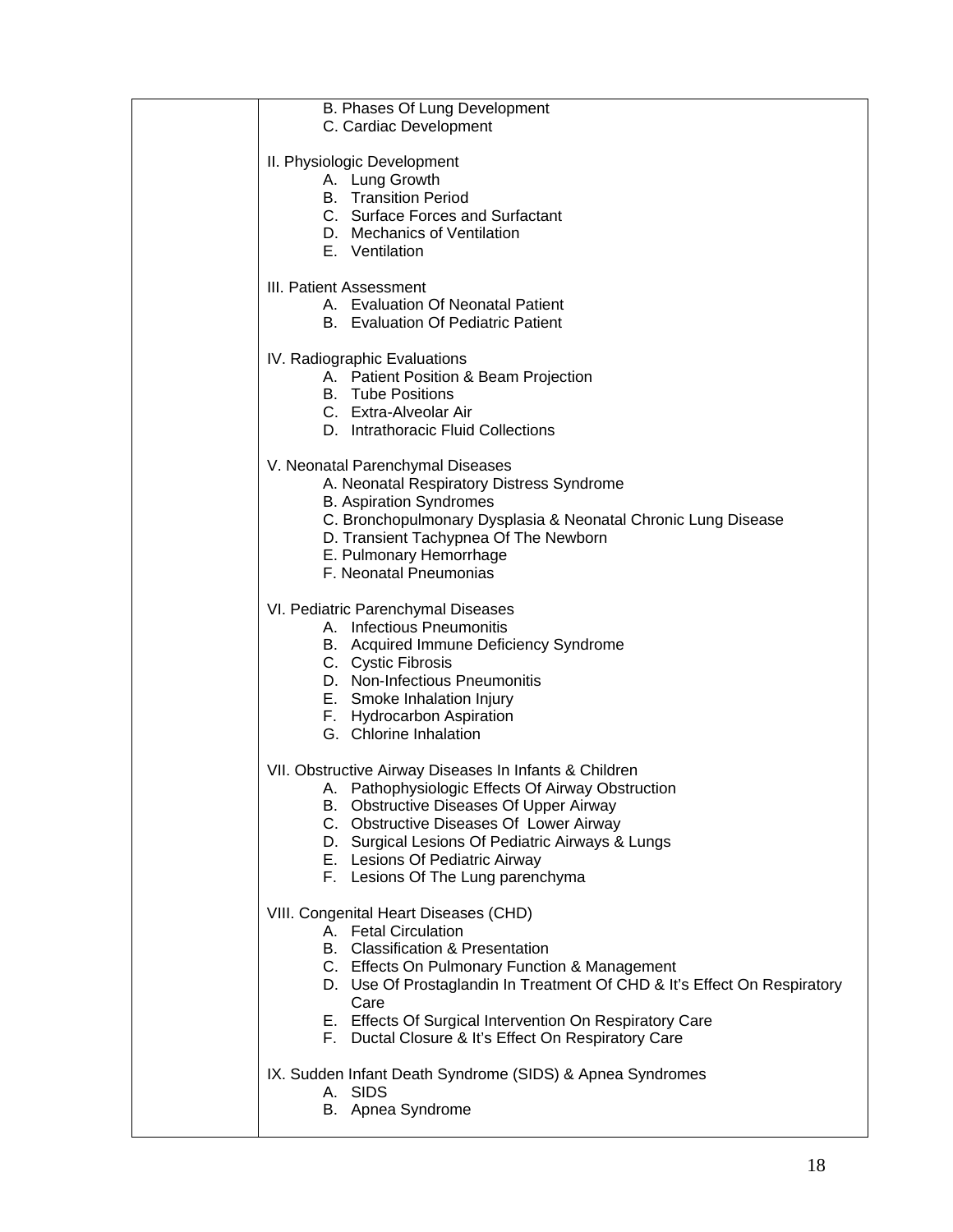| X. Care Of Neurologically-Injured Child                                     |
|-----------------------------------------------------------------------------|
| A. Head Injury                                                              |
| B. Reye's Syndrome                                                          |
| C. Neuromuscular Diseases Of Children                                       |
| D. Chest Physical Therapy                                                   |
| E. Mechanical Ventilation                                                   |
|                                                                             |
| XI. Acute Respiratory Distress Syndrome (ARDS) In Children<br>A. Definition |
| B. Incidence                                                                |
| C. Etiology                                                                 |
| D. Clinical Features                                                        |
| E. Pathology                                                                |
| F. Physiology                                                               |
| G. Mechanisms Of Lung Injury                                                |
| H. Management                                                               |
| Monitoring & Fluid Administration<br>L.                                     |
| J. Drug Therapy                                                             |
| K. Investigational & Extraordinary Therapies                                |
| L. Complications                                                            |
| M. Infection                                                                |
| N. Nutrition                                                                |
| O. Outcome                                                                  |
| XII. Neonatal & Pediatric Oxygen Therapy                                    |
| A. Humidification                                                           |
| <b>B.</b> Humidifiers                                                       |
| C. Aerosols                                                                 |
| D. Oxygen Hoods                                                             |
| E. Cannulae & Catheters                                                     |
| F. Oxygen Masks                                                             |
| G. Tents                                                                    |
| H. Incubators                                                               |
| I. Oxygen Blenders & Analyzers                                              |
| J. Resuscitators                                                            |
| K. Hyperbaric Oxygen For Pediatric Patients                                 |
| XIII. Pharmacology                                                          |
| A. Maternal Medications                                                     |
| <b>B.</b> Aerosolized Medications                                           |
| C. Medications For Control Of Ventilation                                   |
| D. Medications For The Treatment Of Infections                              |
| E. Corticosteroids                                                          |
| F. Prostaglandin-Related Drugs                                              |
| G. Medications Used In Resuscitation                                        |
| XIV. Continuous Positive Airway Pressure (CPAP) & Bi-Level Positive Airway  |
| Pressure (Bi-PAP)                                                           |
| A. Definition                                                               |
| B. Physiology                                                               |
| C. Applications                                                             |
| D. Hazards                                                                  |
| E. Systems                                                                  |
| F. Devices                                                                  |
|                                                                             |
| XV. Airway Care & Chest Physiotherapy in Neonatal and Pediatric Patients    |
| A. Endotracheal Intubation                                                  |
| B. Tracheostomy Care                                                        |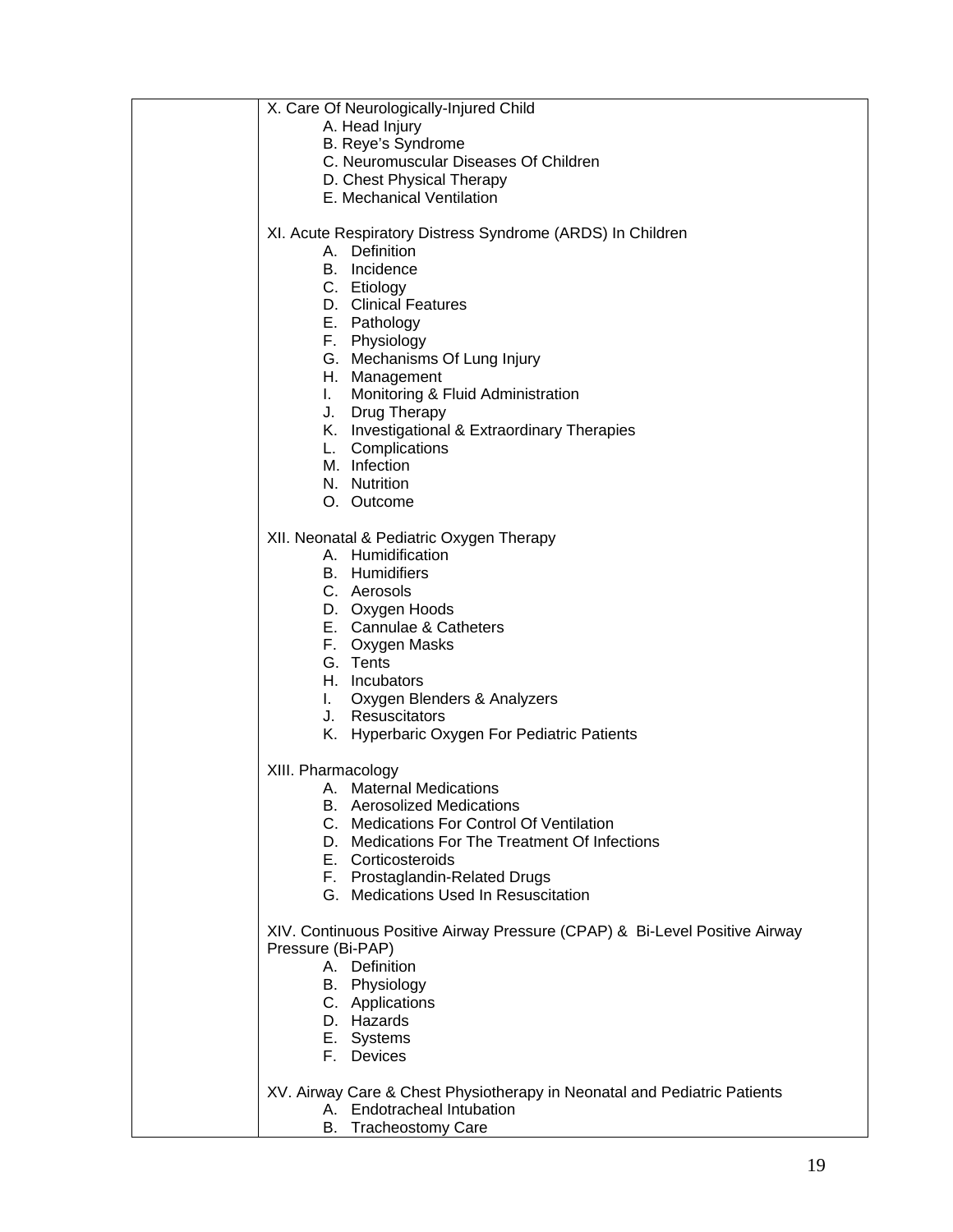|                 | C. Extubation<br>D. Suctioning<br>E. Chest Physiotherapy                                                                                                                                                                                                                                            |
|-----------------|-----------------------------------------------------------------------------------------------------------------------------------------------------------------------------------------------------------------------------------------------------------------------------------------------------|
|                 | XVI. Arterial Blood Gas Analysis & Other Cardio-Pulmonary Monitoring<br>A. Blood Gas Interpretation<br>B. Invasive Blood Gas Sampling<br>C. Non-Invasive Blood Gas Monitoring                                                                                                                       |
|                 | <b>XVII. Mechanical Ventilation</b><br>A. Neonatal Ventilation<br>a. Indications<br>b. Time Constants<br>c. Ventilator Parameter Management<br>d. High-Frequency Ventilation<br>e. CPAP<br>f.<br>Weaning<br><b>B.</b> Pediatric Ventilation<br>a. Indications<br>b. Ventilator Parameter Management |
|                 | c. Pressure Support<br>d. Negative - Pressure Ventilation<br>e. Weaning<br>f.<br>Hazards Of Mechanical Ventilation                                                                                                                                                                                  |
|                 | <b>XVIII. Mechanical Ventilators</b><br>A. Neonatal Mechanical Ventilators<br><b>B.</b> Pediatric Mechanical Ventilators                                                                                                                                                                            |
|                 | XIX. Transport<br>A. Regionalization<br><b>B.</b> Transport Team Composition<br>a. U.S. Set-Up<br>b. Philippine Set-Up<br>C. Modes Of Transportation<br>D. Stabilization<br>E. Conditions Requiring Transport Of Older Children<br>F. Equipment                                                     |
|                 | XX. Novel Modalities<br>A. High-Frequency Ventilation<br>B. Negative-Pressure Ventilation<br>C. Apneic Ventilation<br>D. Liquid Ventilation<br>E. Percutaneous Ventilation<br>F. Extra-Corporeal Membrane Oxygenation (ECMO)<br>G. Surfactant Replacement Therapy                                   |
|                 | XXI. Home Care<br>A. Discharge Process<br><b>B.</b> Therapeutic Procedures<br>C. Ventilator-Dependent Patients                                                                                                                                                                                      |
| <b>Textbook</b> | Neonatal & Pediatric Respiratory Care by Koff<br>Comprehensive Perinatal & Pediatric Respiratory Care by Whitaker<br>Respiratory Care Equipment by McPherson                                                                                                                                        |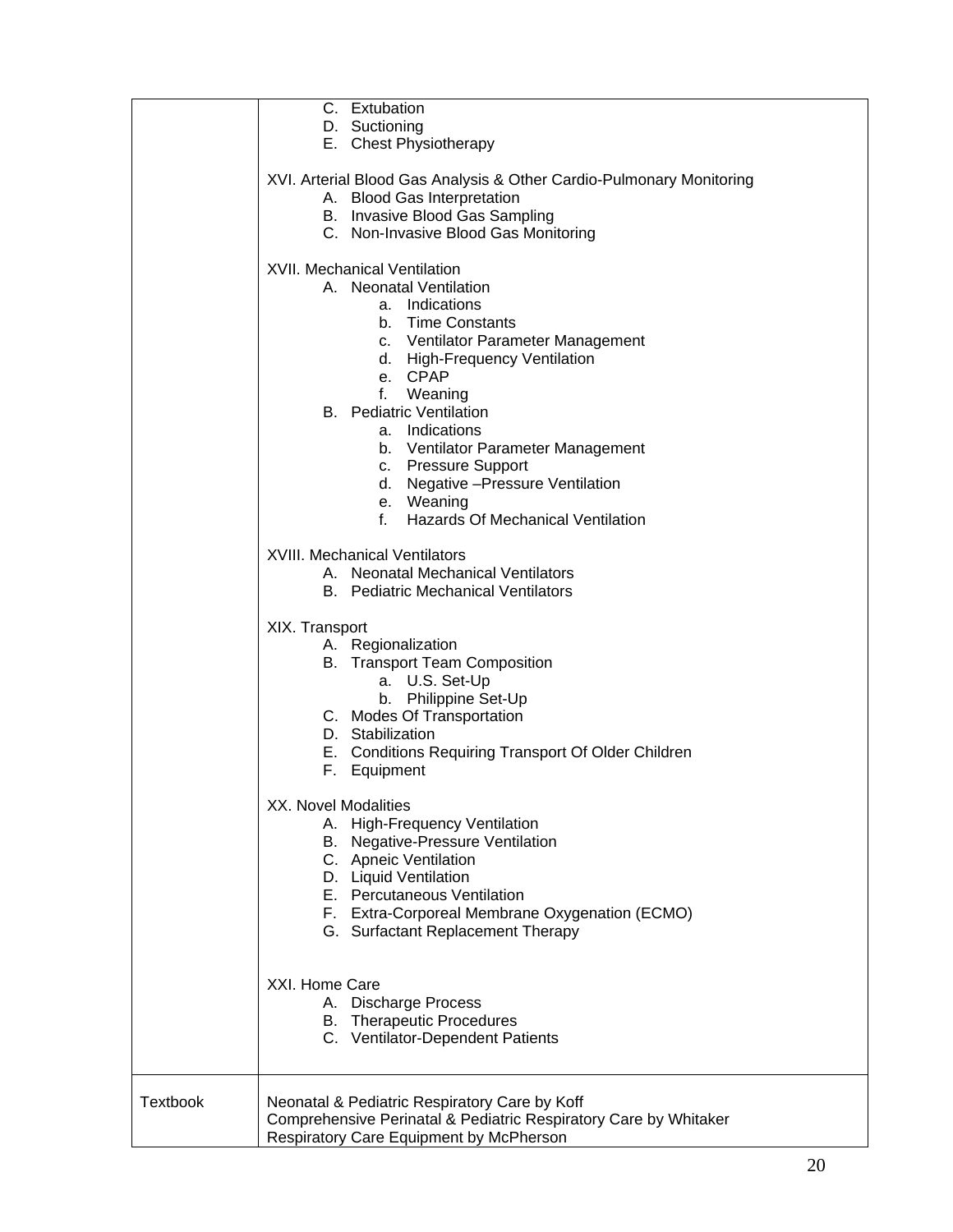| <b>Course Name</b>    | Principles of Pulmonary Physiology in the ICU                                                                                                                                                                                                                                                                                                                                                                                                                                                                                                                                                                                                                                                                                                                                                                                                                                                                                                                |
|-----------------------|--------------------------------------------------------------------------------------------------------------------------------------------------------------------------------------------------------------------------------------------------------------------------------------------------------------------------------------------------------------------------------------------------------------------------------------------------------------------------------------------------------------------------------------------------------------------------------------------------------------------------------------------------------------------------------------------------------------------------------------------------------------------------------------------------------------------------------------------------------------------------------------------------------------------------------------------------------------|
| Course<br>Description | Focuses on patient management and increases the application of problem base<br>learning through the use of selected case studies in respiratory disease. Critical<br>thinking and decision making skills are reinforced. Provides units on<br>electrocardiography, critical care drugs, cardiac disease, and respiratory intensive<br>care.                                                                                                                                                                                                                                                                                                                                                                                                                                                                                                                                                                                                                  |
| <b>Course Credit</b>  | 3 Units Lecture                                                                                                                                                                                                                                                                                                                                                                                                                                                                                                                                                                                                                                                                                                                                                                                                                                                                                                                                              |
| <b>Contact Hours</b>  | 3 lecture hours per week                                                                                                                                                                                                                                                                                                                                                                                                                                                                                                                                                                                                                                                                                                                                                                                                                                                                                                                                     |
| Prerequisite          | Patient Assessment; Principles of Pulmonary Rehabilitation                                                                                                                                                                                                                                                                                                                                                                                                                                                                                                                                                                                                                                                                                                                                                                                                                                                                                                   |
| Placement             | Third year Second semester                                                                                                                                                                                                                                                                                                                                                                                                                                                                                                                                                                                                                                                                                                                                                                                                                                                                                                                                   |
| Course<br>Objectives  | At the end of the course, the student will be able to:<br>1. Discuss the conduction of cardiac impulse through the different structures of the<br>heart.<br>2. Explain the importance of the electrocardiogram and its limitations.<br>3. Recognize normal / abnormal ECG tracings and recommend appropriate course of<br>action.<br>4. List down the different laboratory tests and state their corresponding reference<br>values.<br>5. Explain the importance of clinical laboratory tests.<br>6. Enumerate and discuss the steps involved in the patient management process.<br>7. List down the general patient information that should be gathered and evaluated.<br>8. Discuss importance of assessing the ventilation, oxygenation, and work of<br>breathing in critically-ill patients.<br>9. Identify / interpret hemodynamic data and ventilator graphic waveform.<br>10. Discuss the process involved in managing the patient-ventilator system. |
| <b>Course Outline</b> | I. Electrocardiography<br>A. The Electrocardiogram<br>1. Basic Principles of Electrophysiology<br>2. The Conduction System<br>3. Basic ECG waves<br>4. Interpreting the ECG<br>II. Clinical Laboratory Tests<br>A. Complete Blood Count (CBC)<br><b>B. Blood Chemistry Tests</b><br>C. Microbiology Tests<br>D. Sputum and Alveolar Fluid Examinations<br>III. Monitoring and Management of the Patient in the ICU<br>A. General Principles of Monitoring<br><b>B. General Patient Assessment</b><br>C. Physiologic Monitoring<br>D. Assessment of Hemodynamics<br>E. Management of the Patient-Ventilator System                                                                                                                                                                                                                                                                                                                                            |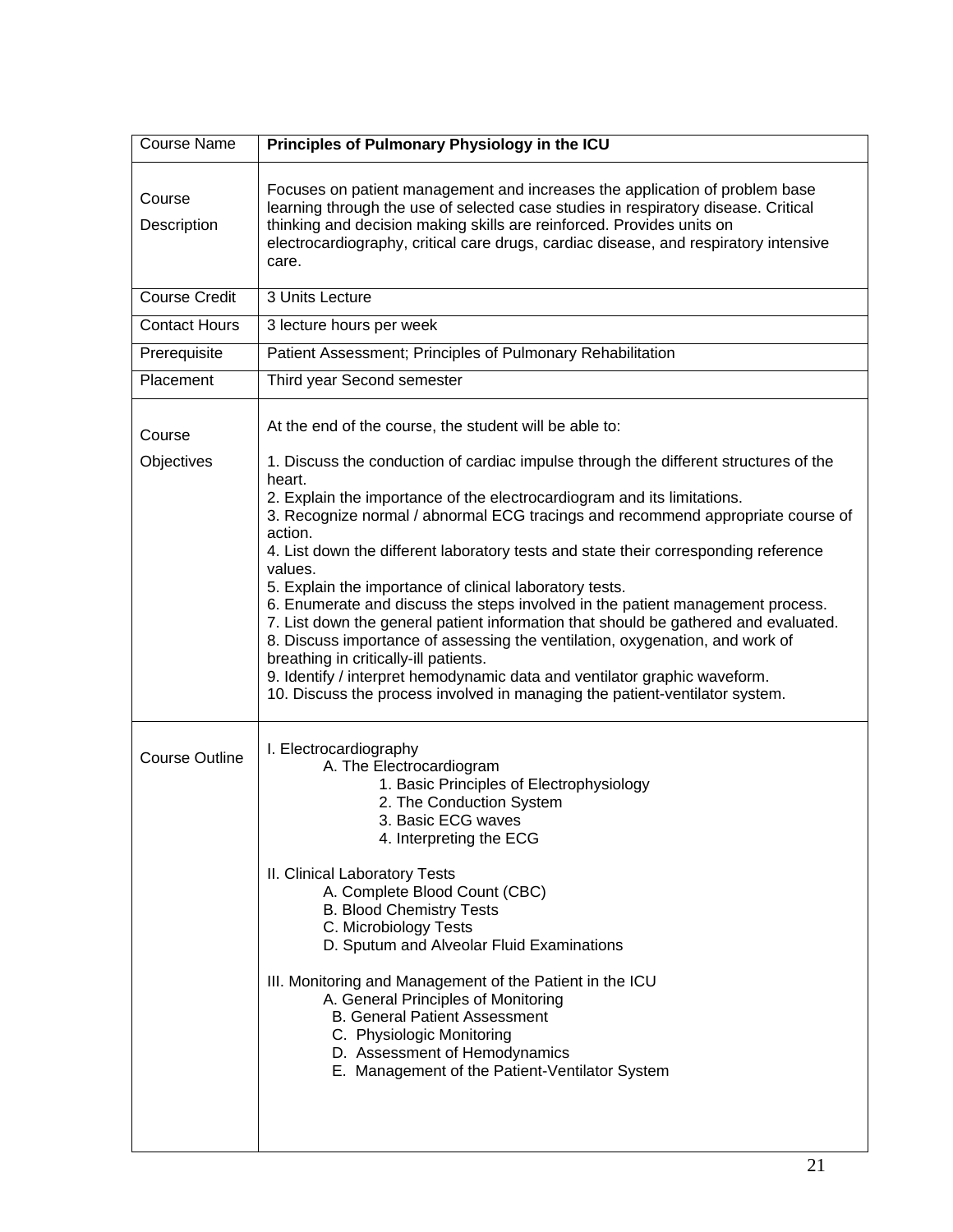| Textbook | Egan's Fundamentals of Respiratory Care by Scanlan, Wilkins, Stoller<br>Basic Clinical Lab Competencies for Respiratory Care by White |
|----------|---------------------------------------------------------------------------------------------------------------------------------------|
|          | Equipment Theory for Respiratory Care by White                                                                                        |
|          | <b>Respiratory Care Equipment by McPherson</b>                                                                                        |

 $\mathbf{r}$ 

| <b>Course Name</b>    | <b>Mechanical Ventilation</b>                                                                                                                                                                                                                                                                                                                                                                                                                                                                                                                                                                                                                                                                                                                                                                                                                           |
|-----------------------|---------------------------------------------------------------------------------------------------------------------------------------------------------------------------------------------------------------------------------------------------------------------------------------------------------------------------------------------------------------------------------------------------------------------------------------------------------------------------------------------------------------------------------------------------------------------------------------------------------------------------------------------------------------------------------------------------------------------------------------------------------------------------------------------------------------------------------------------------------|
| Course<br>Description | Emphasis on the technical components of mechanical ventilators, their classification,<br>principles of operation, attachments, and the flow/pressure/volume curves generated<br>by various ventilators, compliance, and resistance. An introduction to the<br>management of patients receiving mechanical ventilation will be presented.                                                                                                                                                                                                                                                                                                                                                                                                                                                                                                                |
| <b>Course Credit</b>  | 4 Units (3 units Lecture ; 1 unit Lab)                                                                                                                                                                                                                                                                                                                                                                                                                                                                                                                                                                                                                                                                                                                                                                                                                  |
| <b>Contact Hours</b>  | 3 lecture hours ; 3 laboratory hours per week                                                                                                                                                                                                                                                                                                                                                                                                                                                                                                                                                                                                                                                                                                                                                                                                           |
| Prerequisite          | <b>Fundamentals of Respiratory Therapy</b>                                                                                                                                                                                                                                                                                                                                                                                                                                                                                                                                                                                                                                                                                                                                                                                                              |
| Placement             | Third year Second semester                                                                                                                                                                                                                                                                                                                                                                                                                                                                                                                                                                                                                                                                                                                                                                                                                              |
| Course<br>Objectives  | At the end of the course the student will be able to:<br>1. Enumerate and discuss the different indications for mechanical ventilation.<br>2. List down the different modes for initiating mechanical ventilation and cite their<br>advantages and disadvantages.<br>3. Analyze clinical data and recommend ventilator parameter adjustments based on<br>these data.<br>4. Perform pulmonary mechanics monitoring and interpret collected data.<br>5. Differentiate the different methods for weaning and liberation from ventilatory<br>support.                                                                                                                                                                                                                                                                                                       |
| <b>Course Outline</b> | I. Respiratory Failure and the Need for Ventilatory Support<br>II. Indications for Ventilatory Support<br>A. Parameters Indicating the Need for Ventilatory Support<br>III. Mechanisms of Hypercapneic Respiratory Failure<br>B. Decreased Ventilatory Drive<br>C. Respiratory Muscle Fatigue & Weakness<br>D. Increased Work of Breathing<br>IV. Special Considerations during Ventilatory Support<br>V. Modes of Mechanical Ventilation<br>VI. Initiating and Adjusting Ventilatory Support<br>VII. Ventilatory Support Strategy for Different Causes of Respiratory Failure<br>VIII. Monitoring and Management of the Patient in the ICU<br>A. General Principles of Monitoring<br>1. Data Collection, Analysis, & Decision-Making<br><b>B. General Patient Assessment</b><br>C. Physiological Monitoring<br>D. Measurement of Respiratory Mechanics |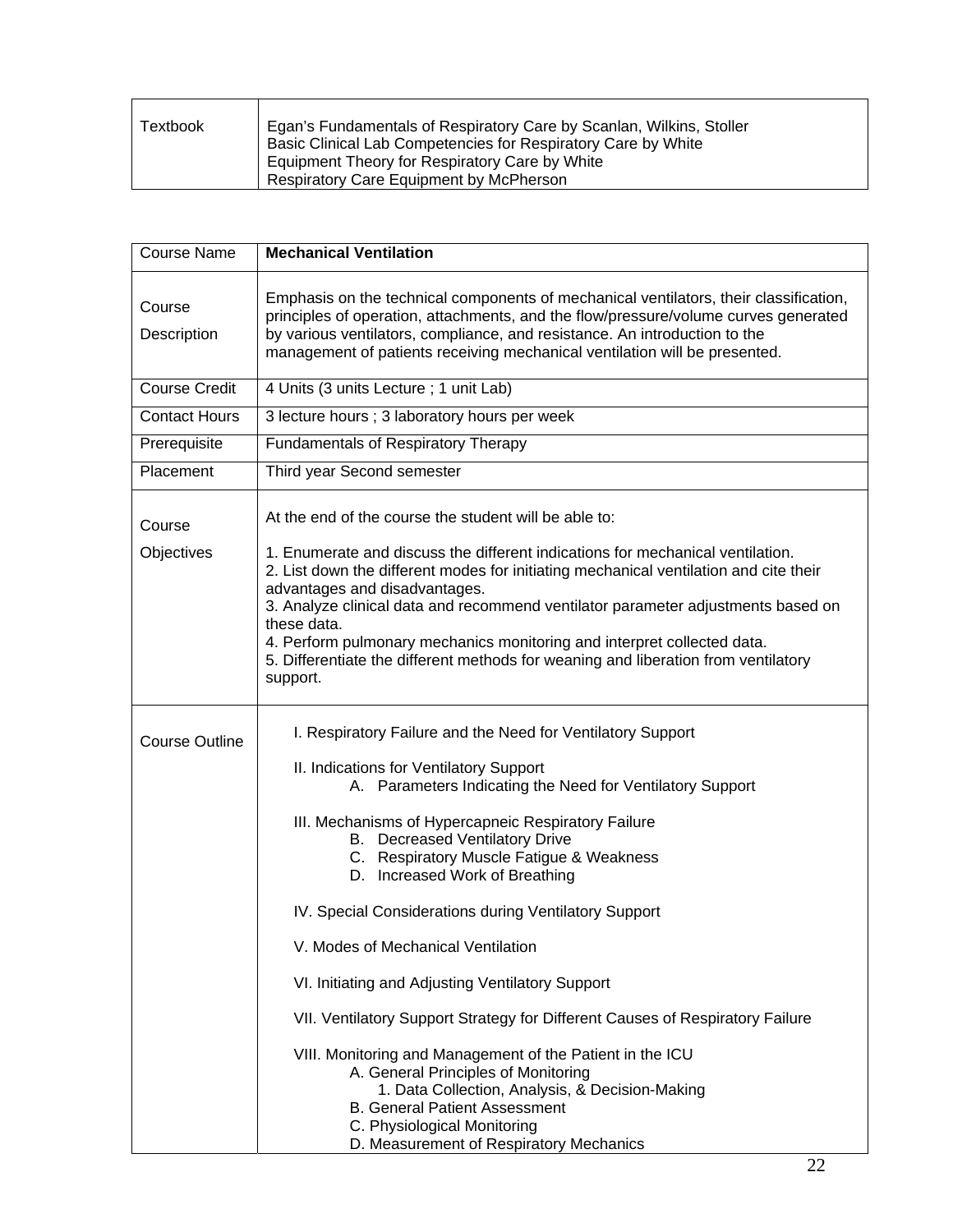|                 | E. Management of the Patient-Ventilator System                                                                                                                                                                                                                       |
|-----------------|----------------------------------------------------------------------------------------------------------------------------------------------------------------------------------------------------------------------------------------------------------------------|
|                 | i. Components of a Patient-Ventilator System                                                                                                                                                                                                                         |
|                 | ii. Routine checks                                                                                                                                                                                                                                                   |
|                 | iii. Documenting the Physician's orders                                                                                                                                                                                                                              |
|                 | iv. Verifying Proper Ventilator Operation                                                                                                                                                                                                                            |
|                 | v. Hazards and Complications                                                                                                                                                                                                                                         |
|                 | vi. Assessing Flow, Volume, and Pressure Waveforms                                                                                                                                                                                                                   |
|                 | vii. Troubleshooting                                                                                                                                                                                                                                                 |
|                 | viii. Transporting Patients Receiving Ventilatory Support                                                                                                                                                                                                            |
|                 | IX. Liberation from Ventilatory Support                                                                                                                                                                                                                              |
|                 | A. Categories for Discontinuing Ventilatory Support                                                                                                                                                                                                                  |
|                 | B. Reasons for Ventilator Dependence                                                                                                                                                                                                                                 |
|                 | C. Ventilatory Workload, or Demand                                                                                                                                                                                                                                   |
|                 | D. Ventilatory Capacity                                                                                                                                                                                                                                              |
|                 | E. Discontinuing Ventilatory Support<br>1. Patient Evaluation                                                                                                                                                                                                        |
|                 | 2. Preparing the Patient                                                                                                                                                                                                                                             |
|                 | 3. Optimizing the Patient's Medical Condition                                                                                                                                                                                                                        |
|                 | 4. Methods of Discontinuing Ventilatory Support                                                                                                                                                                                                                      |
|                 | 5. Common Methods                                                                                                                                                                                                                                                    |
|                 | 6. Newer Techniques                                                                                                                                                                                                                                                  |
|                 | 7. Others Techniques                                                                                                                                                                                                                                                 |
|                 | 8. Selecting an Approach                                                                                                                                                                                                                                             |
|                 | 9. Monitoring the Patient during Weaning                                                                                                                                                                                                                             |
|                 | 10. Extubation/Liberation                                                                                                                                                                                                                                            |
|                 | 11. Chronically Ventilator-Dependent Patients                                                                                                                                                                                                                        |
|                 | 12. Terminal Weaning Laboratory                                                                                                                                                                                                                                      |
|                 | I. Mechanical Ventilator Preparation                                                                                                                                                                                                                                 |
|                 | II. Initiation of adult Mechanical Ventilation                                                                                                                                                                                                                       |
|                 | III. Mechanical Ventilator Mode Modification                                                                                                                                                                                                                         |
|                 | IV. Monitoring and Maintenance of Continuous Mechanical Ventilation                                                                                                                                                                                                  |
|                 | V. Continuous Positive Airway Pressure (CPAP)                                                                                                                                                                                                                        |
|                 | VI. Measurement of Effective Dynamic Compliance, Effective Static Compliance<br>and Airway Resistance                                                                                                                                                                |
|                 | VII. Positive-End Expiratory Pressure                                                                                                                                                                                                                                |
|                 | VIII. Ventilator Weaning                                                                                                                                                                                                                                             |
|                 | VIII. Basic Trouble-Shooting                                                                                                                                                                                                                                         |
|                 |                                                                                                                                                                                                                                                                      |
| <b>Textbook</b> | Egans Fundamentals of Respiratory Care by Wilkins<br>Basic Clinical Lab Competencies for Respiratory Care by White<br>Laboratory Exercises in Respiratory Care by Grady<br>Equipment Theory for Respiratory Care by White<br>Respiratory Care Equipment by McPherson |
|                 |                                                                                                                                                                                                                                                                      |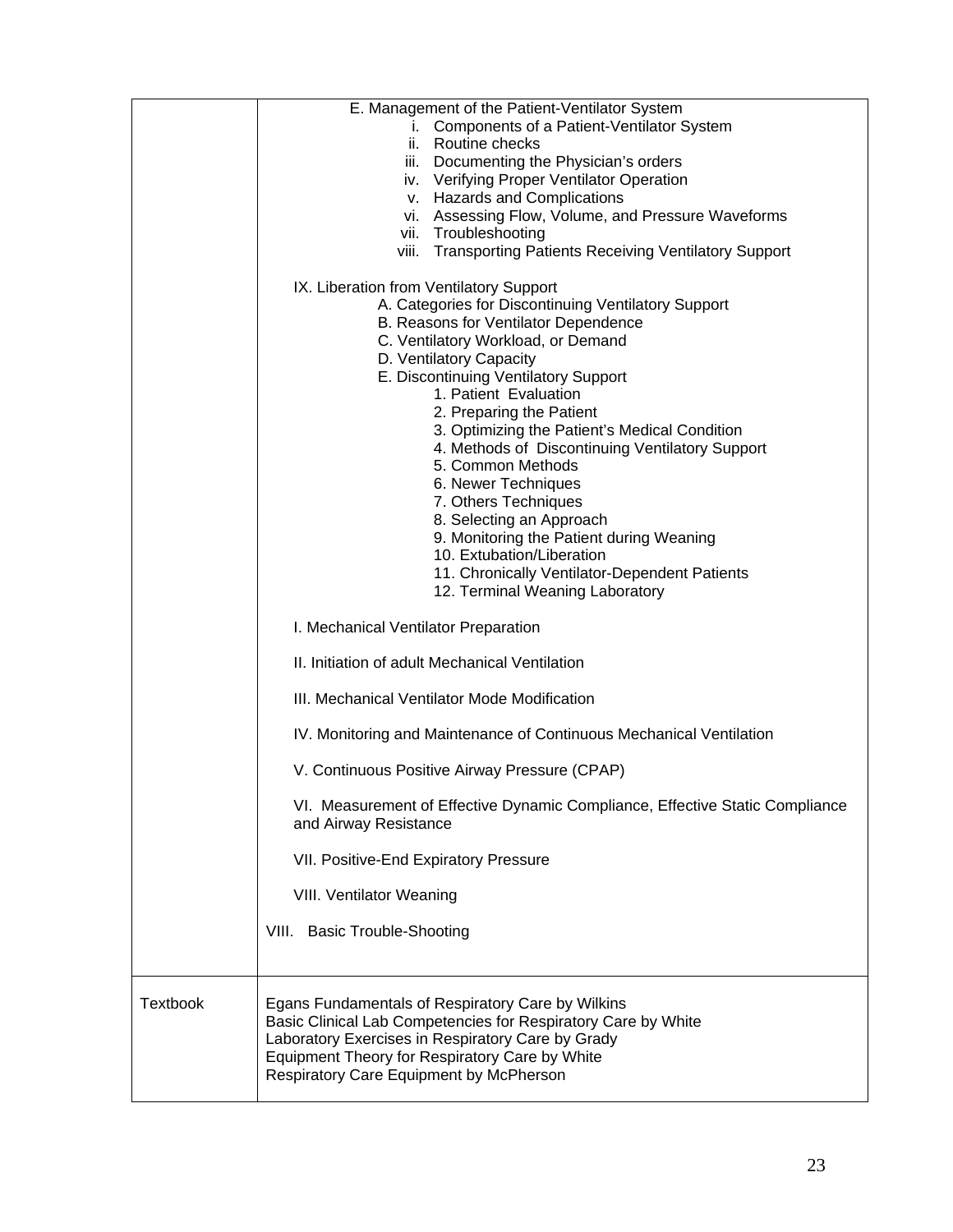| <b>Course Name</b>    | <b>Ventilation &amp; Gas Exchange Monitoring</b>                                                                                                                                                                                                                                                                                                                                                                                                                                                                                                                                                                                                                                                                                                                                                                                                                                                                                                                                                                                |
|-----------------------|---------------------------------------------------------------------------------------------------------------------------------------------------------------------------------------------------------------------------------------------------------------------------------------------------------------------------------------------------------------------------------------------------------------------------------------------------------------------------------------------------------------------------------------------------------------------------------------------------------------------------------------------------------------------------------------------------------------------------------------------------------------------------------------------------------------------------------------------------------------------------------------------------------------------------------------------------------------------------------------------------------------------------------|
| Course<br>Description | This course will present concepts of ventilation and gas exchange monitoring which<br>the respiratory therapist performs or assists physicians in performing. Theory,<br>application, and equipment for diagnosing respiratory pathologies through the<br>diagnostic concepts used in respiratory therapy are part of this course.                                                                                                                                                                                                                                                                                                                                                                                                                                                                                                                                                                                                                                                                                              |
| <b>Course Credit</b>  | 3 Units (2 units Lecture; 1 unit Lab)                                                                                                                                                                                                                                                                                                                                                                                                                                                                                                                                                                                                                                                                                                                                                                                                                                                                                                                                                                                           |
| <b>Contact Hours</b>  | 2 Lecture hours ; 3 laboratory hours per week                                                                                                                                                                                                                                                                                                                                                                                                                                                                                                                                                                                                                                                                                                                                                                                                                                                                                                                                                                                   |
| Prerequisite          | Principles of Pulmonary Rehabilitation                                                                                                                                                                                                                                                                                                                                                                                                                                                                                                                                                                                                                                                                                                                                                                                                                                                                                                                                                                                          |
| Placement             | Third year Second semester                                                                                                                                                                                                                                                                                                                                                                                                                                                                                                                                                                                                                                                                                                                                                                                                                                                                                                                                                                                                      |
| Course<br>Objectives  | At the end of the course, the student will be able to:<br>1. Discuss the clinical importance of monitoring ventilation and gas exchange.<br>2. Obtain blood gas sample through proper arterial puncture and interpret the<br>corresponding result.<br>3. Explain the importance of maintaining quality control in blood gas analyzers.                                                                                                                                                                                                                                                                                                                                                                                                                                                                                                                                                                                                                                                                                          |
| <b>Course Outline</b> | I. Physiology of Respiration<br>A. Defining Respiration<br>1. External Respiration<br>2. Internal Respiration<br>3. Cellular Respiration<br>II. Respiratory Acid-Base Balance<br>A. Carbon Dioxide Transport<br><b>B. CO2 Excretion</b><br>C. Ventilation<br>III. Arterial Oxygenation<br>A. Hemoglobin<br>B. Bohr and Haldane Effects<br>C. Hemoglobin Dissociation Curve<br>D. Physiology of Arterial Oxygenation<br>E. Pathophysiologic Mechanisms of Hypoxemia<br>F. Cardiopulmonary Compensation for Hypoxemia<br>IV. Reference Ranges and Interpretive Guidelines<br>V. Clinical Approach to Interpretation<br>VI. Assessment of Lung as an Oxygenator<br>VII. Assessment of Cellular Oxygenation<br>VIII. Deadspace Ventilation<br>A. Classification of Deadspace Ventilation<br>B. Assessment of Deadspace Ventilation<br>IX. Deadspace and Shunt Producing Pathology<br>A. Guidelines for Acute Deadspace- Producing Pathology<br>B. Guidelines for Acute Shunt Producing Pathology<br>X. Hypoxemia and Oxygen Therapy |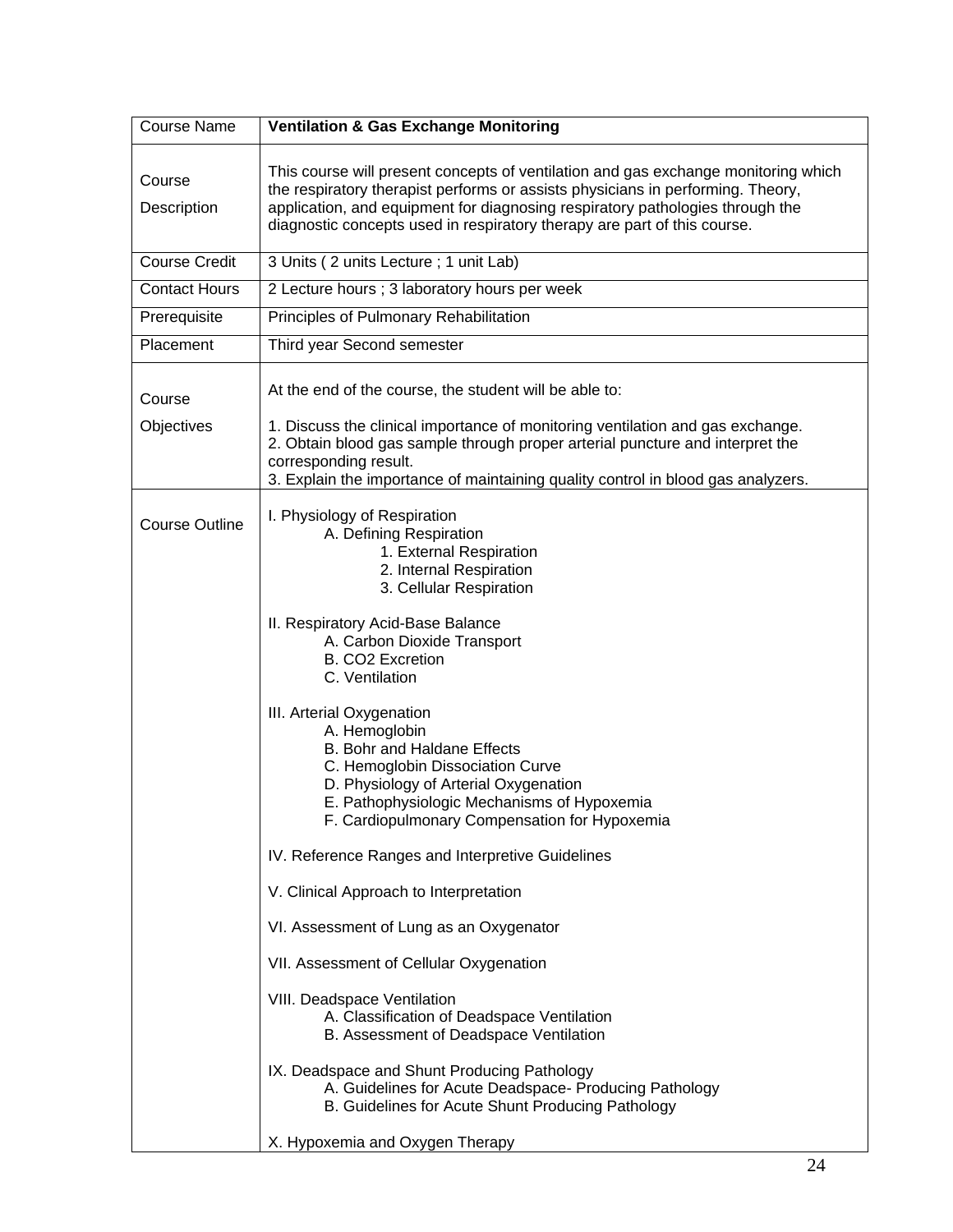|                 | XI. Carbon Dioxide Stores<br>A. Alterations in Central CO2 stores<br>B. Alterations in Peripheral CO2 stores                                                                                                    |
|-----------------|-----------------------------------------------------------------------------------------------------------------------------------------------------------------------------------------------------------------|
|                 | XII. Capnography<br>A. Normal Capnogram<br>B. Abnormal Capnogram<br>C. Relationship of End - Tidal and Arterial PCO2 Levels<br>D. Clinical Monitoring of End - Tidal PCO2                                       |
|                 | XIII. Continuous Oximetry                                                                                                                                                                                       |
|                 | XIV. Transcutaneous Gas Monitoring                                                                                                                                                                              |
|                 | XV. Blood Gas Monitors                                                                                                                                                                                          |
|                 | XVI. Obtaining Blood Gas Sample                                                                                                                                                                                 |
|                 | XVII. Blood Gas Analyzers                                                                                                                                                                                       |
|                 | XVIII. Quality Assurance in Blood Gas Analysis                                                                                                                                                                  |
|                 | <b>XIX. Oximetric Measurement</b>                                                                                                                                                                               |
|                 | XX. Technical Considerations in O2/ CO2 Measurements                                                                                                                                                            |
| <b>Textbook</b> | Clinical Application of Blood Gases by Shapiro<br>Basic Clinical Lab Competencies for Respiratory Care by White<br>Laboratory Exercises in Respiratory Care by Grady<br>Respiratory Care Equipment by McPherson |

| Course Name                 | <b>Microbiology</b>                                                                                                                                                                                                                                                                                                                                                                               |
|-----------------------------|---------------------------------------------------------------------------------------------------------------------------------------------------------------------------------------------------------------------------------------------------------------------------------------------------------------------------------------------------------------------------------------------------|
| Course<br>Description       | This subject deals with basic principles of microbiology and the different types of<br>pathogens related to pulmonary medicine. Focus is given to mode of entry of these<br>pathogens and the body's natural defense mechanism. Special emphasis is given to<br>different decontamination procedures related to respiratory care.                                                                 |
| <b>Course Credit</b>        | 4 Units (3 units Lecture; 1 unit lab)                                                                                                                                                                                                                                                                                                                                                             |
| <b>Contact Hours</b>        | 3 Lecture hours ; 3 laboratory hours per week                                                                                                                                                                                                                                                                                                                                                     |
| Prerequisite                | <b>Health Care</b>                                                                                                                                                                                                                                                                                                                                                                                |
| Placement                   | Third year Second semester                                                                                                                                                                                                                                                                                                                                                                        |
| Course<br><b>Objectives</b> | At the end of the course, the student should be able to:<br>1. Recognize the different kinds of microorganisms specially those that are related to<br>the practice of respiratory care.<br>2. Describe the basic laboratory equipment.<br>3. Perform staining, isolating, and culture procedures in the study of bacteria.<br>4. Practice aseptic techniques in handling microbiological samples. |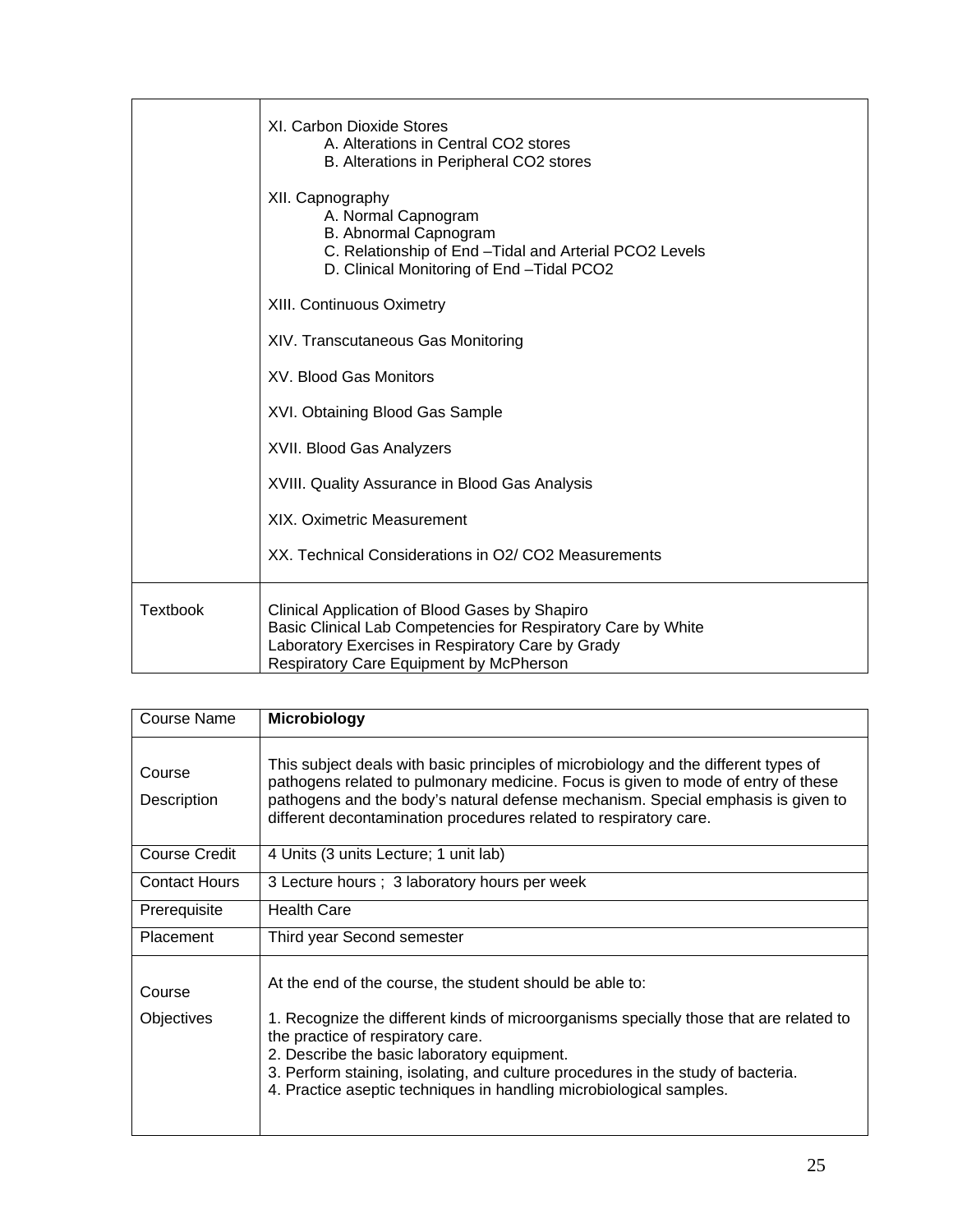|                       | Lecture Outline                                                                                                                                                                                                                      |
|-----------------------|--------------------------------------------------------------------------------------------------------------------------------------------------------------------------------------------------------------------------------------|
| <b>Course Outline</b> | I. Spread of Infection<br>A. Source, Host, and Transmission Route<br><b>B. Infection Control Strategies</b><br>1. Decreasing Host Susceptibility<br>2. Eliminating the Source of Pathogens<br>3. Interrupting Routes of Transmission |
|                       | II. Equipment Processing<br>A. Cleaning<br><b>B.</b> Disinfection<br>C. Sterilization                                                                                                                                                |
|                       | III. Equipment Handling Procedures<br>A. Maintenance of In-Use Equipment<br>B. Processing Reusable Equipment<br>C. Disposable Equipment<br>D. Fluids & Medications Precautions                                                       |
|                       | IV. Barrier Measures and Isolation Precautions and Procedures<br>A. General Barrier Measures/Universal Precautions<br><b>B. Isolation Precautions</b>                                                                                |
|                       | V. Surveillance<br>A. Equipment Processing Quality Control<br>B. Sampling of In-Use Equipment<br>C. Microbiological Identifications                                                                                                  |
|                       | Laboratory Outline                                                                                                                                                                                                                   |
|                       | I. Introduction<br>A. Relevance of Microbiology to the Health Professions<br>B. Definition & History of Microbiology<br>C. Areas of Microbiology<br>D. Koch's Postulate<br>E. Types of Microscopes                                   |
|                       | II. Diversity of Microorganisms<br>A. Classification of Bacteria<br>B. Rickettsia, Chlamydia, and Mycoplasma<br>C. Bacterial Diseases<br>D. Pathogenic Protozoa<br>E. Fungi<br>F. Viruses                                            |
|                       | III. Collection and Handling of Specimen<br>A. Preparation of Culture Media<br>B. Microbes in the Environment<br>C. Aseptic Technique of Transferring Bacteria<br>D. Obtaining Pure Culture of Bacteria                              |
|                       | IV. Differential Staining<br>A. Gram Staining<br>B. Acid - Fast Staining<br>C. Special Stains (Endospores & Capsule)<br>D. Morphologic Unknown                                                                                       |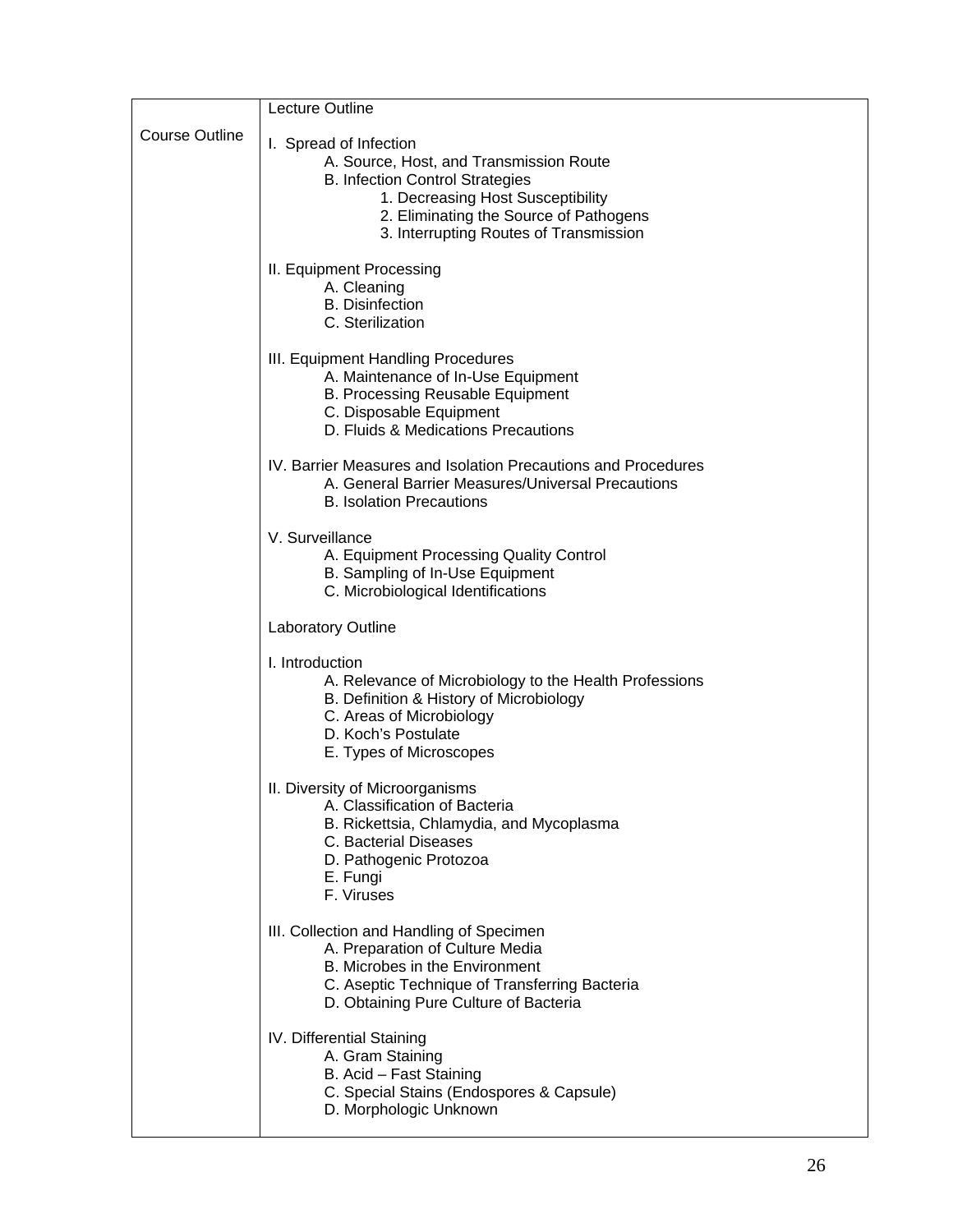|                 | <b>IV.</b> Biochemical Test<br>A. Sulfide Indole Motility Medium<br><b>B.</b> Triple Sugar Iron<br>C. Lysine Iron Agar<br>D. Urease Test<br>E. IMVIC Reaction<br>F. Other Biochemical Tests<br>V. Antimicrobial Sensitivity Test                                                           |
|-----------------|--------------------------------------------------------------------------------------------------------------------------------------------------------------------------------------------------------------------------------------------------------------------------------------------|
| <b>Textbook</b> | Egans Fundamentals of Respiratory Care by Wilkins<br>Microbiology for the Health Sciences by Burton, Engelkirk<br>Forbes, "Bailey and Scott Diagnostic Microbiology 11 <sup>th</sup> ed. s 2002<br>Delost, Maria D., Introduction to Diagnostic Microbiology: A Text and Workbook,<br>1997 |

| <b>Course Name</b>    | <b>ICU Crisis Management</b>                                                                                                                                                                                                                                                                                                                                                                                                                                                                               |
|-----------------------|------------------------------------------------------------------------------------------------------------------------------------------------------------------------------------------------------------------------------------------------------------------------------------------------------------------------------------------------------------------------------------------------------------------------------------------------------------------------------------------------------------|
| Course<br>Description | The subject deals with respiratory emergencies and their corresponding course of<br>action to correct/alleviate patient status in the intensive care unit. Invasive and non-<br>invasive techniques of patient monitoring are also discussed.                                                                                                                                                                                                                                                              |
| <b>Course Credit</b>  | 1 unit Lecture                                                                                                                                                                                                                                                                                                                                                                                                                                                                                             |
| <b>Contact Hours</b>  | 1 lecture hour per week                                                                                                                                                                                                                                                                                                                                                                                                                                                                                    |
| Prerequisite          | Mechanical Ventilation; Principles of Pulmonary Physiology in the ICU                                                                                                                                                                                                                                                                                                                                                                                                                                      |
| Placement             | Fourth year First semester                                                                                                                                                                                                                                                                                                                                                                                                                                                                                 |
| Course                | At the end of the course, the student will be able to:                                                                                                                                                                                                                                                                                                                                                                                                                                                     |
| Objectives            | 1. Discuss the philosophy and principles of critical care.<br>2. Enumerate the common problems encountered in critical care practice and discuss<br>their corresponding interventions.<br>3. Recall major diagnostic features, concise descriptions of disease processes and<br>practical management strategies.<br>4. Enumerate and discuss the different critical care scoring system and explain their<br>importance in critical care practice.<br>5. Discuss ethical Issues in Critically-ill patients |
| <b>Course Outline</b> | I. Philosophy & Principles of Critical Care<br>A. Early identification of problems<br>B. Effective use of the problem-oriented medical record<br>C. Monitoring & Data display<br>D. Supportive & preventive care<br>E. Attention to psychosocial & other needs of the patient<br>F. Understand the limits of critical care<br>G. Role of the Medical Director of the ICU<br>1. Protocols & Practice Guidelines<br>2. Quality Assurance<br>3. Infection Control<br>4. Education<br>5. Communication         |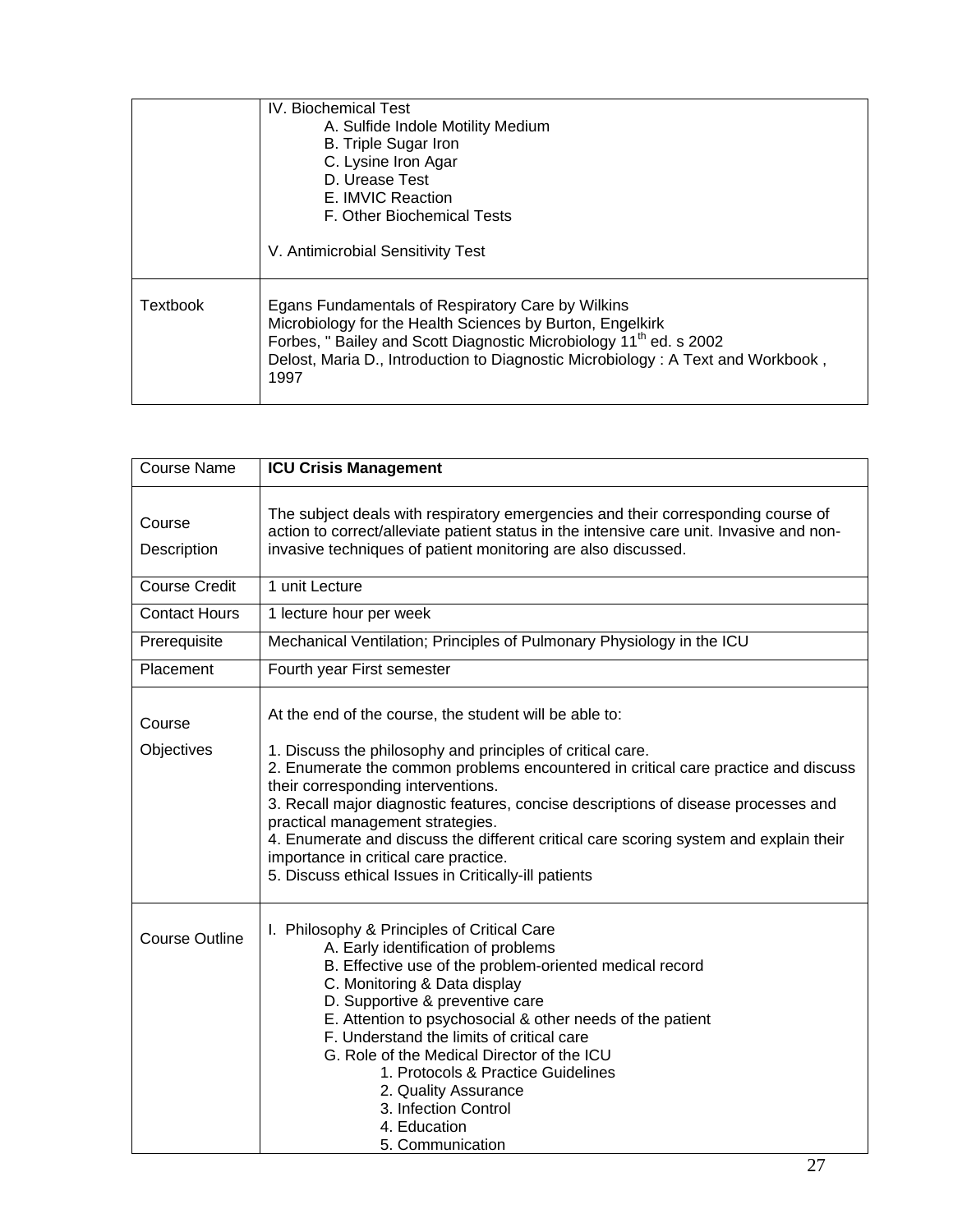| 6. Outcomes & Alternatives                                             |
|------------------------------------------------------------------------|
| H. Critical Care Scoring                                               |
| 1. Glasgow Coma Scale                                                  |
| 2. Trauma Score & Revised Trauma Score                                 |
| 3. CRAMS Scale (Circulation, Respiration, Abdomen, Motor, Speech)      |
| 4. In jury Severity Score (ISS)                                        |
| 5. Acute Physiology, Age, Chronic Health Evaluation (APACHE III)       |
|                                                                        |
| II. Fluids, Electrolytes, & Acid-Base                                  |
| A. Fluid & Electrolyte Disorders                                       |
| 1. Fluid Volume                                                        |
| 2. Disorders of Water Balance                                          |
| 3. Disorders of Potassium Balance                                      |
| 4. Disorders of Phosphorus Balance                                     |
| 5. Disorders of Magnesium Balance                                      |
| 6. Disorders of Calcium Balance                                        |
| B. Acid-Base Homeostasis & Disorders                                   |
| 1. Metabolic acidosis                                                  |
| 2. Metabolic alkalosis                                                 |
| 3. Respiratory acidosis                                                |
| 4. Respiratory alkalosis                                               |
| IIV. Shock & Resuscitation                                             |
| A. Hypovolemic Shock                                                   |
| <b>B. Distributive Shock</b>                                           |
| C. Anaphylactic Shock & Anaphylactoid Reactions                        |
| D. Neurogenic Shock                                                    |
| E. Cardiac Shock                                                       |
| F. Cardiac Compressive Shock                                           |
|                                                                        |
| IV. Respiratory Failure                                                |
| A. Hypercapneic Respiratory Failure                                    |
| B. Hypoxemic Respiratory Failure                                       |
| C. Oxygen Delivery & Tissue Hypoxia                                    |
| D. Treatment of Acute Respiratory Failure                              |
| E. Acute Respiratory Failure from Specific Disorders                   |
|                                                                        |
| V. Infections in Critically III                                        |
| A. Sepsis                                                              |
| B. Community-Acquired Pneumonia                                        |
| C. Urosepsis<br>D. Infective endocarditis                              |
|                                                                        |
| E. Necrotizing Soft Tissue Infections<br>F. Intra-abdominal Infections |
| G. Infections in Special Hosts                                         |
| 1. The Neutropenic Patient                                             |
| 2. Organ Transplant Recipients                                         |
| 3. Asplenic Patients                                                   |
| 4. The Patient on Chronic Corticosteroid Therapy                       |
| 5. Patient with Diabetes Mellitus                                      |
| H. Principles of antibiotic use in the ICU                             |
| I. Evaluation of the ICU Patient with New Fever                        |
| J. Nosocomial Pneumonia                                                |
| K. Urinary Catheter-Associated Infections                              |
| Intravenous Catheter-Associated Infections                             |
| M. Abdominal Compartment Syndrome                                      |
| N. Other Infections in the ICU                                         |
|                                                                        |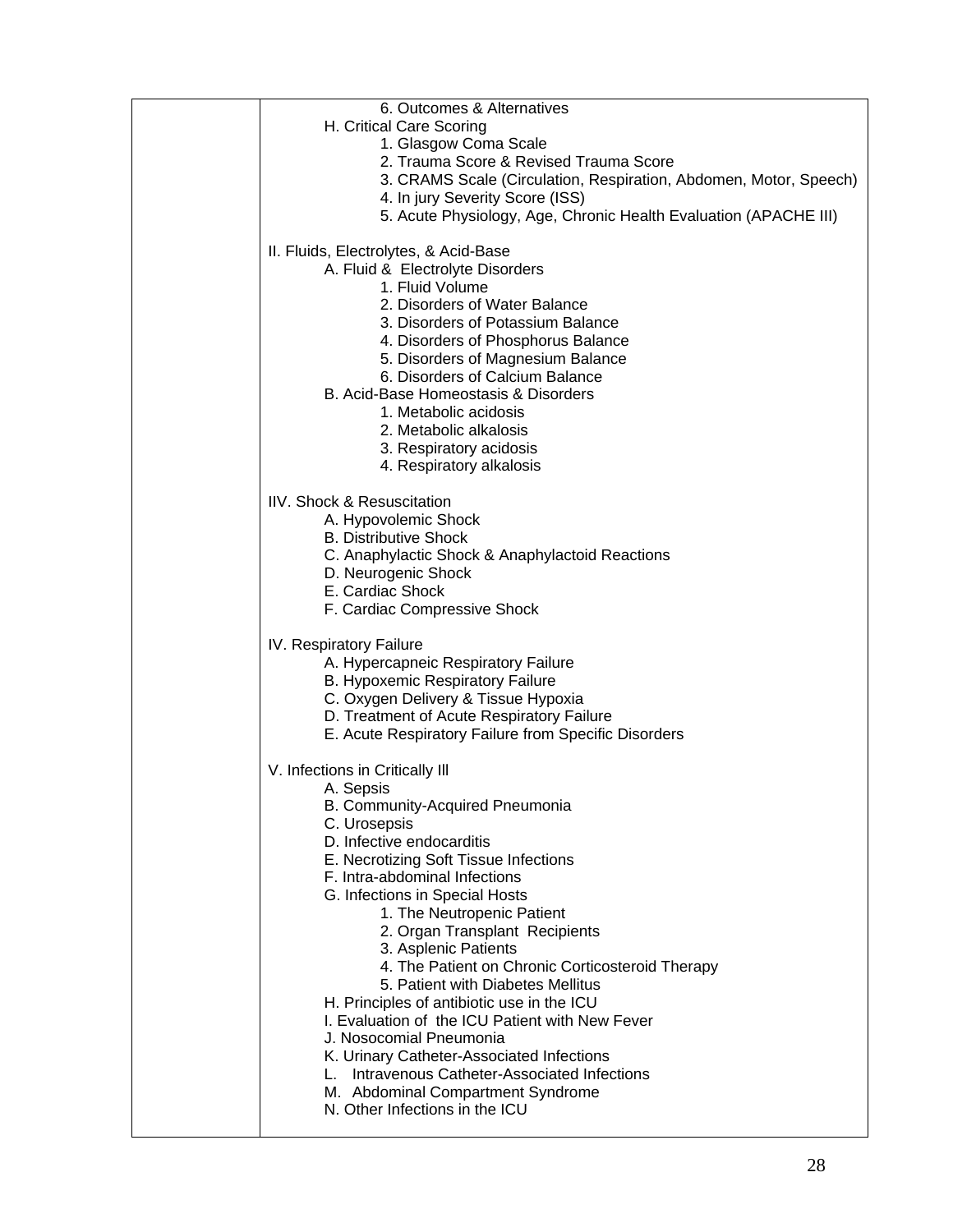|                 | VI. Bleeding & Hemostasis                                            |
|-----------------|----------------------------------------------------------------------|
|                 | A. Normal Hemostasis & Laboratory Evaluation                         |
|                 | <b>B. Coagulation Disorders</b>                                      |
|                 | C. Platelet Dysfunction                                              |
|                 | D. Thrombocytopenia                                                  |
|                 | E. Approach to the Bleeding Patient                                  |
|                 |                                                                      |
|                 | VII. Care of the Geriatric Patient                                   |
|                 | A. Physiologic Changes with Age                                      |
|                 | B. Management of the Geriatric Patient in the ICU                    |
|                 | 1. Drug therapy                                                      |
|                 | 2. Hydration & Nutrition                                             |
|                 |                                                                      |
|                 | 3. Special Considerations                                            |
|                 | C. Communicating with the Elderly Patient                            |
|                 | VIII. Cardiac Problems in Critical Care                              |
|                 | A. Congestive Heart Failure                                          |
|                 | <b>B. Valvular Heart Disease</b>                                     |
|                 |                                                                      |
|                 | C. Cardiac Tamponade                                                 |
|                 | D. Hypertensive Crisis & Malignant Hypertension                      |
|                 | E. Complications of Cardiac Catheterization                          |
|                 | F. Aortic Dissection                                                 |
|                 | G. Cardiac Arrhythmias                                               |
|                 | 1. Atrial                                                            |
|                 | 2. Ventricular                                                       |
|                 | H. Cardiac Problems During Pregnancy                                 |
|                 | IX. Pulmonary Disease                                                |
|                 | A. Status Asthmaticus                                                |
|                 |                                                                      |
|                 | B. Life-Threatening Hemoptysis                                       |
|                 | C. Deep Venous Thrombosis & Pulmonary Thromboembolism                |
|                 | D. Anaphylaxis                                                       |
|                 | E. Angioedema                                                        |
|                 | X. Ethical & Legal Considerations                                    |
|                 | A. Ethical Principles                                                |
|                 |                                                                      |
|                 | B. Conflicts Between Ethical Principles                              |
|                 | C. Ethical Decision-Making                                           |
|                 | D. Medico-Legal Aspects of Decision making                           |
|                 | E. Withholding & Withdrawing Life Support                            |
|                 | F. Role of the Health Care Professional                              |
| <b>Textbook</b> | Current Critical Care - Diagnosis & Treatment by F. Bongard, D. Sue  |
|                 |                                                                      |
|                 | Egan's Fundamentals of Respiratory Care by Scanlan, Wilkins, Stoller |
|                 | Clinical Assessment in Respiratory Care by Wilkins                   |
|                 | <b>Health Ethics Book</b>                                            |

| Course Name           | <b>Test of Pulmonary Function &amp; Structure</b>                                                                                                                                                                                                                                                                                             |
|-----------------------|-----------------------------------------------------------------------------------------------------------------------------------------------------------------------------------------------------------------------------------------------------------------------------------------------------------------------------------------------|
| Course<br>Description | This course will present concepts of pulmonary function testing and other<br>cardiopulmonary diagnostic procedures which the respiratory therapist performs or<br>assists physicians in performing. Theory, application, and equipment for diagnosing<br>respiratory pathologies through the diagnostic concepts used in respiratory therapy. |
| Course Credit         | 3 Units (2 unit Lecture; 1 unit Lab)                                                                                                                                                                                                                                                                                                          |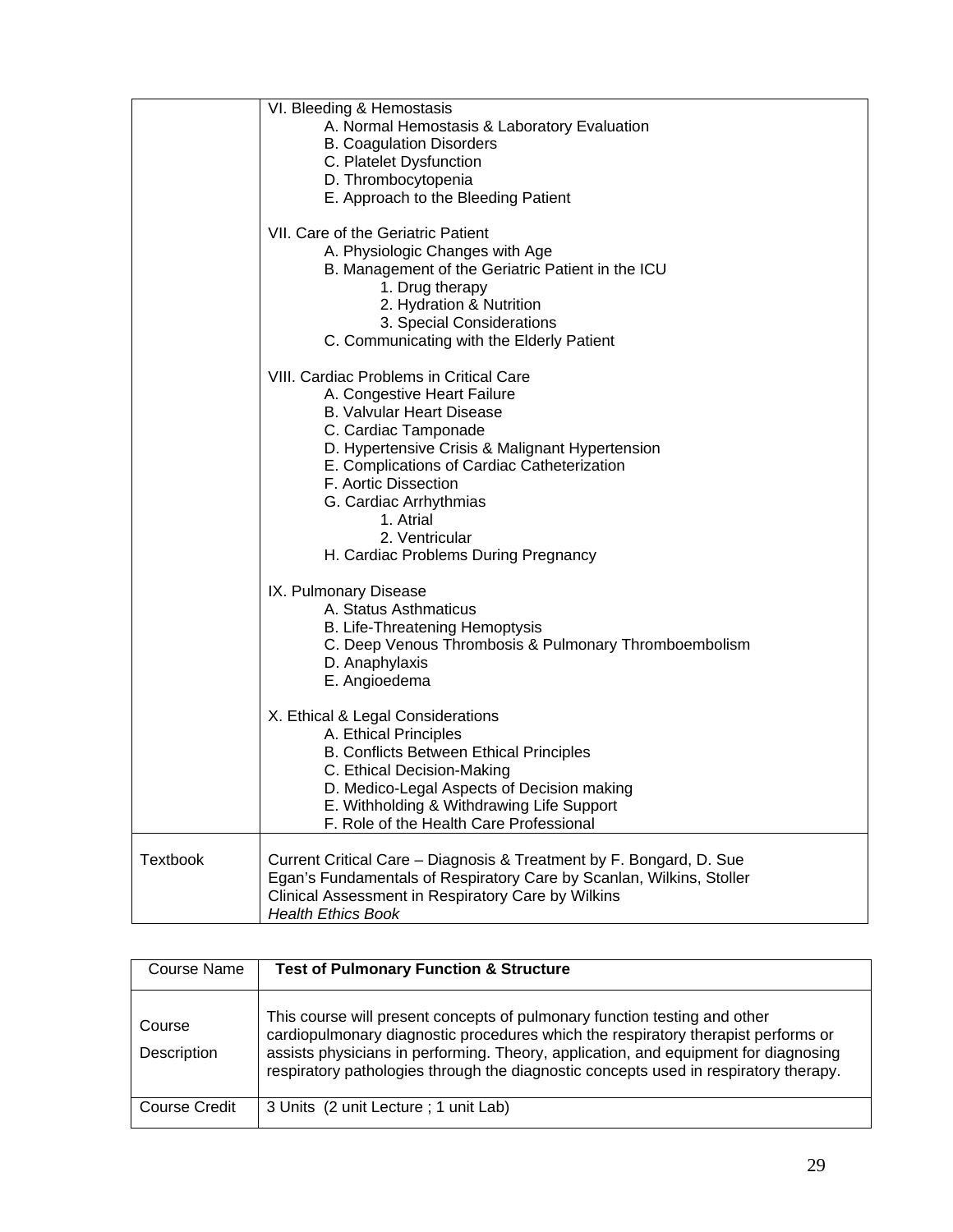| 2 Lecture hours ; 3 laboratory hours per week                                                                                                                                                                                                                                                                                                                                                                                                                                                                                                                                                                                                                                                                                                                                                                                                                                                                                                                                                                                                                                                                                                                                                                                                                                                                                                                                                                                                                               |
|-----------------------------------------------------------------------------------------------------------------------------------------------------------------------------------------------------------------------------------------------------------------------------------------------------------------------------------------------------------------------------------------------------------------------------------------------------------------------------------------------------------------------------------------------------------------------------------------------------------------------------------------------------------------------------------------------------------------------------------------------------------------------------------------------------------------------------------------------------------------------------------------------------------------------------------------------------------------------------------------------------------------------------------------------------------------------------------------------------------------------------------------------------------------------------------------------------------------------------------------------------------------------------------------------------------------------------------------------------------------------------------------------------------------------------------------------------------------------------|
| Fundamentals of Respiratory Therapy                                                                                                                                                                                                                                                                                                                                                                                                                                                                                                                                                                                                                                                                                                                                                                                                                                                                                                                                                                                                                                                                                                                                                                                                                                                                                                                                                                                                                                         |
| Third year Second semester                                                                                                                                                                                                                                                                                                                                                                                                                                                                                                                                                                                                                                                                                                                                                                                                                                                                                                                                                                                                                                                                                                                                                                                                                                                                                                                                                                                                                                                  |
| At the end of the course, the student will be able to:<br>1. Discuss the importance and the different indications for pulmonary function testing.<br>2. Enumerate the different types of equipment used in PFT and cite their advantages<br>and disadvantages.<br>3. List down and explain the rationale for the safety precautionary measures<br>observed during PFT procedures.                                                                                                                                                                                                                                                                                                                                                                                                                                                                                                                                                                                                                                                                                                                                                                                                                                                                                                                                                                                                                                                                                           |
| I. Equipment for Volume and Flow Measurement<br>A. Volume/Flow Measuring Instruments<br>B. Pletysmographs<br>C. Directional Breathing Valves and Directional Control Valves<br>D. Display/Recording Instruments<br>II. Test for Pulmonary Volumes and Ventilation<br>A. Pulmonary Volumes and Ventilation<br>B. Direct Spirometry and Impedance Pletysmography<br>C. Indirect Spirometry/Body Pletysmography/ Gas Dilution<br>D. Radiologic Estimation of Lung Volume<br>E. Interpretation of Pulmonary Volumes and Ventilation<br>III. Test for Pulmonary Mechanics<br>A. Forced Vital Capacity Maneuver<br>B. Low Density Gas Spirometry<br>C. Maximum Voluntary Ventilation<br>D. Airway Resistance/Conductance<br>E. Compliance<br>F. Maximum Inspiratory/Expiratory Pressures<br>IV. Test for Pulmonary Gas Distribution and Matching with Perfusion<br>A. Deadspace Ventilation<br><b>B. Distribution of Ventilation</b><br>C. Ventilation Perfusion Scan<br>D. Multiple Gas Elimination<br>E. Radionuclide Scan<br>F. High Resolution CT Angio<br>V. Test for Pulmonary Gas Diffusion<br>A. Test Description<br>B. Techniques for Measurement<br>C. Equipment Required<br>D. Test Administration<br>E. Interpretation of Test Results<br>VI. Predicted Normal Values for Pulmonary Function Tests<br>A. Factors Affecting Predicted Normal Values<br>B. Sources of Predictive Equations for Normal PFT Values<br>C. Using Predictive Equations for Normal PFT Values |
|                                                                                                                                                                                                                                                                                                                                                                                                                                                                                                                                                                                                                                                                                                                                                                                                                                                                                                                                                                                                                                                                                                                                                                                                                                                                                                                                                                                                                                                                             |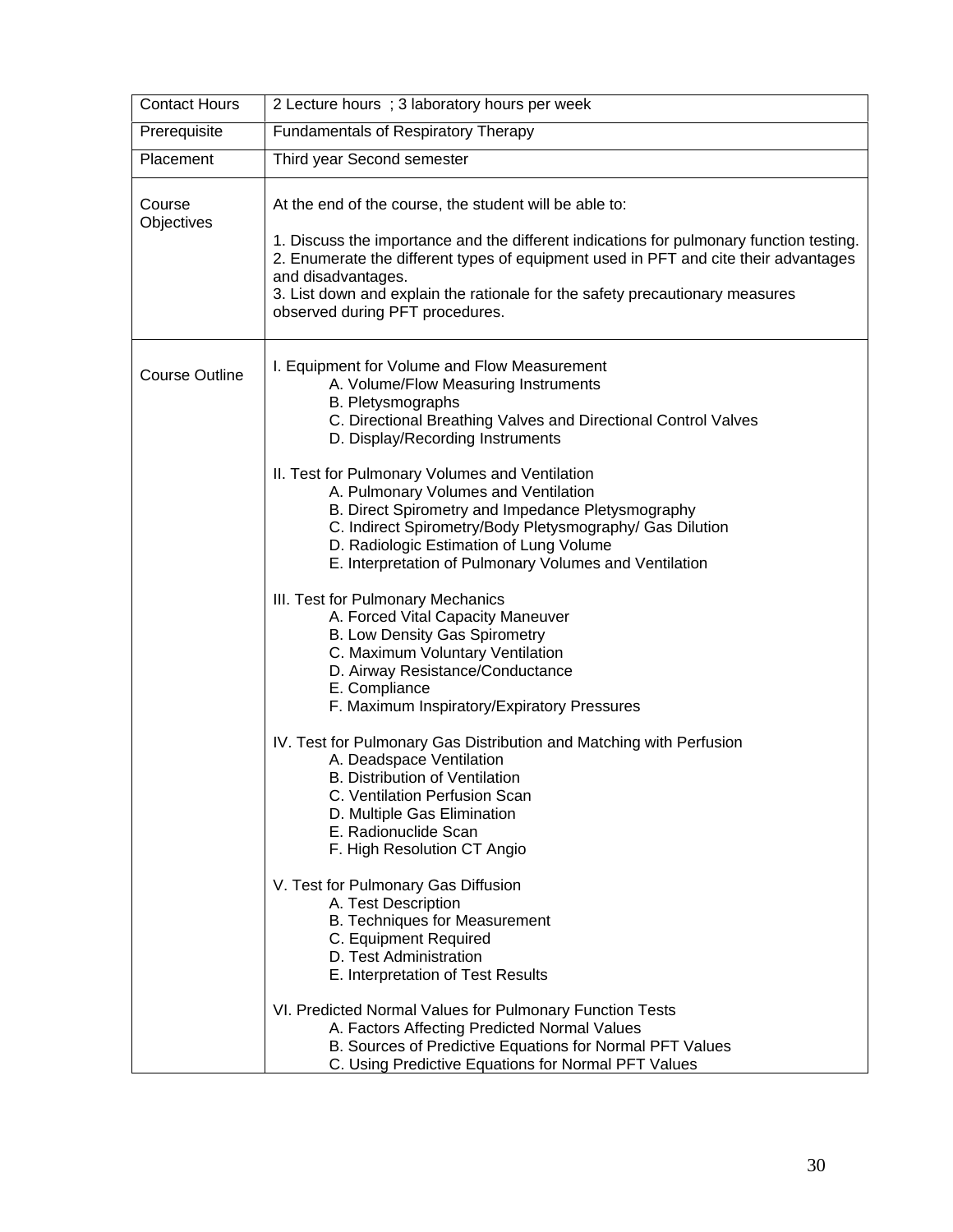|                 | VII. Computers in Pulmonary Function Testing<br>A. Hardware Terms<br><b>B. Data Terms</b><br>C. Software / Programming Terms<br>D. General Operation of Computers<br>E. Computer Application to PFT<br>F. General Concerns<br><b>VIII. Pulmonary Function Testing regimens</b><br>A. Patient Assessment for PFT<br>B. General Administration of PFT<br>C. Bronchodilator Benefit Studies<br>D. Pre-operative PFT Studies<br>E. Bronchoprovocation Studies<br>F. Studies for Exercise-Induced Asthma<br>G. Studies to Document Impairment/Disability<br>IX. Quality Assurance for PFT<br>A. Components of a Quality Assurance Process<br>B. Calibration and Quality Control for Spirometers and Pletysmographs<br>X. Administrative Functions in a Pulmonary Laboratory |
|-----------------|------------------------------------------------------------------------------------------------------------------------------------------------------------------------------------------------------------------------------------------------------------------------------------------------------------------------------------------------------------------------------------------------------------------------------------------------------------------------------------------------------------------------------------------------------------------------------------------------------------------------------------------------------------------------------------------------------------------------------------------------------------------------|
| <b>Textbook</b> | A. Duties and Responsibilities of a Respiratory Care Manager<br>Pulmonary Function Testing and Cardiopulmonary Stress Testing by Madama                                                                                                                                                                                                                                                                                                                                                                                                                                                                                                                                                                                                                                |
|                 | Egan's Fundamentals of Respiratory Care by Scanlan, Wilkins, Stoller<br>Equipment Theory for Respiratory Care by White<br>Respiratory Care Equipment by McPherson                                                                                                                                                                                                                                                                                                                                                                                                                                                                                                                                                                                                      |

| <b>Course Name</b>    | <b>Management &amp; Health Care Ethics</b>                                                                                                                                                                                                                                                                                                                                                                     |
|-----------------------|----------------------------------------------------------------------------------------------------------------------------------------------------------------------------------------------------------------------------------------------------------------------------------------------------------------------------------------------------------------------------------------------------------------|
| Course<br>Description | The subject provides information regarding the following: (a) different organizational<br>structures of Respiratory Care Department (b) different management and supervision<br>styles (c) personnel selection and staff education (d) inter-departmental relationships<br>(e) evaluation and maintenance of respiratory care quality standards (f) departmental<br>resources management (g) ethical standards |
| Course Credit         | 2 Units Lecture                                                                                                                                                                                                                                                                                                                                                                                                |
| <b>Contact Hours</b>  | 2 lecture hours per week                                                                                                                                                                                                                                                                                                                                                                                       |
| Prerequisite          | <b>Health Care</b>                                                                                                                                                                                                                                                                                                                                                                                             |
| Placement             | Fourth year First semester                                                                                                                                                                                                                                                                                                                                                                                     |
| Course<br>Objectives  | At the end of the course, the student will be able to:<br>1. List down the elements of a hospital-based respiratory care program and discuss<br>the function of each.<br>2. Discuss the importance of peer review organizations in relation to quality<br>respiratory care<br>3. Discuss how ethical dilemmas arise in the healthcare.                                                                         |
|                       | 4. Explain how professional codes of ethics apply to ethical decision making.<br>5. Enumerate the information that should be gathered before making an ethical<br>decision.                                                                                                                                                                                                                                    |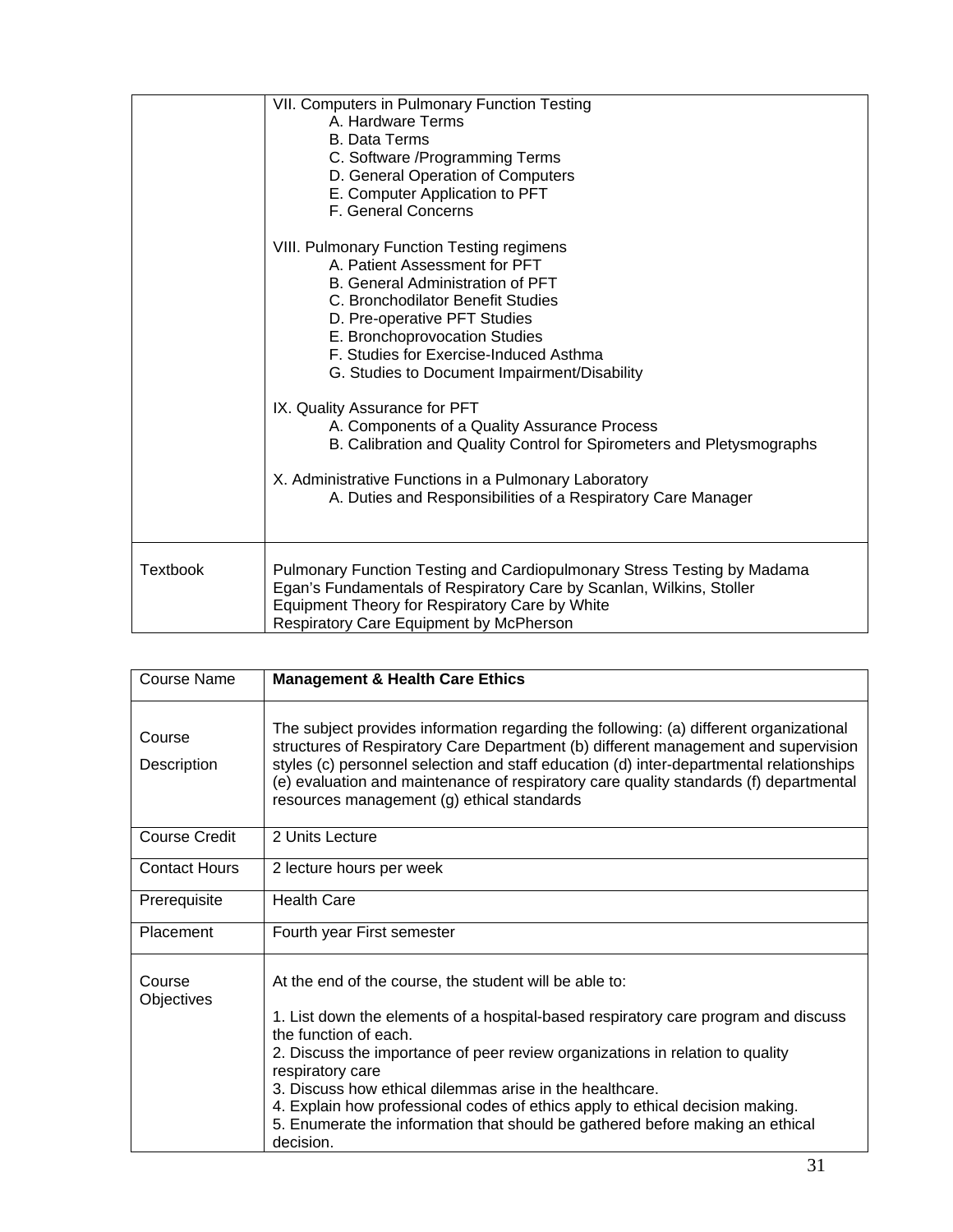|                       | 6. Explain how the systems of civil and criminal law differ.<br>7. Discuss what constitutes professional malpractice and negligence.                                                                                                                                                                                                                                                                                                                                                                                                                                                                                                                                                                                                                                                                     |
|-----------------------|----------------------------------------------------------------------------------------------------------------------------------------------------------------------------------------------------------------------------------------------------------------------------------------------------------------------------------------------------------------------------------------------------------------------------------------------------------------------------------------------------------------------------------------------------------------------------------------------------------------------------------------------------------------------------------------------------------------------------------------------------------------------------------------------------------|
| <b>Course Outline</b> | I. Management<br>A. Elements of Hospital-Based Respiratory Care Program<br>1. Medical Direction<br>2. Respiratory Care Protocols<br>3. Respiratory Care Practitioners<br>a. Designations and Credentials<br>4. Technical Direction<br>B. Monitoring Quality Respiratory Care<br>1. Peer Review Organizations<br>C. Effect of New Patient Care Delivery Models on the Quality of Respiratory<br>Care<br>1. Hospital Restructuring and Redesign<br>2. Patient-Focused Care<br>3. Protocols<br>II. Ethical and Legal Implications of Practice<br>A. Ethical Dilemmas in Practice<br>1. Codes of Ethics<br>2. Ethical Theories and Principles<br>3. Ethical Viewpoints and Decision Making<br>B. Legal Issues Affecting Respiratory Care<br>C. Interaction of Ethics and the Law<br>D. Healthcare and Change |
| <b>Textbook</b>       | Egan's Fundamentals of Respiratory Care by Scanlan, Wilkins, Stoller                                                                                                                                                                                                                                                                                                                                                                                                                                                                                                                                                                                                                                                                                                                                     |
|                       | <b>Book on Medical Ethics</b><br><b>PCCP Handbook on Terminal Care</b>                                                                                                                                                                                                                                                                                                                                                                                                                                                                                                                                                                                                                                                                                                                                   |

| Course Name                 | <b>Respiratory Care Seminar 1</b>                                                                                                                                                                                                                                                                                                      |
|-----------------------------|----------------------------------------------------------------------------------------------------------------------------------------------------------------------------------------------------------------------------------------------------------------------------------------------------------------------------------------|
| Course<br>Description       | The subject covers the topics regarding the application of the most recent innovations<br>Respiratory Care in the treatment cardiopulmonary impaired patients focusing on<br>in.<br>cases commonly encountered in the hospitals. Special emphasis is given on the<br>different respiratory care protocols.                             |
| Course Credit               | 2 Units Lecture                                                                                                                                                                                                                                                                                                                        |
| <b>Contact Hours</b>        | 2 lecture hours per week                                                                                                                                                                                                                                                                                                               |
| Prerequisite                | Principles of Pulmonary Physiology in the ICU; Mechanical Ventilation                                                                                                                                                                                                                                                                  |
| Placement                   | Fourth year First semester                                                                                                                                                                                                                                                                                                             |
| Course<br><b>Objectives</b> | At the end of the course, the student will be able to:<br>1. List down the general respiratory care services offered by a respiratory therapy<br>department and the new equipment /modalities used in such services.<br>2. Explain the importance of adherence to quality by following and implementing<br>respiratory care protocols. |
| Course Outline              | <b>Routine Respiratory Care Protocols</b>                                                                                                                                                                                                                                                                                              |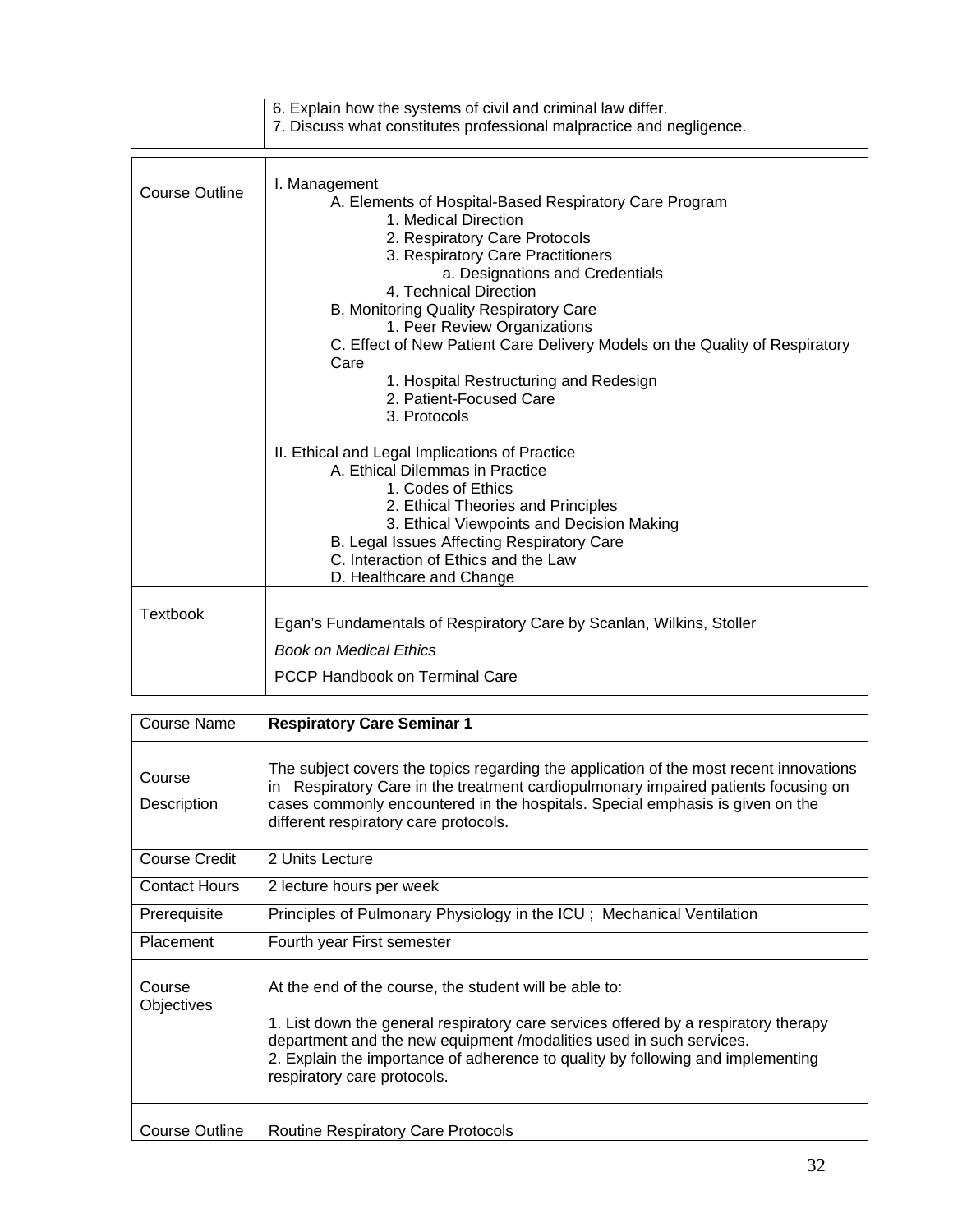|                 | I. Oxygen Therapy                                                                                                                                                                              |
|-----------------|------------------------------------------------------------------------------------------------------------------------------------------------------------------------------------------------|
|                 | II. Oximetry                                                                                                                                                                                   |
|                 | III. Prophylaxis for Pulmonary Complications                                                                                                                                                   |
|                 | IV. Secretion Management                                                                                                                                                                       |
|                 | V. Secretion Management for Artificial Airways                                                                                                                                                 |
|                 | VI. Autogenic Drainage                                                                                                                                                                         |
|                 | VII. Metered-Dose Inhaler                                                                                                                                                                      |
|                 | VIII. Small Volume Nebulizer (SVN)                                                                                                                                                             |
|                 | IX. Therapeutic Effective Dosage                                                                                                                                                               |
|                 | X. Acute Maximum Dosage                                                                                                                                                                        |
|                 | XI. Intermittent Positive Pressure Breathing (IPPB)                                                                                                                                            |
|                 |                                                                                                                                                                                                |
| <b>Textbook</b> | University of California San Diego Respiratory Care Department Patient Driven<br><b>Protocols</b><br><b>AARC Clinical Practice Guidelines</b><br>Cleveland Clinic Handbook on Respiratory Care |

| <b>Course Name</b>    | <b>Clinical Education 1</b>                                                                                                                                                                                                                                                                                                                                                                                                                                                                                                                                                                                                                                                |
|-----------------------|----------------------------------------------------------------------------------------------------------------------------------------------------------------------------------------------------------------------------------------------------------------------------------------------------------------------------------------------------------------------------------------------------------------------------------------------------------------------------------------------------------------------------------------------------------------------------------------------------------------------------------------------------------------------------|
| Course<br>Description | This practicum applies knowledge and skills learned in co-requisite courses to<br>patients in the clinical setting. It continues to build on competencies and skills<br>acquired in previous semesters. Emphasis is placed on airway care, ventilator<br>management, and a rotation through a pulmonary function lab. Presented at one or<br>more of the program's clinical affiliates.                                                                                                                                                                                                                                                                                    |
| <b>Course Credit</b>  | 15 Units (Hospital Internship)                                                                                                                                                                                                                                                                                                                                                                                                                                                                                                                                                                                                                                             |
| <b>Contact Hours</b>  | 750 hours                                                                                                                                                                                                                                                                                                                                                                                                                                                                                                                                                                                                                                                                  |
| Prerequisite          | All Third Year 2 <sup>nd</sup> Semester Subjects                                                                                                                                                                                                                                                                                                                                                                                                                                                                                                                                                                                                                           |
| Placement             | Fourth year First semester                                                                                                                                                                                                                                                                                                                                                                                                                                                                                                                                                                                                                                                 |
| Course<br>Objectives  | 1. Enhance the knowledge, attitudes and skills in the performance of clinical<br>pulmonary care procedures essential to the practice of Respiratory Therapy<br>needed to help the physician in the proper diagnosis, treatment and<br>prevention of diseases.<br>Develop leadership skills, competence, in critical and analytical thinking to<br>2.<br>advance knowledge in Respiratory Therapy and contribute to the challenges<br>of the profession<br>Develop among students a well-rounded personality with a healthy outlook<br>3.<br>and oriented towards intelligent, ethical and active participation in<br>professional as well as community welfare activities. |
| <b>Course Outline</b> | See Appendix A                                                                                                                                                                                                                                                                                                                                                                                                                                                                                                                                                                                                                                                             |
| Textbook              | Harrison's Principle of Internal Medicine<br><b>Manual of Medical Therapeutics</b>                                                                                                                                                                                                                                                                                                                                                                                                                                                                                                                                                                                         |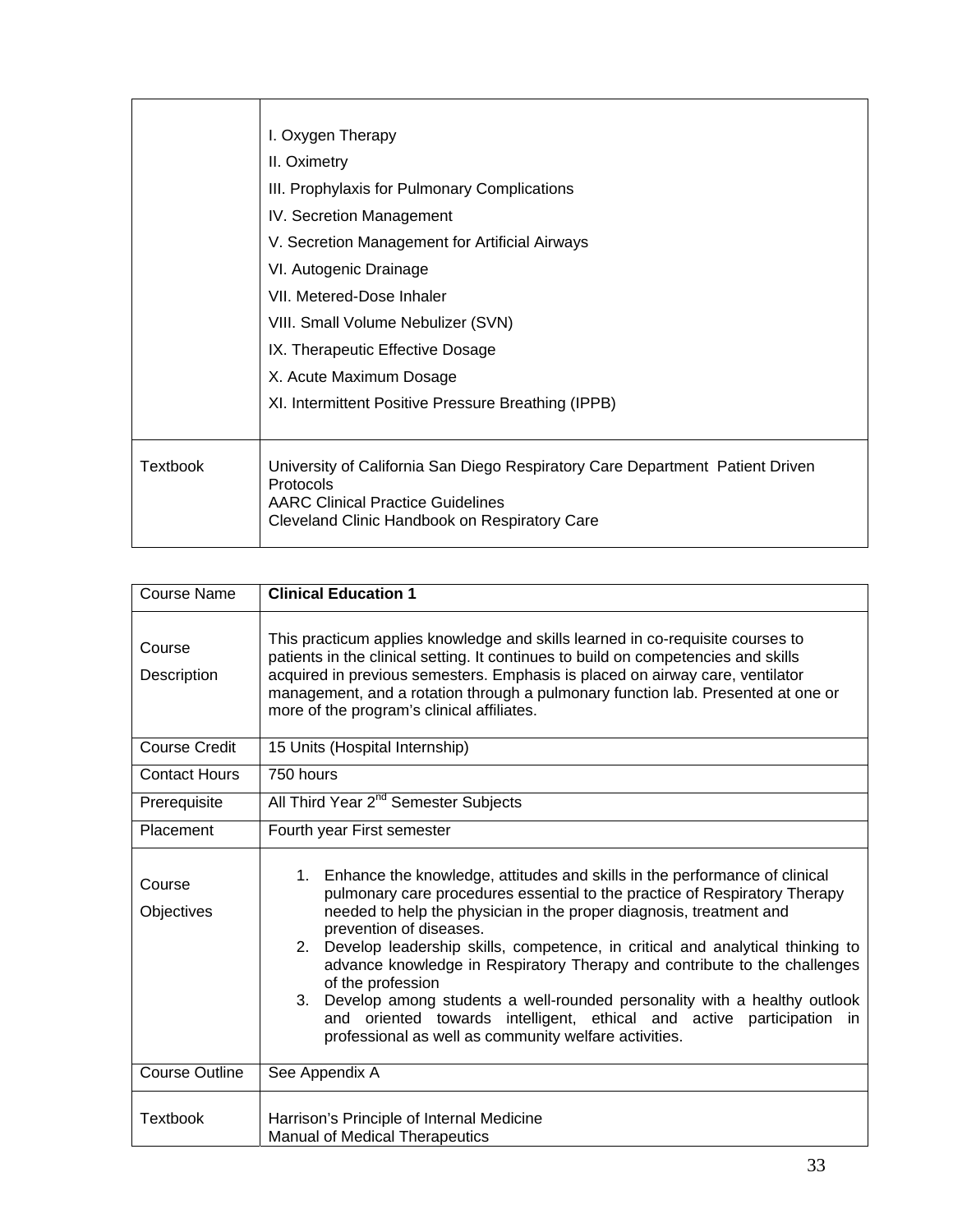| Current Critical Care - Diagnosis and Treatment (Lange) |
|---------------------------------------------------------|

| <b>Course Name</b>    | <b>Advanced Mechanical Ventilation</b>                                                                                                                                                                                                                                                                                                                                                                                                                                                                                                                                                                                             |
|-----------------------|------------------------------------------------------------------------------------------------------------------------------------------------------------------------------------------------------------------------------------------------------------------------------------------------------------------------------------------------------------------------------------------------------------------------------------------------------------------------------------------------------------------------------------------------------------------------------------------------------------------------------------|
| Course<br>Description | A continuation of the Mechanical Ventilation course. In-depth study of ventilator<br>management in critical care, long-term care, and the home environment utilizing case<br>studies, and clinical problem based learning sessions. The subject deals with the<br>study of the following: (a) modifications of Inspiratory and expiratory flow patterns (b)<br>reversal of Inspiratory : Expiratory (I:E) ratio during mechanical ventilation (c) non-<br>conventional techniques/methods of ventilatory support- high frequency ventilation<br>and ultra-high-frequency ventilation (d) new generation of mechanical ventilators. |
| <b>Course Credit</b>  | 1 Unit Lecture                                                                                                                                                                                                                                                                                                                                                                                                                                                                                                                                                                                                                     |
| <b>Contact Hours</b>  | 1 lecture hour per week                                                                                                                                                                                                                                                                                                                                                                                                                                                                                                                                                                                                            |
| Prerequisite          | <b>Mechanical Ventilation</b>                                                                                                                                                                                                                                                                                                                                                                                                                                                                                                                                                                                                      |
| Placement             | Fourth year Second semester                                                                                                                                                                                                                                                                                                                                                                                                                                                                                                                                                                                                        |
| Course<br>Objectives  | At the end of course, the student will be able to:<br>1. Enumerate and discuss the conventional techniques of mechanical ventilation.<br>2. Compare and contrast the conventional with the non-conventional techniques of<br>ventilatory support.<br>3. Discuss the different types of inspiratory / expiratory waveform and explain their<br>clinical application in mechanical ventilation.                                                                                                                                                                                                                                      |
| <b>Course Outline</b> | The New Generation of Mechanical Ventilators<br>L.<br>Non-Conventional Techniques of Ventilatory Support<br>Ш.<br>Ventilator Modes: Old & New<br>III.<br>Strategies to Minimize Breathing Effort During Mechanical Ventilation<br>IV.<br>Clinical Use of Inspiratory and Expiratory Waveforms<br>V.<br>VI.<br>Selection of the Inspiratory : Expiratory Ratio<br><b>Assessment of Ventilatory Mechanics</b><br>VII.<br>VIII. New Ventilatory Strategies                                                                                                                                                                            |
| <b>Textbook</b>       | Clinical Application of Mechanical Ventilation by David Chang<br>Current Respiratory Care by Kacmareck and Stoller<br>Critical Care Clinics - Mechanical Ventilation by Tobin<br>Equipment Theory for Respiratory Care by White<br>Respiratory Care Equipment by McPherson                                                                                                                                                                                                                                                                                                                                                         |

| Course Name           | <b>Hemodynamic Monitoring</b>                                                                                                                                                                                                                                                                                                                                                                                              |
|-----------------------|----------------------------------------------------------------------------------------------------------------------------------------------------------------------------------------------------------------------------------------------------------------------------------------------------------------------------------------------------------------------------------------------------------------------------|
| Course<br>Description | The subject deals with the basic principles of pressure measurement in the<br>different major veins/arteries and heart chambers, the basic technological principles in<br>the apparatus and cardiac catheters, the principle of indirect cardiac output<br>measurements, the hazards/complications of cardiac catheterization and it's<br>corresponding preventive aspects, assessment of the patients pulmonary capillary |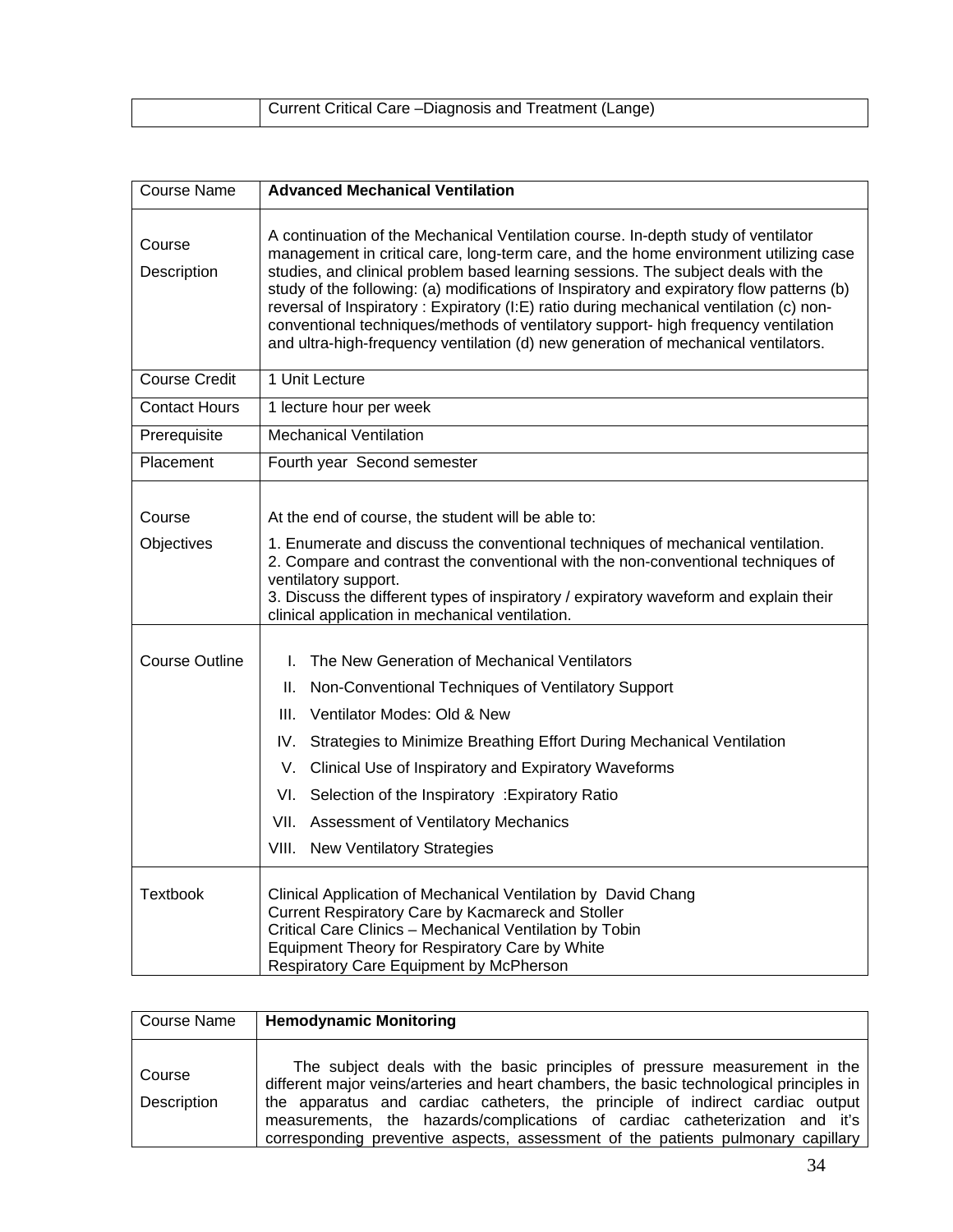|                       | wedge pressure and it's correlation with other hemodynamics parameter.                                                                                                                                                                                                                                                                                                                                                                                                                                                                                                                                                                                                    |
|-----------------------|---------------------------------------------------------------------------------------------------------------------------------------------------------------------------------------------------------------------------------------------------------------------------------------------------------------------------------------------------------------------------------------------------------------------------------------------------------------------------------------------------------------------------------------------------------------------------------------------------------------------------------------------------------------------------|
| <b>Course Credit</b>  | 1 Unit Lecture                                                                                                                                                                                                                                                                                                                                                                                                                                                                                                                                                                                                                                                            |
| <b>Contact Hours</b>  | 1 lecture hour per week                                                                                                                                                                                                                                                                                                                                                                                                                                                                                                                                                                                                                                                   |
| Prerequisite          | Principles of Pulmonary Physiology in the ICU                                                                                                                                                                                                                                                                                                                                                                                                                                                                                                                                                                                                                             |
| Placement             | Fourth year Second semester                                                                                                                                                                                                                                                                                                                                                                                                                                                                                                                                                                                                                                               |
| Course<br>Objectives  | After the completion of this course, the student will be able to;<br>1. Discuss the clinical importance of monitoring the hemodynamic status of a patient.<br>2. Identify the hazards and complications associated with hemodynamic monitoring.<br>3. Analyze and interpret hemodynamic parameters and correlate it with the clinical<br>status of a patient.                                                                                                                                                                                                                                                                                                             |
| <b>Course Outline</b> | Invasive and Non-invasive Hemodynamic Monitoring<br>L.<br><b>Understanding Congestive Heart Failure</b><br>Ш.                                                                                                                                                                                                                                                                                                                                                                                                                                                                                                                                                             |
|                       | The Pulmonary Circulation<br>III.<br>a. Pulmonary Capillary Wedge Pressure (PCWP)<br>i. Physiology<br><b>Increased PCWP</b><br>ii.<br>1. Left Ventricular Failure vs. Hypervolemia<br>iii. Decreased PCWP<br>iv. Effect of Positive End Expiratory Pressure (PEEP) on PCWP<br>measurements<br>b. Pulmonary Arterial Pressures<br>i. Pulmonary hypertension<br>ii. Pulmonary vascular resistance<br>iii. Pulmonary Hypotension<br>c. Other Measurements Available with Pulmonary Artery Catheterization<br>i. C(a-v)O2 and cardiac output measurements<br>ii. SvO2 and PvO2 measurements<br>iii. Central Venous Pressure (CVP) / Right Atrial Pressure<br>iv. Elevated CVP |
|                       | IV. Peripheral Circulation<br>a. Arterial Hypertension<br>1. Chronic Hypertension<br>2.<br>Acute Hypertension<br>b. Arterial Hypotension (Shock)<br>Decreased cardiac output<br>1.<br>Decreased peripheral vascular resistance<br>2.<br>V. Hemodynamics Cases and Discussions                                                                                                                                                                                                                                                                                                                                                                                             |
| <b>Textbook</b>       | Egan's Fundamentals of Respiratory Care by Scanlan, Wilkins, Stoller<br>Appleton and Lange's Review of Respiratory Care                                                                                                                                                                                                                                                                                                                                                                                                                                                                                                                                                   |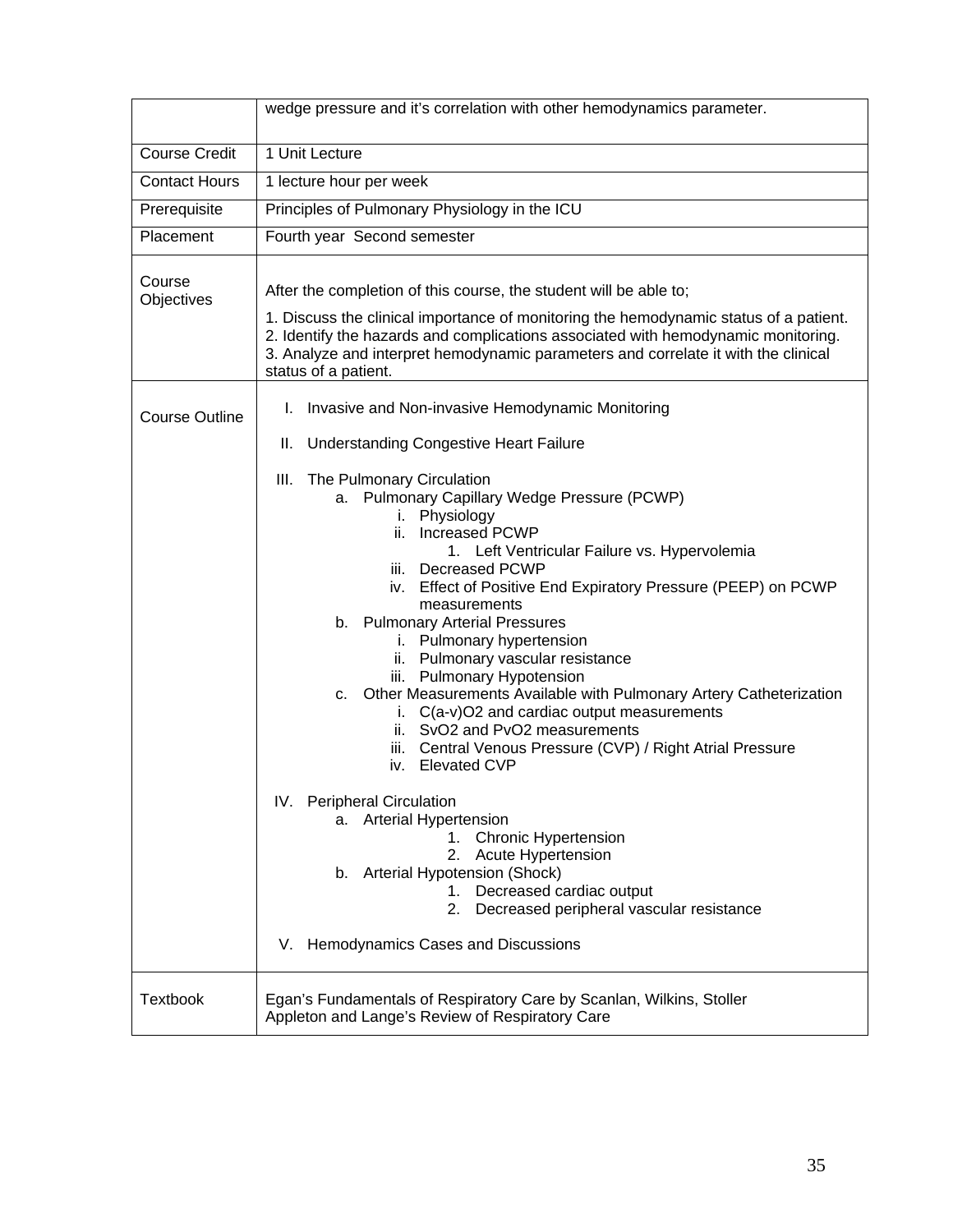| <b>Course Name</b>    | <b>Respiratory Care Seminar 2</b>                                                                                                                                                                                                                                                                                                                                                                                       |
|-----------------------|-------------------------------------------------------------------------------------------------------------------------------------------------------------------------------------------------------------------------------------------------------------------------------------------------------------------------------------------------------------------------------------------------------------------------|
| Course                | The subject covers the topics regarding the application of the most recent innovations                                                                                                                                                                                                                                                                                                                                  |
| Description           | Respiratory Care in the treatment of cardiopulmonary impaired patients focusing<br>in.<br>on special cases encountered in the hospitals. Respiratory care protocols lecture &<br>discussion is a major part of this subject.                                                                                                                                                                                            |
| <b>Course Credit</b>  | 2 Units Lecture                                                                                                                                                                                                                                                                                                                                                                                                         |
| <b>Contact Hours</b>  | 2 lecture hours per week                                                                                                                                                                                                                                                                                                                                                                                                |
| Prerequisite          | <b>Respiratory Care Seminar 1</b>                                                                                                                                                                                                                                                                                                                                                                                       |
| Placement             | Fourth year Second semester                                                                                                                                                                                                                                                                                                                                                                                             |
| Course<br>Objectives  | At the end of the course, the student will be able to:                                                                                                                                                                                                                                                                                                                                                                  |
|                       | 1. List down the critical respiratory care services offered by a respiratory therapy<br>department and the new equipment /modalities used in such services.<br>2. Explain the importance of adherence to quality by following and implementing<br>respiratory care protocols.<br>3. Discuss the safety precautionary measures to be used in mechanically-ventilated<br>patients and justify the need for such measures. |
| <b>Course Outline</b> | <b>Intensive Respiratory Care Protocols</b>                                                                                                                                                                                                                                                                                                                                                                             |
|                       | I. Extubation                                                                                                                                                                                                                                                                                                                                                                                                           |
|                       | II. Post-Op Laparatomy                                                                                                                                                                                                                                                                                                                                                                                                  |
|                       | III. Prophylaxis Protocol Addendum for Rib Fracture/Trauma<br>IV. Metered-Dose Inhaler for Ventilated Patients                                                                                                                                                                                                                                                                                                          |
|                       | V. Secretion Management for Ventilated Patients                                                                                                                                                                                                                                                                                                                                                                         |
|                       | VI. Secretion Management Addendum for Ventilated Head Trauma Patients                                                                                                                                                                                                                                                                                                                                                   |
|                       | VII. Patient-Ventilator System Checks                                                                                                                                                                                                                                                                                                                                                                                   |
|                       | VIII. Care of the Ventilator Circuit and Its Relation to Ventilator-Associated                                                                                                                                                                                                                                                                                                                                          |
|                       | Pneumonia                                                                                                                                                                                                                                                                                                                                                                                                               |
| <b>Textbook</b>       | University of California San Diego Respiratory Care Department Patient Driven<br>Protocols<br><b>AARC Clinical Practice Guidelines</b>                                                                                                                                                                                                                                                                                  |

| Course Name           | <b>Clinical Education 2</b>                                                                                                                                                                                                                                                                                                                                     |
|-----------------------|-----------------------------------------------------------------------------------------------------------------------------------------------------------------------------------------------------------------------------------------------------------------------------------------------------------------------------------------------------------------|
| Course<br>Description | This practicum applies knowledge and skills learned in co-requisite courses and<br>continue to build on competencies and skills acquired in previous semesters.<br>Emphasis is placed on respiratory intensive care. Specialty rotations are established<br>in neonatal/pediatric facilities. Presented at one or more of the program's clinical<br>affiliates. |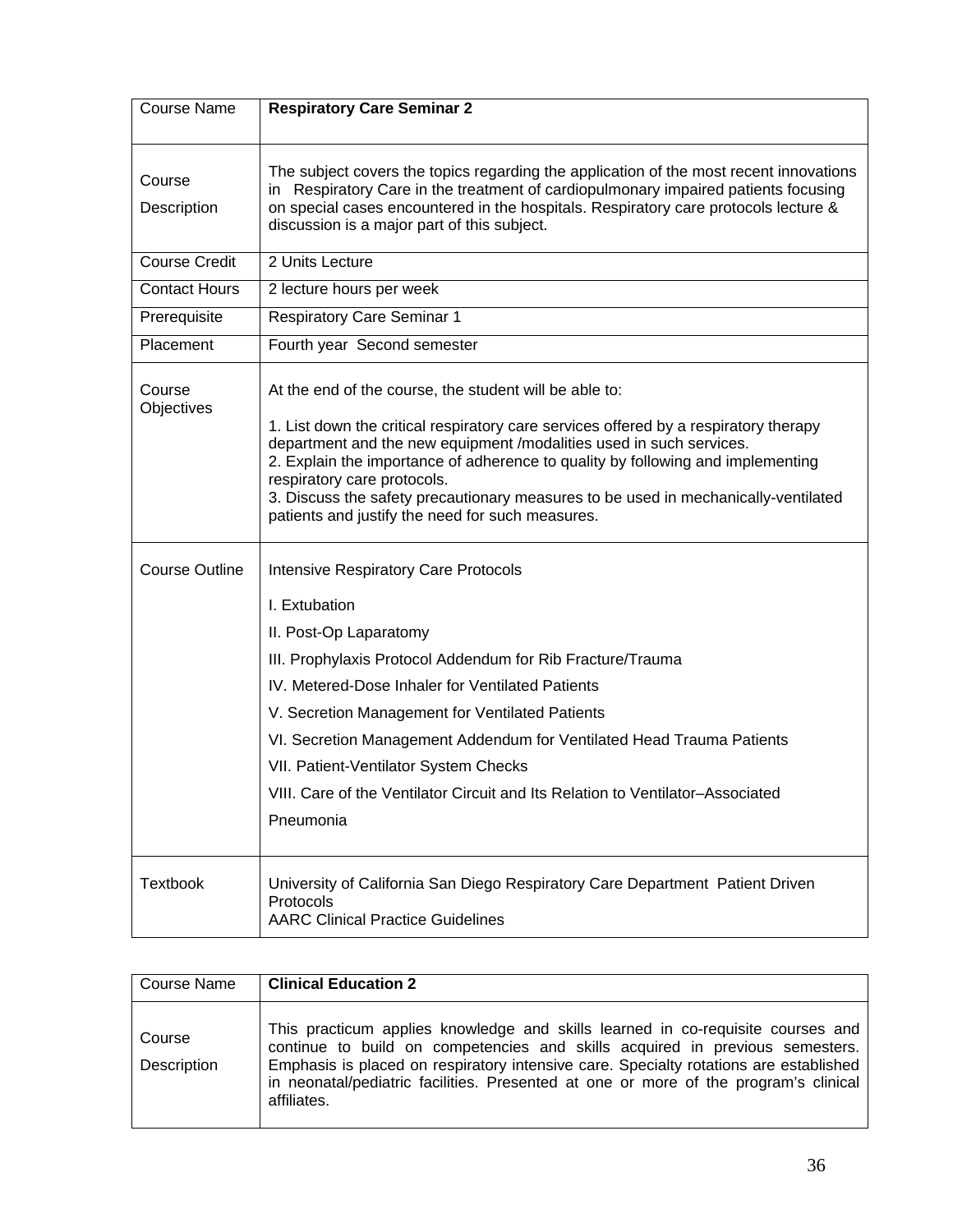| <b>Course Credit</b>        | 15 Units (Hospital Internship)                                                                                                                                                                                                                                                                                                                                                                                                                                                                                                                                                                                                                                       |  |  |
|-----------------------------|----------------------------------------------------------------------------------------------------------------------------------------------------------------------------------------------------------------------------------------------------------------------------------------------------------------------------------------------------------------------------------------------------------------------------------------------------------------------------------------------------------------------------------------------------------------------------------------------------------------------------------------------------------------------|--|--|
| <b>Contact Hours</b>        | 750 Hours                                                                                                                                                                                                                                                                                                                                                                                                                                                                                                                                                                                                                                                            |  |  |
| Prerequisite                | <b>Clinical Education 1</b>                                                                                                                                                                                                                                                                                                                                                                                                                                                                                                                                                                                                                                          |  |  |
| Placement                   | Fourth year Second semester                                                                                                                                                                                                                                                                                                                                                                                                                                                                                                                                                                                                                                          |  |  |
| Course<br><b>Objectives</b> | 1. Enhance the knowledge, attitudes and skills in the performance of clinical<br>pulmonary care procedures essential to the practice of Respiratory Therapy<br>needed to help the physician in the proper diagnosis, treatment and<br>prevention of diseases.<br>2. Develop leadership skills, competence, in critical and analytical thinking to<br>advance knowledge in Respiratory Therapy and contribute to the challenges<br>of the profession<br>3. Develop among students a well-rounded personality with a healthy outlook<br>and oriented towards intelligent, ethical and active participation in<br>professional as well as community welfare activities. |  |  |
| Course Outline              | See Appendix A                                                                                                                                                                                                                                                                                                                                                                                                                                                                                                                                                                                                                                                       |  |  |
| <b>Textbook</b>             | Harrison's Principle of Internal Medicine<br><b>Manual of Medical Therapeutics</b><br>Current Critical Care - Diagnosis and Treatment (Lange)                                                                                                                                                                                                                                                                                                                                                                                                                                                                                                                        |  |  |

| <b>Course Name</b>    | <b>Teaching in HealthCare Setting</b>                                                                                                                                                                                                                                                                                                                                                                                                                                                                                                            |  |  |
|-----------------------|--------------------------------------------------------------------------------------------------------------------------------------------------------------------------------------------------------------------------------------------------------------------------------------------------------------------------------------------------------------------------------------------------------------------------------------------------------------------------------------------------------------------------------------------------|--|--|
| Course<br>Description | Theoretical aspects of providing respiratory therapy at alternate sites. Includes<br>components of home respiratory therapy, extended care units, long term care<br>facilities, ventilator rehabilitation centers, physician offices, land/air transport, and<br>outpatient diagnostic clinics. Introduces the fundamentals of teaching and learning<br>theories.                                                                                                                                                                                |  |  |
| <b>Course Credit</b>  | 1 Unit Lecture                                                                                                                                                                                                                                                                                                                                                                                                                                                                                                                                   |  |  |
| <b>Contact Hours</b>  | 1 lecture hour per week                                                                                                                                                                                                                                                                                                                                                                                                                                                                                                                          |  |  |
| Prerequisite          | Management & HealthCare Ethics                                                                                                                                                                                                                                                                                                                                                                                                                                                                                                                   |  |  |
| Placement             | Fourth year Second semester                                                                                                                                                                                                                                                                                                                                                                                                                                                                                                                      |  |  |
| Course<br>Objectives  | After completion of this course, the student will learn:<br>1. How to write learning objectives, in the cognitive, affective, and psychomotor<br>domains.<br>How to develop and implement a lesson plan<br>2.<br>Why teaching children presents special challenges.<br>3.<br>How to evaluate patient education.<br>4.<br>5. Why health education is important.<br>6. How to categorize health promotion and disease prevention activities<br>How health promotion and disease prevention affect medical costs.<br>$7_{\scriptscriptstyle{\sim}}$ |  |  |
| <b>Course Outline</b> | I. Patient Education<br>A. Learning Domains<br>1. Cognitive<br>2. Affective                                                                                                                                                                                                                                                                                                                                                                                                                                                                      |  |  |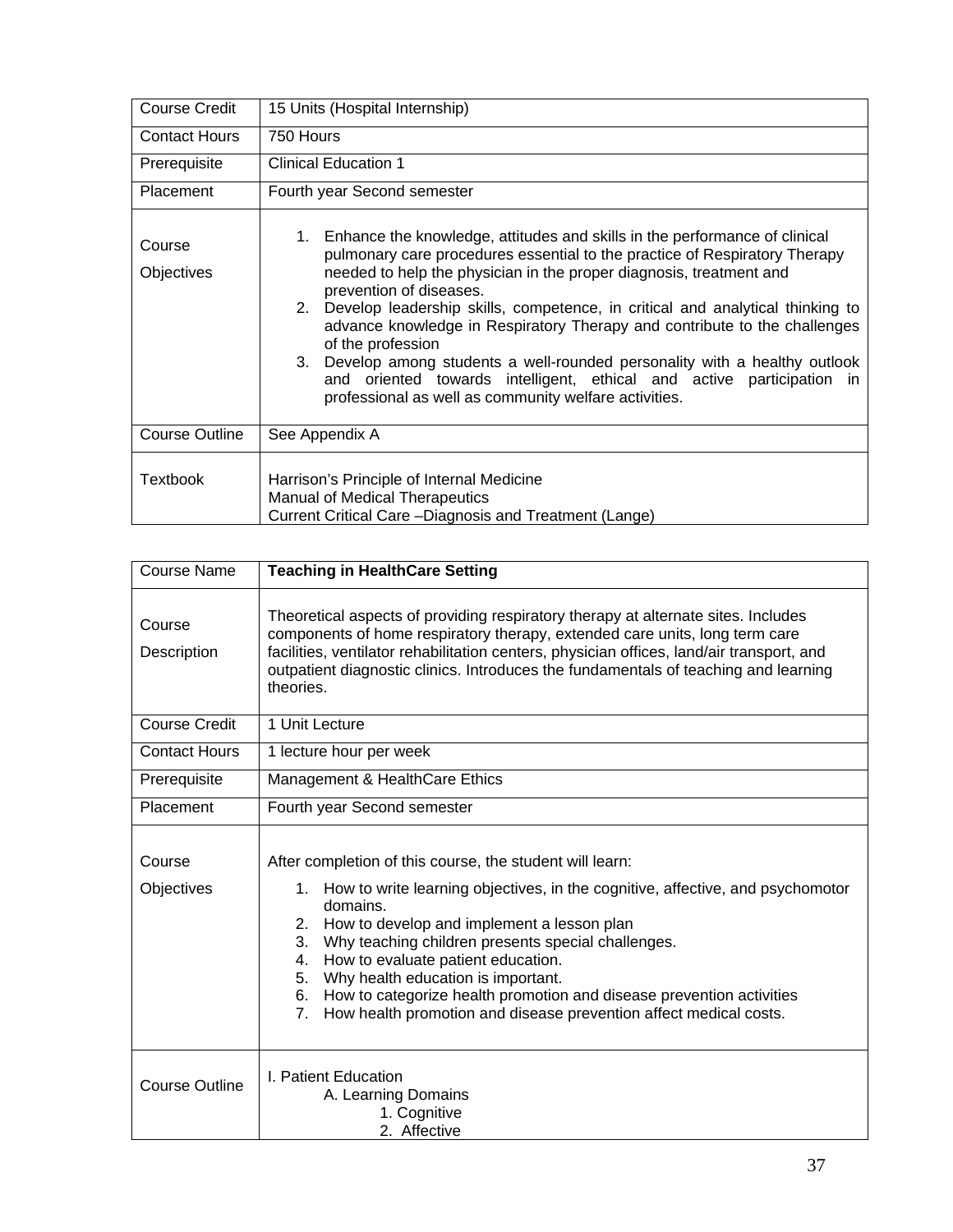|                 | 3. Psychomotor                                                       |
|-----------------|----------------------------------------------------------------------|
|                 | B. Developing a Lesson Plan                                          |
|                 | C. Teaching Tips                                                     |
|                 | 1. The Teachable Moment                                              |
|                 | D. Caregiver Education                                               |
|                 | E. Practical Guidelines                                              |
|                 | II. Health Education                                                 |
|                 | III. Health Promotion & Disease Prevention                           |
|                 | A. Vaccination                                                       |
|                 | <b>B. Smoking Cessation</b><br>C. Nutritional                        |
|                 | D. Exercise                                                          |
|                 |                                                                      |
|                 | IV. Implications for Respiratory Care Practitioners                  |
|                 | A. Healthcare Institutions                                           |
|                 | B. Work site                                                         |
|                 | C. Home                                                              |
|                 | D. Community                                                         |
|                 | <b>Educational Institutions</b><br>E.,                               |
| <b>Textbook</b> | Egan's Fundamentals of Respiratory Care by Scanlan, Wilkins, Stoller |

#### **Article VII OTHER REQUIREMENTS**

### **SECTION 9 Program Administration**

#### **Dean:**

The Respiratory Therapy School/Department shall be administered by a fulltime dean/head with the following qualifications:

- 1. A Filipino citizen of good moral character
- 2. A Doctor of Medicine who is a certified pulmonologist by the Philippine College of Chest Physicians (PCCP) or the Philippine Association of Pediatric Pulmonologists (PAPP)

-or-

- 3. A graduate of Bachelor of Science in Respiratory Therapy with a Master's degree preferably in Health Sciences Education, Educational Administration or any related discipline;
- 4. At least five (5) years of very satisfactory teaching experience (Respiratory Therapy professional courses) and must have at least 3 year managerial experience in school management.

The general functions and responsibilities of the Dean shall:

- 1. Administers general policies and rules and regulation of the Respiratory **Therapy**
- 2. Exercises educational leadership among Respiratory Therapy faculty members
- 3. Shall have a maximum of twelve (12) units of teaching load and shall render at least twenty (20) hours of administrative services per week, distributed proportionately in the days of the week.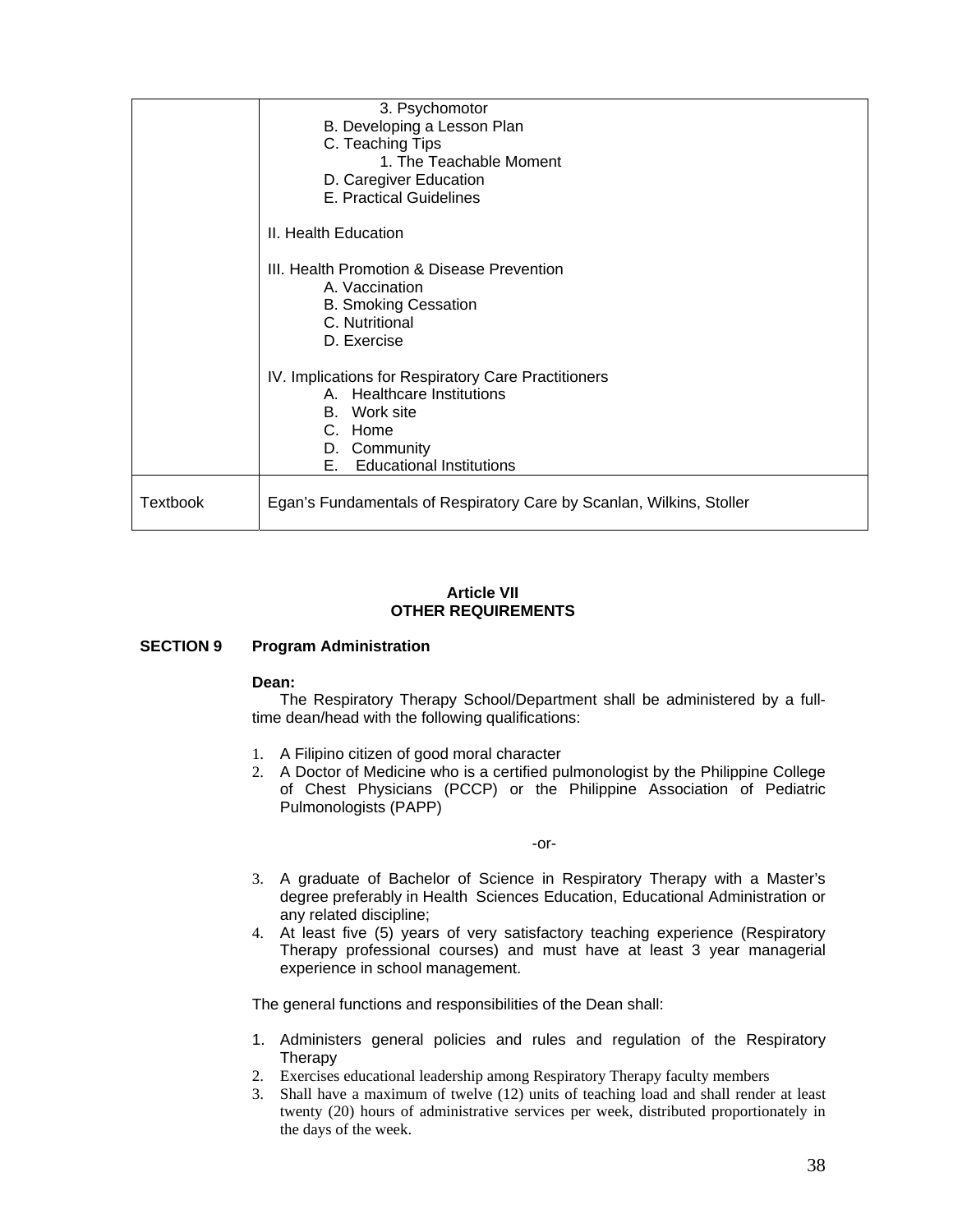#### **SECTION 10 Faculty**

Each faculty member must possess the academic preparation appropriate to his teaching assignments, faculty members handling professional respiratory courses must have a degree in respiratory therapy.

#### 1. **Interim guidelines beginning the 3 years after approval off this set of Policies and Standards:**

- 1.1 Enrolled in a Master's program preferably in Health Sciences Education, Educational Administration or a related discipline to be completed within three years from date of first enrollment
- 1.2 Minimum of one (1) year clinical experience

#### 2. **Guidelines beginning the 6th years after approval of this set of Policies and Standards:**

- 2.1. Master's degree or at least 18 units in a Master's program preferably in Health Sciences Education, Educational Administration or a related disciplines
- 2.2. Minimum of three (3) years clinical experience

A full-time faculty member shall have a maximum of thirty (30) hours of teaching load per week not to exceed four (4) preparations.

When a vacancy occurs in the teaching force of the college during the school year, a substitute or a replacement with similar qualifications should be employed.

#### **SECTION 11 Faculty Development Program**.

For an effective operation of the school, institute, college or university offering Respiratory Therapy, there should be a faculty development program to improve the profession. This program shall be carried out through:

- a. Scholarship grants to faculty members
- b. Educational loans or tuition fee discounts to faculty members enrolled in the graduate school
- c. Subsidized attendance in continuing education programs, conferences, professional and scientific meetings, etc.
- d. Thru the improvement of the Respiratory Therapy profession encouragement and support to faculty members to conduct research.
- e. Thru continuing faculty and staff development.

#### **SECTION 12 LIBRARY**

a. Every college/ university offering the Respiratory Therapy program shall have adequate library resources relevant to Respiratory Therapy adequate in quantity, which shall serve the needs of the students and shall be in accordance with the college's / university 's development and expansion plans. A well developed Respiratory Therapy library whether established separately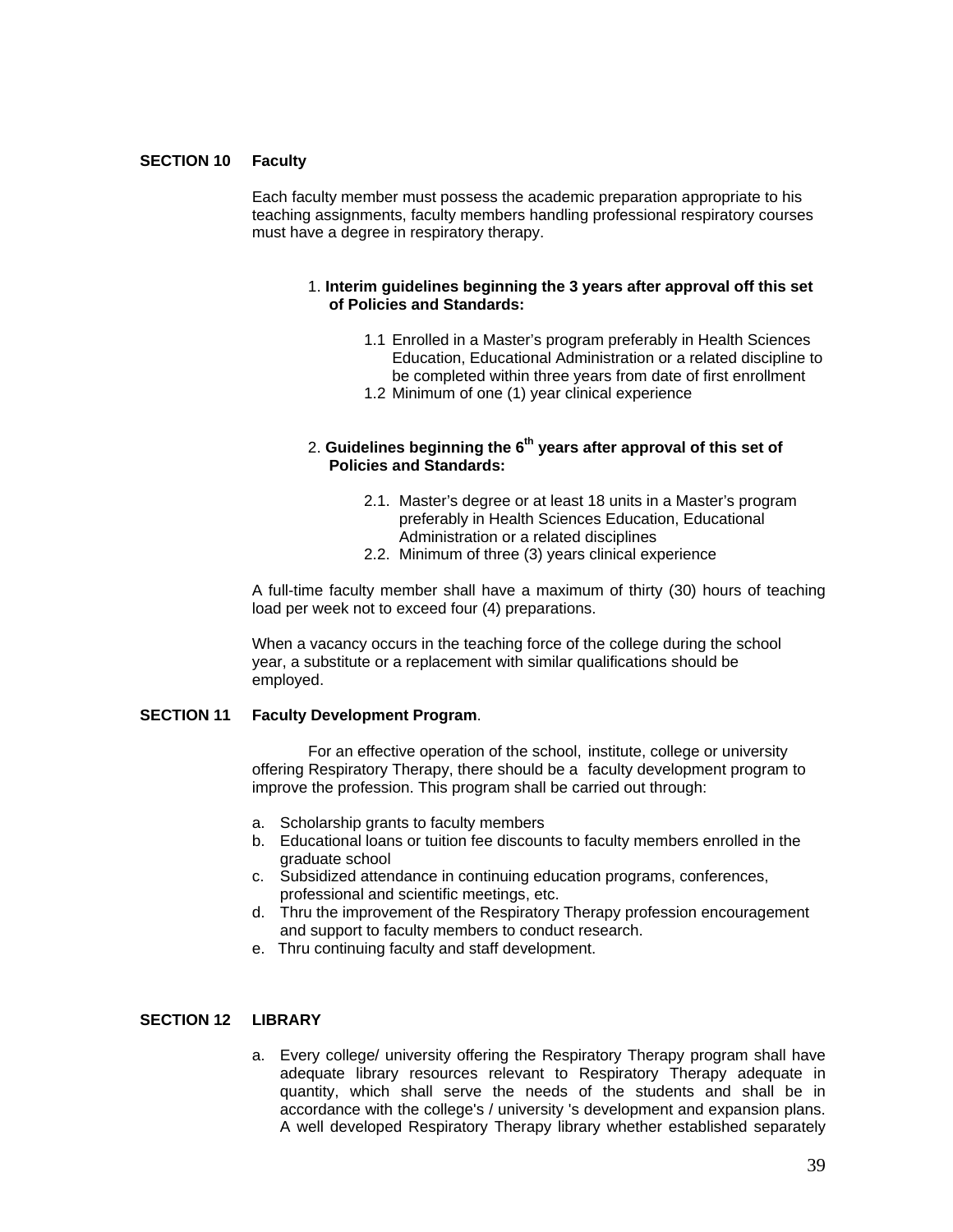or as a section in a general library shall be clearly defined as Respiratory Therapy collection.

b. **Librarian** –a full-time licensed librarian, preferably with MS in Library Science shall be assigned to manage the library.

#### **c. Library Holdings**

The library shall be open at least eight (8) hours a day on school days. The institution offering the Respiratory Therapy program shall assure the availability of at least two (2) titles of each current edition of Respiratory Therapy books, pamphlets, monographs and serials specifically used as basic reference reading materials for each Respiratory Therapy major course.

To update the students and faculty members with the latest developments in the profession, a regular subscription to a minimum of two (2) international journals (American Association for Respiratory Care (AARC) Journal & American Review of Respiratory Diseases)and two (2) local journals (Chest Journal) as well as Health Science periodicals shall be maintained.

The institution offering the Respiratory Therapy program has the freedom to select the basic textbooks to be used by the students in all the subjects specified in the curriculum. However, the library facility of the institution shall have at least one (1) copy of each of these textbooks for every twenty five (25) students enrolled in the class. There shall be appropriate materials and equipment such as computer with internet access and CD ROM's, etc.

#### **SECTION 13 FACILITIES AND EQUIPMENT**

#### **Laboratory Requirements**

The institution shall provide fully equipped laboratory facilities for adequate instruction.

A laboratory room shall have two (2) exits and a minimum floor space of one square meter for every 1-2 students and a locker for every 1-5 students. Rooms shall be well lighted and well ventilated.

Each laboratory room shall provide:

- a. A continuous and adequate supply of water, gas and electricity
- b. Readily accessible safety devices/first aid facilities
	- Fire extinguisher
	- Emergency shower
	- First aid kit/cabinet
	- Safety posters
	- Exhaust system and/or fume hoods
	- Acid resistant laboratory table tops
- c. The institution shall provide the requirements for the following laboratories:
	- 1. Chemistry (General, Analytical, Organic, Biochemistry)
	- 2. Biological Sciences (Botany, Zoology, Anatomy and Physiology)
	- 3. Physics
	- 4. Microbiology (Bacteriology, Mycology)
	- 5. Respiratory Therapy Simulation

The institution shall provide appropriate and safe waste disposal system.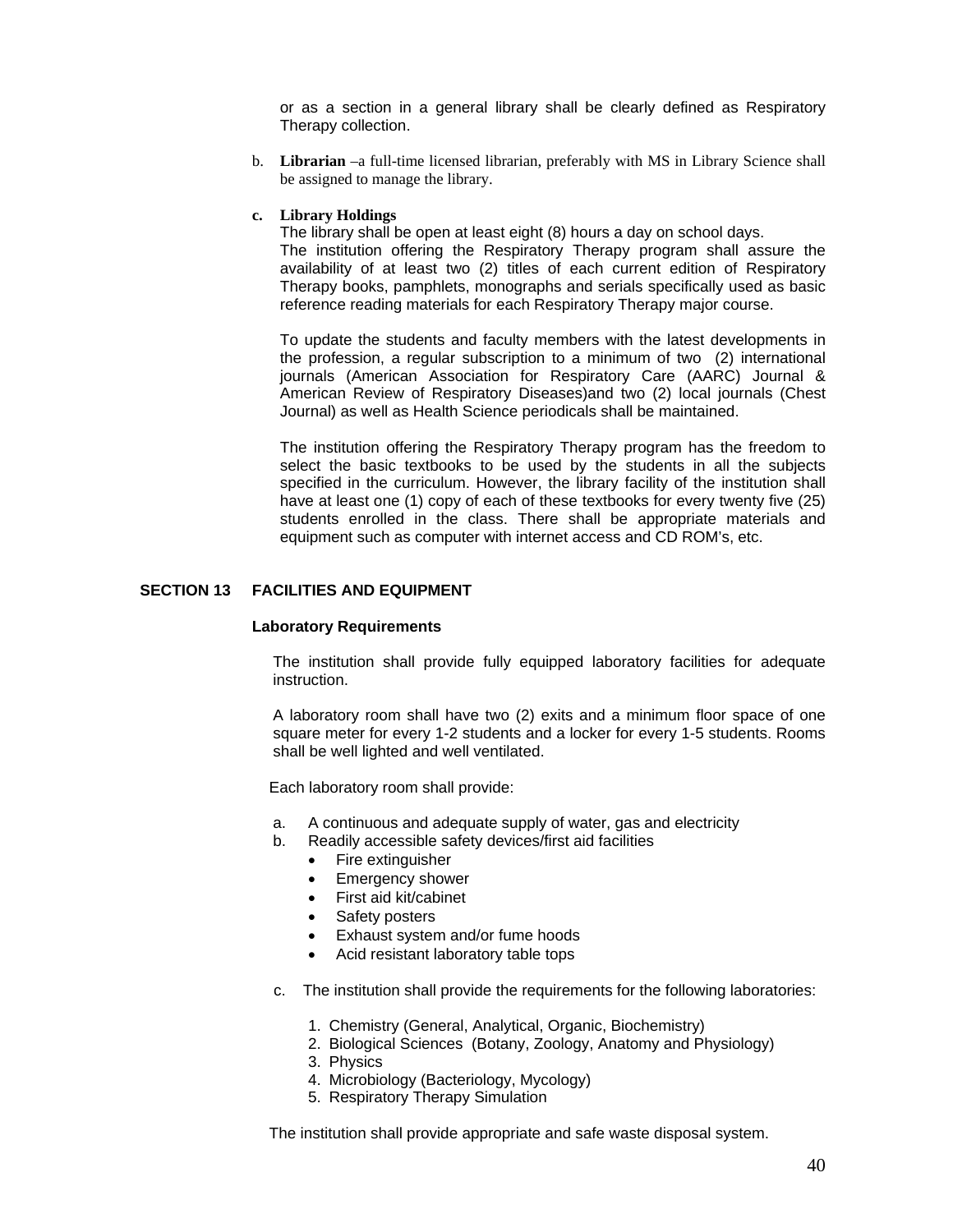#### List of Laboratory Facilities - See Appendix B

#### **SECTION 14 Admission, Selection and Retention Requirements**

The applicant for admission to a degree course in Respiratory Therapy, must have:

- 1. must have graduated from a general secondary course from a school authorized by the Department of Education:
- 2. satisfactorily complied with the admission, selection and retention requirements conducted by the school and should be reflected in the student manual/handbook:
- 3. has never been convicted or found guilty of any criminal offense and/or any misconduct involving moral turpitude.

As a general rule, no applicant shall be enrolled in the Respiratory Therapy course unless he/she presents the required school pertinent documents before the end of the enrolment period.

#### **SECTION 15 Instructional Standards**

- a. The institution shall maintain a high standard of quality of instruction and comply with policies and standards set by Commission on Higher Education.
- b. The institution shall provide for a systematic and continuing plan of evaluation of students' progress through a grading system that is consistent and congruent to the objectives set by the college/university.
- c. The Respiratory Therapy education program shall adopt the prescribed textbooks which are of recent edition and which reflect current trends in the Respiratory Therapy profession and which do not violate Philippine laws.
- d. The ratio of faculty to students in a laboratory class shall be a maximum of 1:20 and for lecture class a ratio of 1:40
- e. The Dean shall make arrangements with the administration to ensure that textbooks adopted for use are sufficiently available in the institution's library for students to use or refer.
- f. Schools without their own hospital should have a memorandum of agreement (MOA) of at least five (5) years with their tertiary base hospital (at least with two bed ICU and RT facilities).

#### **ARTICLE VIII TRANSITORY PROVISION**

Higher Education Institutions offering Respiratory Therapy program shall be given three (3) years grace period to comply with the provision specified in this set of policies and standards.

#### **ARTICLE IX EFFECTIVITY CLAUSE**

This set of Policies and Standards for Respiratory Therapy shall take effect beginning school year 2007-2008.

Pasig City, Philippines, February 2, 2007.

**CARLITO S. PUNO.DI** Chairman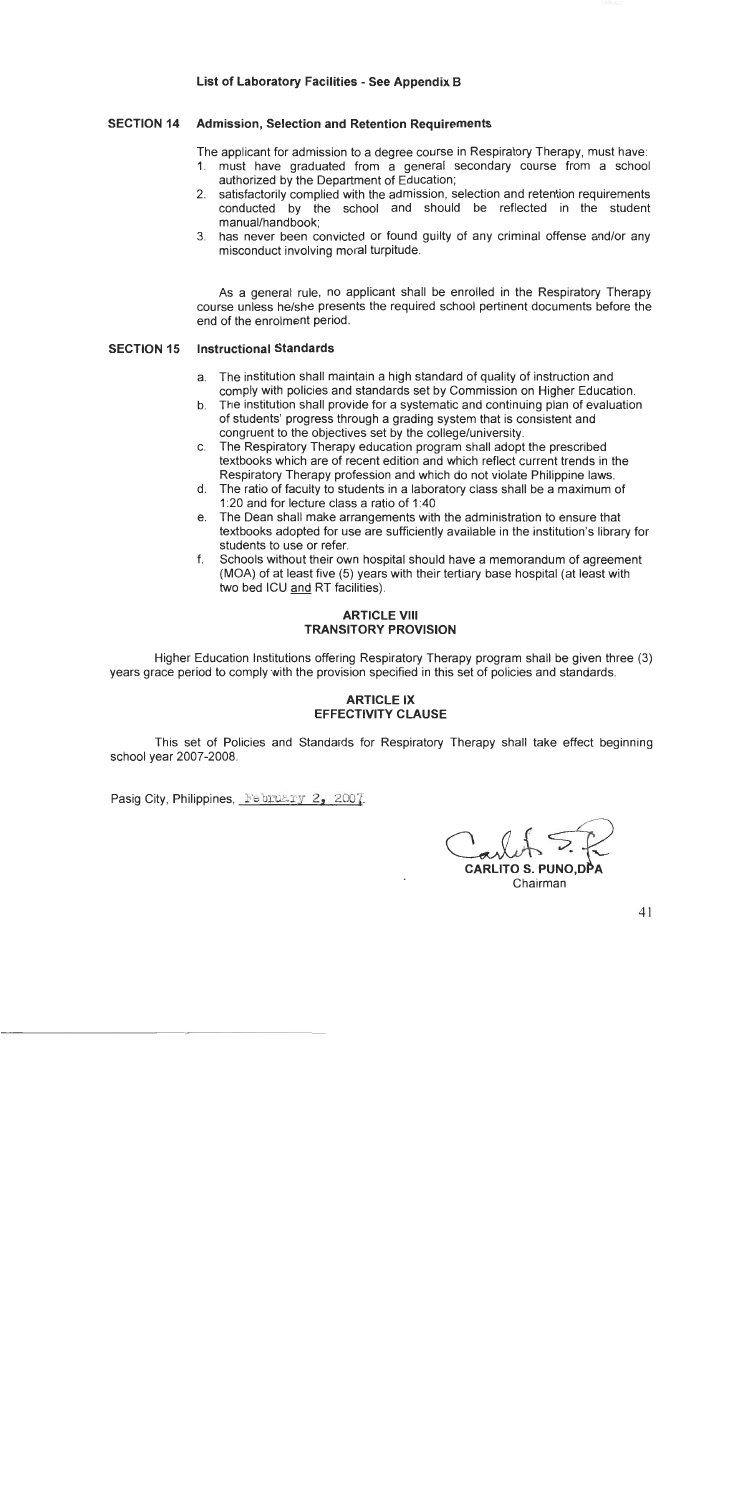#### **Appendix A**

#### **Clinical Internship Program for B.S. Respiratory Therapy** (Total of 1500 hours)

 This is the clinical educational/skill development stage for students under Bachelor of Science in Respiratory Therapy program. The student performs respiratory care under the supervision of a licensed pulmonologist/respiratory therapist with the following procedures:

**Pulmonary Diagnostics** – (500 hours) includes exposure to the following areas:

- 1. Electrocardiography (ECG)
- 2. Pulmonary Function Testing (PFT)
- 3. Arterial Blood Gas Extraction & Analysis (ABG)
- 4. Hemodynamics Monitoring (where available)
- 5. Capnography & Pulse Oximetry
- 7. Clinical Polysomnography (where available)
- 8. Bronchoscopy (where available)

**General Respiratory Care** – (500 hours) includes exposure to the following areas

- 1. Humidity Therapy
- 2. Medical Gas Therapy (except anesthetics)
- 3. Oxygen Concentration Monitoring
- 4. Aerosol Therapy and administration of pharmacologic agents related to respiratory care.

5. Environmental Therapy (Oxygen tents, croup tents, infant oxygen hoods, infant incubators)

6. Lung Expansion Therapy (Intermittent Positive Pressure Breathing Therapy & Incentive Spirometry)

7. Cardiopulmonary Rehabilitation related and limited to respiratory care

- 8. Sterilization techniques
- 9. Record keeping (charting, vital signs etc.)

#### **Adult Intensive Care Unit Management** (400 hours) includes exposure to the following areas:

- 1. Airway Management
- 2. Cardiopulmonary Resuscitation
- 3. Mechanical ventilation & cardiopulmonary monitoring

#### **Neonatal & Pediatric Critical Care** (100 hours) includes exposure to the following areas:

- 1. Airway management
- 2. Cardiopulmonary Resuscitation
- 3. Mechanical ventilation & cardiopulmonary monitoring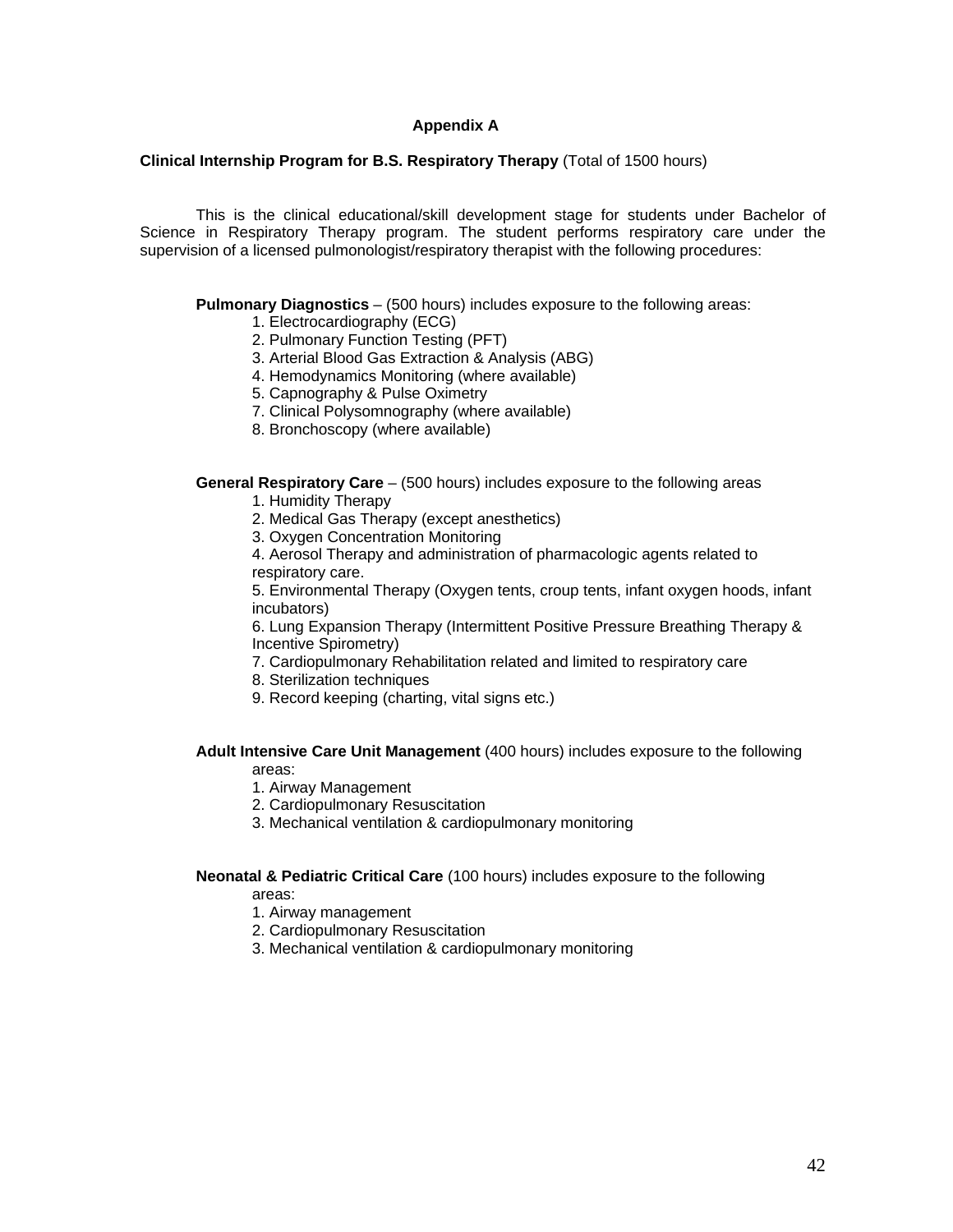#### **Guidelines for Respiratory Therapy Internship Program**

#### *Vision*

Respiratory Therapy Internship shall be an academic undertaking recognized in the Philippines and globally accepted. It shall be the minimum standard by which schools measure their performance in terms of respiratory therapy internship development. Emblem of quality shall be competence, ethical values, teamwork, and ability of students to respond to the patients needs in the respiratory care delivery system.

#### *Mission Statement*

To provide the country with Respiratory Therapists who are humane and scientifically competent to deliver the full spectrum of respiratory care services needed in modern healthcare for patient safety and welfare.

#### *Description*

The Respiratory Therapy Internship is in the fourth year level of Bachelor of Science in Respiratory Therapy course. It is an intensive practical and theoretical training in the different sections in the clinical laboratory namely: Pulmonary Diagnostics, General Respiratory Care, Adult Intensive Care Unit, Neonatal & Pediatric Critical Care Unit, and Sleep Laboratory.

#### *Objectives*

The program aims to:

- 1. Enhance the knowledge, attitudes and skills in the performance of clinical pulmonary care procedures essential to the practice of Respiratory Therapy needed to help the physician in the proper diagnosis, treatment and prevention of diseases.
- 2. Develop leadership skills, competence, in critical and analytical thinking to advance knowledge in Respiratory Therapy and contribute to the challenges of the profession
- 3. Develop among students a well-rounded personality with a healthy outlook and oriented towards intelligent, ethical and active participation in professional as well as community welfare activities.
- 4. Develop humane and competent Respiratory Therapists who are globally competitive and committed to serve the health needs in both local and international communities.

#### *Requirements*

- 1. Only those who completed all the course requirements for the first three years shall be qualified for internship.
- 2. Applicants shall undergo physical and laboratory examinations which will include complete blood count (CBC), urinalysis, fecalysis, pregnancy test, HBsAg, AntiHBs, and chest x-ray. They are also required to present proof of vaccination against hepatitis-B. Any applicant found positive for infectious disease (hepatitis-B, tuberculosis, etc) shall not be allowed to undergo training unless proof of adequate/complete treatment is submitted.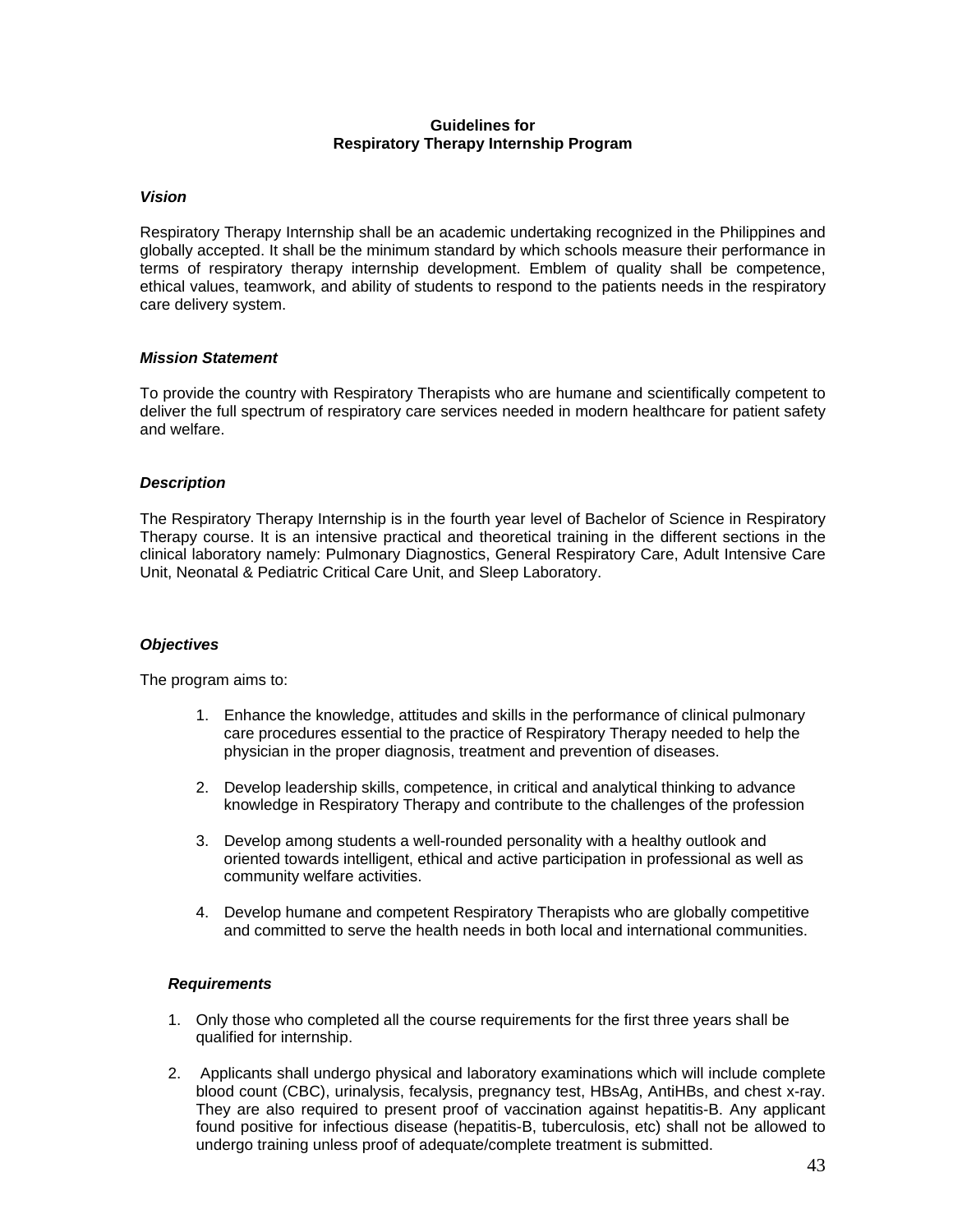#### *General Rules*

- 1. The school in coordination with the accredited training center/hospital shall provide a training program in line with the approved CHED rules on Respiratory Therapy Internship Program (RTIP)
- 2. The school and the training center shall enter into a contract of affiliation.
- 3. The school shall assign interns only to accredited training centers.
- 4. The school shall pay the required affiliation fee to the training center.
- 5. A clinical instructor per hospital per shift with a maximum ratio of clinical instructor to intern of 1:5 per shift shall be provided by the school to:
	- a. Monitor intern's individual attendance, behavior, and performance, in coordination with the training respiratory care laboratory both in theoretical and practical application.
	- b. Guide interns in readings and application of theoretical knowledge gained from school to actual practice.
	- c. Clinical instructors who are part-time faculty of the school should undergo clinical preceptorship training regarding the objectives and the evaluation tools for the clinical rotation.
- 6. As part of CHED memorandum on Respiratory Therapy Internship Program (RTIP) colleges and universities shall require their interns to attend seminars/scientific symposia relevant to Respiratory Therapy education.

#### *Duties and Responsibilities of Interns*

- 1. Proper Decorum
	- The intern shall:
	- a. Behave professionally at all times
	- b. Serve the patients with compassion
	- c. Avoid undue familiarity and intimacy with patients and staff
	- d. Handle patient information with utmost confidentiality
	- e. Work harmoniously with fellow interns and other personnel of the institution.
- 2. Attendance and Punctuality

The intern shall adhere strictly to the policies of the institution and training center on absences and tardiness.

3. Laboratory Breakages

The intern shall be solely responsible for the payment, replacement or repair of laboratory equipment and/or supplies incurred by them.

#### *Offenses and Sanctions*

- 1. Absences/tardiness incurred during internship shall be given the following sanctions:
	- a. For every excused absence, eight (8) hours make-up (1:1 ratio)
	- b. For every unexcused absence, twenty-four (24) hours make-up (1:3 ratio)
	- c. For accumulated absences exceeding 13 days or twenty percent (20%) of the total number of internship days per hospital rotation (63 days), repeat internship rotation
	- d. For unauthorized out-of-post, twenty-four (24) hours make-up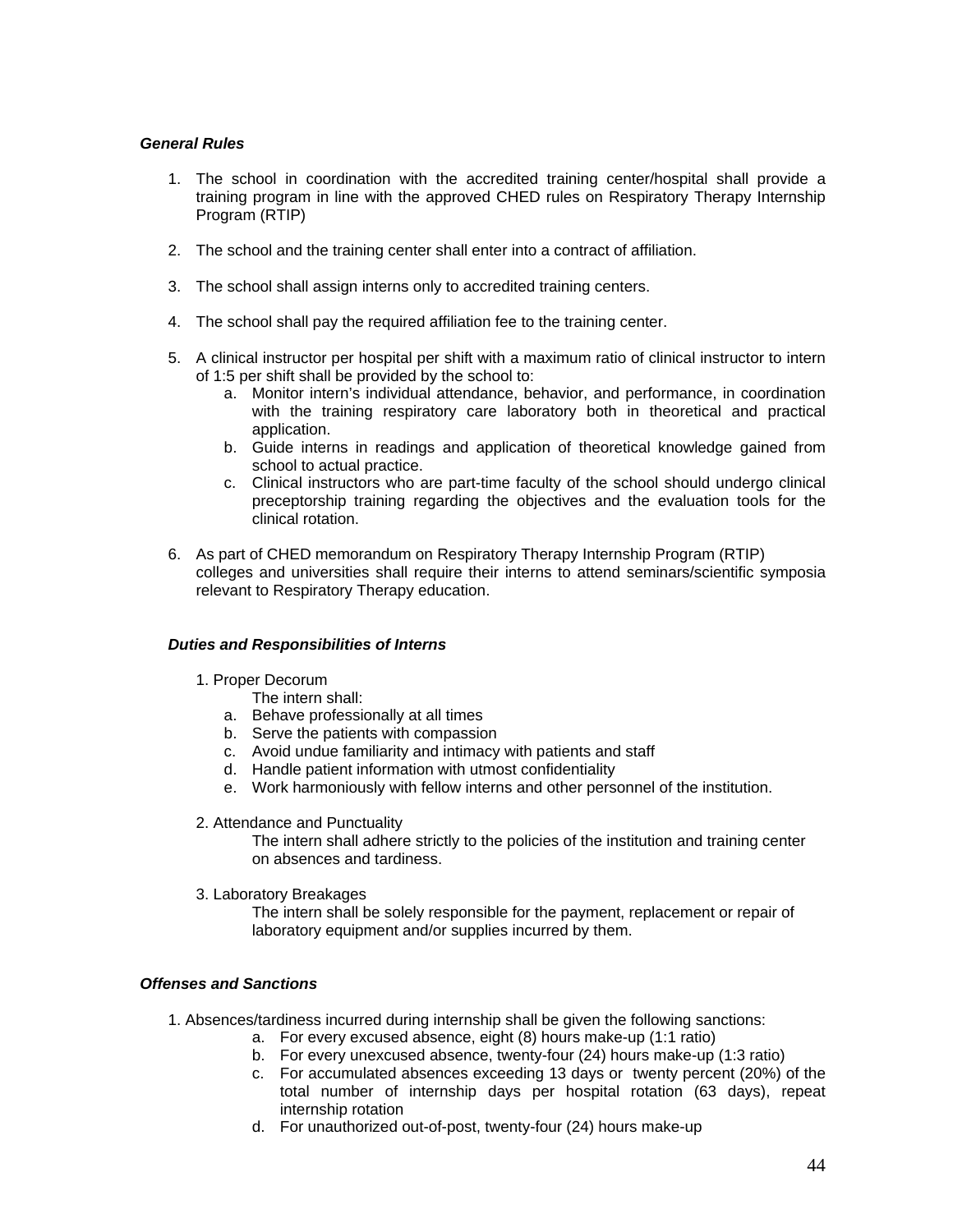- 1. Sanction shall be determined by the training center and the institution on the following:
	- a. Cheating in any form
	- b. Alcohol intoxication
	- c. Inflicting physical injury
	- d. Carrying of deadly weapon
	- e. Possession and/or use of prohibited drugs
	- f. Sexual harassment
	- g. Vandalism
	- h. Willful destruction of hospital property
	- i. Gambling
	- j. Stealing
	- k. Immorality

#### *Responsibilities of the Institution and the Training Center*

1. *Responsibilities of the Institution:*

The institution shall meet the following requirements before applying for affiliation to any clinical laboratory:

- a. provide a clinical instructor experienced in actual laboratory work to monitor individual attendance, behavior, and performance of the interns, in coordination with the training laboratory and to assist the affiliating laboratory in implementing the Respiratory Therapy Internship Program
- b. Ensure that the interns pay or replace damages, breakages, and losses incurred by the interns in Training Center property.
- c. Ensure that the clinical instructors and interns observe and abide with the policies, rules and regulations of the hospital.
- 2. *Responsibilities of the Training Center*
	- a. The training center shall have a pulmonologist accredited by the Phil. College of Chest Physicians (PCCP) or Philippine Association of Pediatric Pulmonologists (PAPP) or a registered Respiratory Therapist as department head by the respiratory care laboratory.
	- b. There shall be adequate number of respiratory therapists for each section of respiratory care services offered by the hospital.
	- c. The respiratory care laboratory shall have adequate space to accommodate both staff and interns.
	- d. The respiratory care laboratory shall have sufficient equipment and supplies based on the volume and type of respiratory care services and number of interns to be trained.
	- e. The respiratory care laboratory shall have a written internship training program for Respiratory Therapy Interns.
		- e.1. The person responsible for the training shall be a pulmonologist or senior respiratory therapist
		- e.2. The program shall provide for an objective measure of evaluation of the baseline skills and knowledge.
		- e.3. The program shall include the following: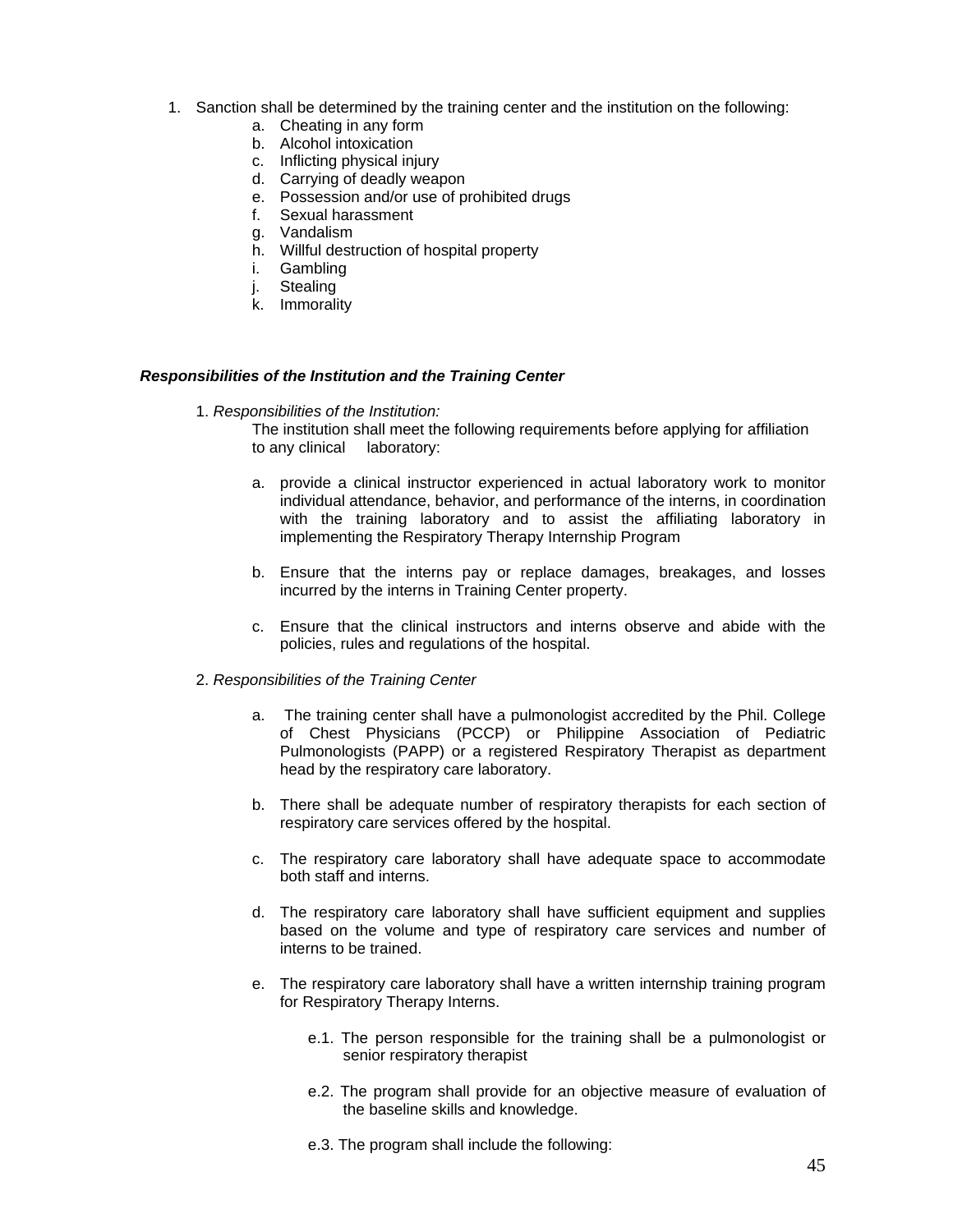- e.3.1. General objective/s of the training program
- e.3.2. Specific objectives of the training program
- e.3.3. Course content
- e.3.4. Training schedule
- e.3.5. Training rules and regulations
- e.3.6. Principles and methods of procedures to be taught
- e.3.7. Right work attitude and ethical values
- e.3.8. Objective evaluation of performance in each section
- e.3.9. Contract of Affiliation
- f. The training center shall release interns from duty one day per week to attend to their seminar classes.
- g. The training center shall allow interns to attend official school activities/functions when requested by the Dean.
- 3. *Joint Responsibilities of the Institution and the Training Center*
	- The Institution and the Training Center shall:
	- a. Implement the training program
	- b. Hold monthly conference to evaluate the implementation of the program and institute changes.
	- c. Maintain cooperation and harmonious relationships among interns and staff of the training center at all times.

#### *Performance Evaluation*

- 1. To evaluate the performance of the interns the following shall be applied:
	- a. Examinations: theoretical, practical
	- b. Clinical Performance: competency skills, attitude and behavior, attendance and punctuality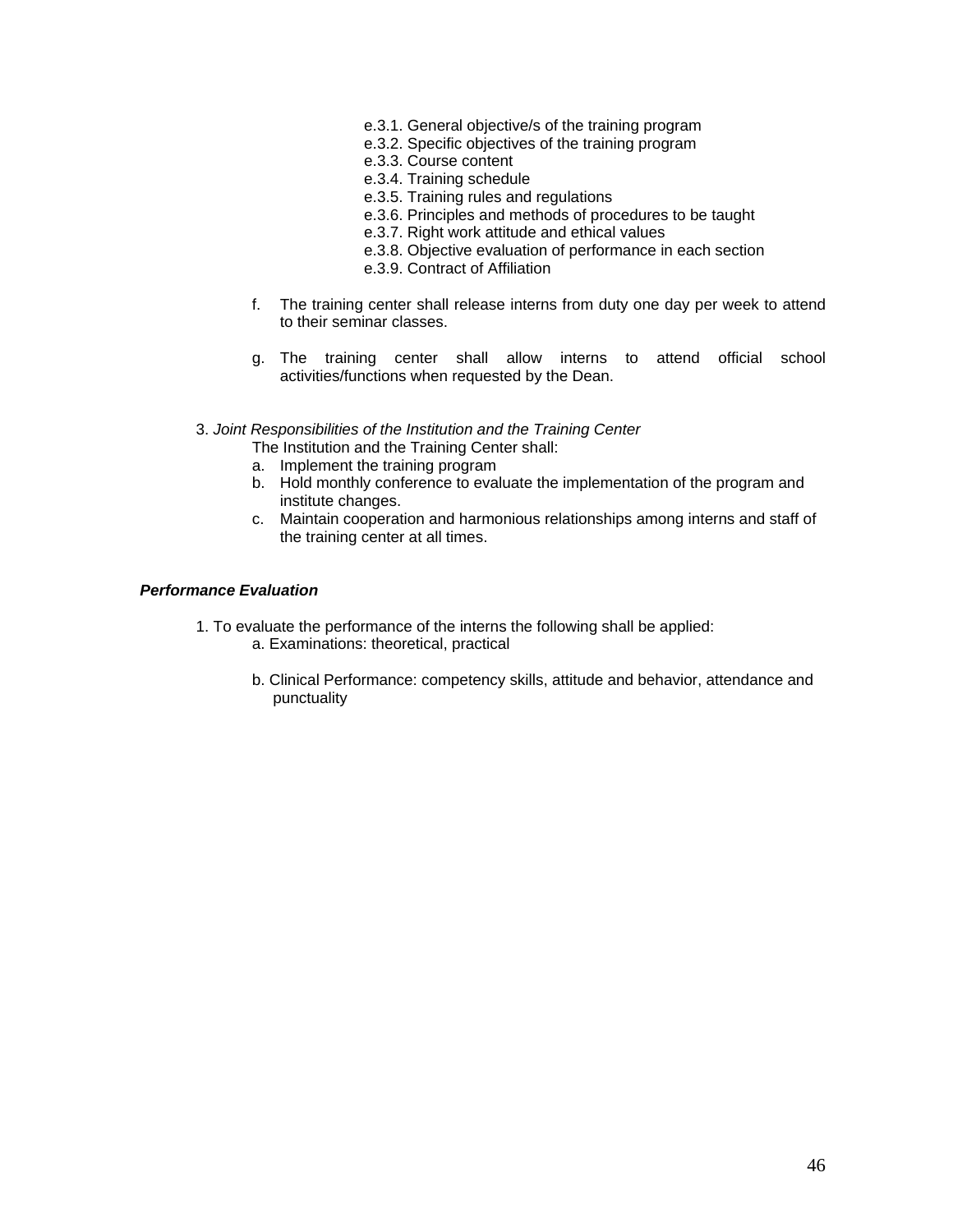# **Appendix B**

#### **LIST OF MINIMUM EQUIPMENT/INSTRUMENTS CHEMICAL/ SUPPLIES REQUIREMENTS FOR BACHELOR OF SCIENCE IN RESPIRATORY THERAPY EDUCATION**

# **A. Chemistry Laboratory**

| <b>UIGIIIISU Y LADUIAIUI Y</b>                            |                                         |
|-----------------------------------------------------------|-----------------------------------------|
| 1. Analytical balance                                     | 1 for every 15-25 students              |
| 2. Rough balance                                          | 1 for every 5-10 students               |
| 3. Centrifuge machine                                     | 1 for every 15-25 students              |
|                                                           |                                         |
| 4. Water bath with thermometer                            |                                         |
| 5. Burner/hotplate                                        |                                         |
| 6. Timer                                                  |                                         |
| 7. Test tubes (different sizes)                           | 10 pcs. per group of max. of 5 students |
|                                                           |                                         |
| 8. Test tube holder                                       | 1 pc per group of max. of 5 students    |
| 9. Test tube rack                                         | 1 pc per group of max. of 5 students    |
| 10. Flask (Erlenmeyer, Florence, Volumetric)              | 1 per group of students                 |
| 11. Beaker                                                | 1 pc per group of max. of 5 students    |
| 12. Glass funnel                                          | 1 pc per group of max of 5 students     |
|                                                           |                                         |
| 13. Graduated cylinder                                    | 1 pc per group of max. of 5 students    |
| 14. Aspirator bulb                                        | 1 pc per group of max of students       |
| 15. Volumetric pipettes (1ml, 5ml, and 10ml)              | 2 pcs per group of max. of 5 students   |
| 16. Reagents and supplies                                 |                                         |
|                                                           |                                         |
|                                                           |                                         |
| <b>B. Biological Sciences</b>                             |                                         |
| 1. Microscopes (Binocular)                                | 1 for every 1-2 students                |
|                                                           |                                         |
| 2. Skeleton (Human and animal)                            |                                         |
| 3. Models (Different systems of the human body)1 set each |                                         |
| 4. Prepared slides of specimen                            | 1 for every 5 students                  |
| 5. Dissecting pan                                         | 1 for every 5 students                  |
| 6. Dissecting set                                         | 1 for every 5 students                  |
|                                                           |                                         |
| 7. Kymograph set                                          | 1 per class                             |
| 8. Glass slides                                           | 1 box per group                         |
| 9. Cover slips                                            | 2 boxes per group                       |
| 10. Reagents and supplies                                 |                                         |
| 11. Charts, CD-ROM, transparencies                        |                                         |
|                                                           |                                         |
| 12. Fresh and Preserved specimen                          |                                         |
|                                                           |                                         |
| <b>C. Physics Laboratory</b>                              |                                         |
|                                                           |                                         |
| 1. Vernier Caliper                                        | 5 pcs                                   |
| 2. Micrometer Caliper                                     | 5 pcs                                   |
| 3. Meter stick (with knife-edge support) :                | 6 pcs                                   |
| 4. Metal Sphere                                           | 5 pcs                                   |
| 5. Cylinder vessel (metal or plastic)                     | 5 pcs                                   |
|                                                           |                                         |
| 2 to 3 cm diameter                                        |                                         |
| 2 to 3 cm height                                          |                                         |
| 6. Double Pan Balance                                     | 4 pcs                                   |
| 7. Graduated Cylinder                                     |                                         |
| $10 \mathrm{m}$                                           | 5 pcs                                   |
|                                                           |                                         |
| 25 ml                                                     | 5 pcs                                   |
| 50 ml                                                     | 5 pcs                                   |
| 250 ml                                                    | 5 pcs                                   |
| 500 ml                                                    | 5 pcs                                   |
| 8. Metal Force table - round                              | 5 pcs                                   |
|                                                           |                                         |
|                                                           |                                         |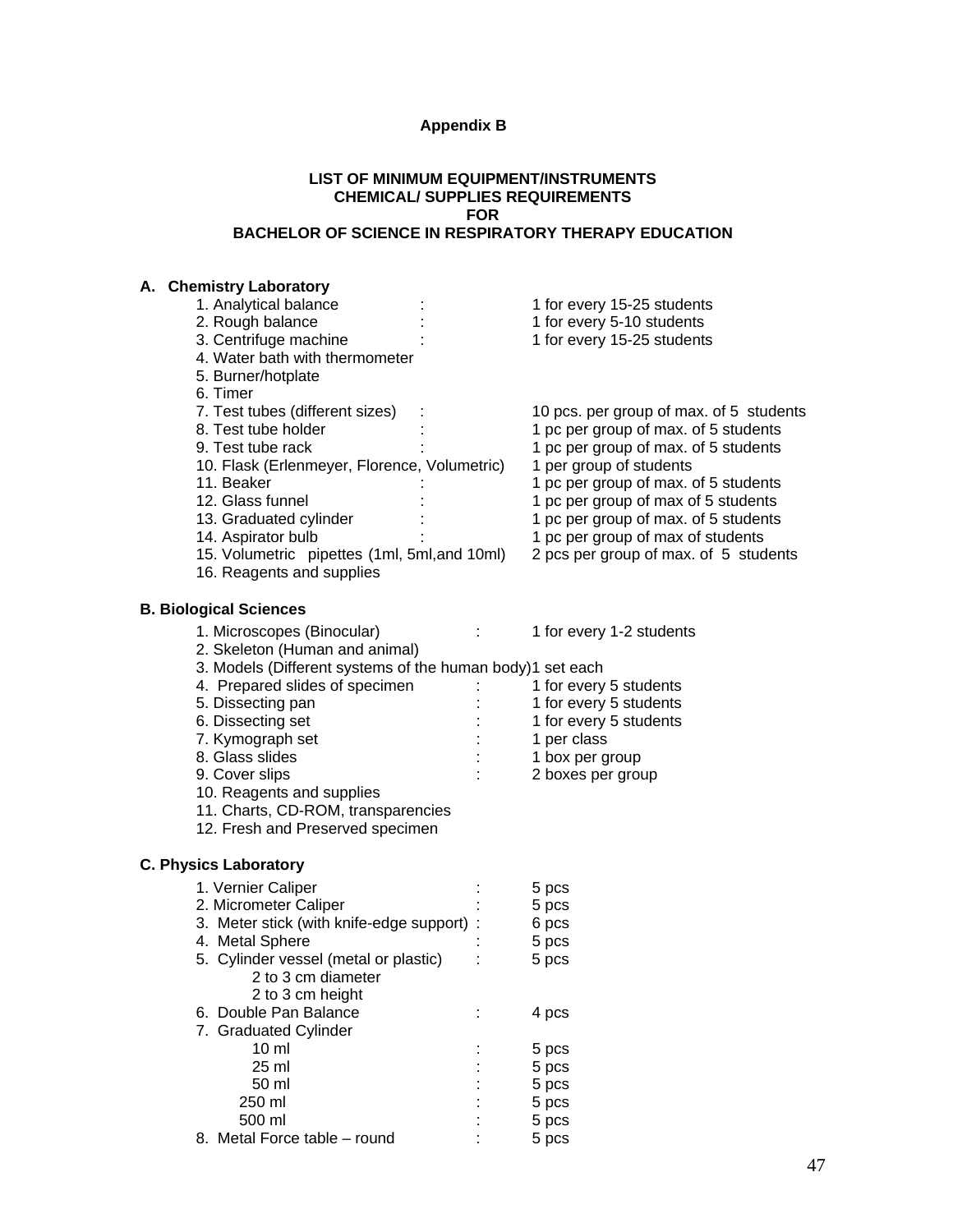| 9. Weights                                              | 5 sets                        |
|---------------------------------------------------------|-------------------------------|
| 10. Sonometer                                           | 3 pcs                         |
| 11. Tuning Forks                                        | 5 pcs                         |
| $C - 256$                                               |                               |
| $C - 384$                                               |                               |
| $C - 512$                                               |                               |
| 12. Bulb (with socket)                                  | 5 pcs                         |
| <b>Metal Block</b>                                      | 6 pcs                         |
| Lead                                                    | 6 pcs                         |
| Copper                                                  | 6 pcs                         |
| Aluminum                                                | 6 pcs                         |
| <b>Brass</b>                                            | 6 pcs                         |
| 13. Thermometer                                         | 6 pcs                         |
| 14. Bunsen Burner                                       | 6 pcs                         |
| 15. Pipettes (10 ml)                                    | 12 pcs                        |
| 16. Rubber Aspirator<br>17. Metal bob of different mass | 12 pcs                        |
| 18. Glass tubes                                         | 12 pcs<br>3 pcs               |
| 2.5 to 4 cm $-$ diameter                                |                               |
| at least 40 cm in length                                |                               |
| 19. Rubber mallet                                       | 6 pcs                         |
| 20. Stirring Rod                                        | 6 pcs                         |
| 21. Tripod                                              | 6 pcs                         |
| 22. Steam boiler                                        | 6 pcs                         |
| 23. Pycnometer – ordinary for solids                    | 5 pcs                         |
| 24. Baumehydrometer (universal)                         | 3 pcs                         |
| 25. J-tube apparatus                                    | 3 pcs                         |
| 26. Mercury                                             | 100 ml                        |
| 27. Calorimeter                                         | 6 pcs                         |
| 28. Magnifier                                           | 3 pcs                         |
| 29. Droppers                                            | 24 pcs                        |
| 30. Voltmeter                                           | 3 pcs                         |
| 31. Ammeter                                             | 3 pcs                         |
| 32. Alligator Clips                                     | 12 pcs                        |
| 33. Multi-tester                                        | 3 pcs                         |
| 1.5 V Battery                                           |                               |
| Resistors (Assorted)                                    |                               |
|                                                         |                               |
| D. Microbiology<br>1. Microscope (Binocular)            | 1 for every 1-2 students      |
| Incubator<br>2.                                         | 1 for every three (3) classes |
| 3.<br>Autoclave                                         | 1 for every three (3) classes |
| 4.<br><b>Inoculating Hood</b>                           | 1 for every three (3) classes |
| 5.<br>Gas Pak unit                                      | 1 for every three (3) classes |
| 6.<br>Refrigerator                                      | 1                             |
| 7.<br><b>Colony Counter</b>                             | 1 for every three (3) classes |
| 8.<br>Drying oven                                       | 1 for every three (3) classes |
| pH meter<br>9.                                          | 1 per class                   |
| 10. Candle jar                                          | 1 per class                   |
| 11. Petri dishes                                        | 5 per student                 |
| 12. Inoculating Loop                                    | 1 per student                 |
| 13. Inoculating needle                                  | 1 per student                 |
| 14. Bent needle                                         |                               |
| 15. Burner/Alcohol lamp                                 | 1 per group                   |
| 16. Set of Prepared slides                              | for demonstration             |
| 17. Erlenmeyer Flask                                    | 1 per 5 students              |
| 18. Graduated Cylinder                                  |                               |
| 19. Rough Balance                                       | 2 per class                   |
| 20. Test tubes of different sizes                       | 20 pcs. per group             |
|                                                         |                               |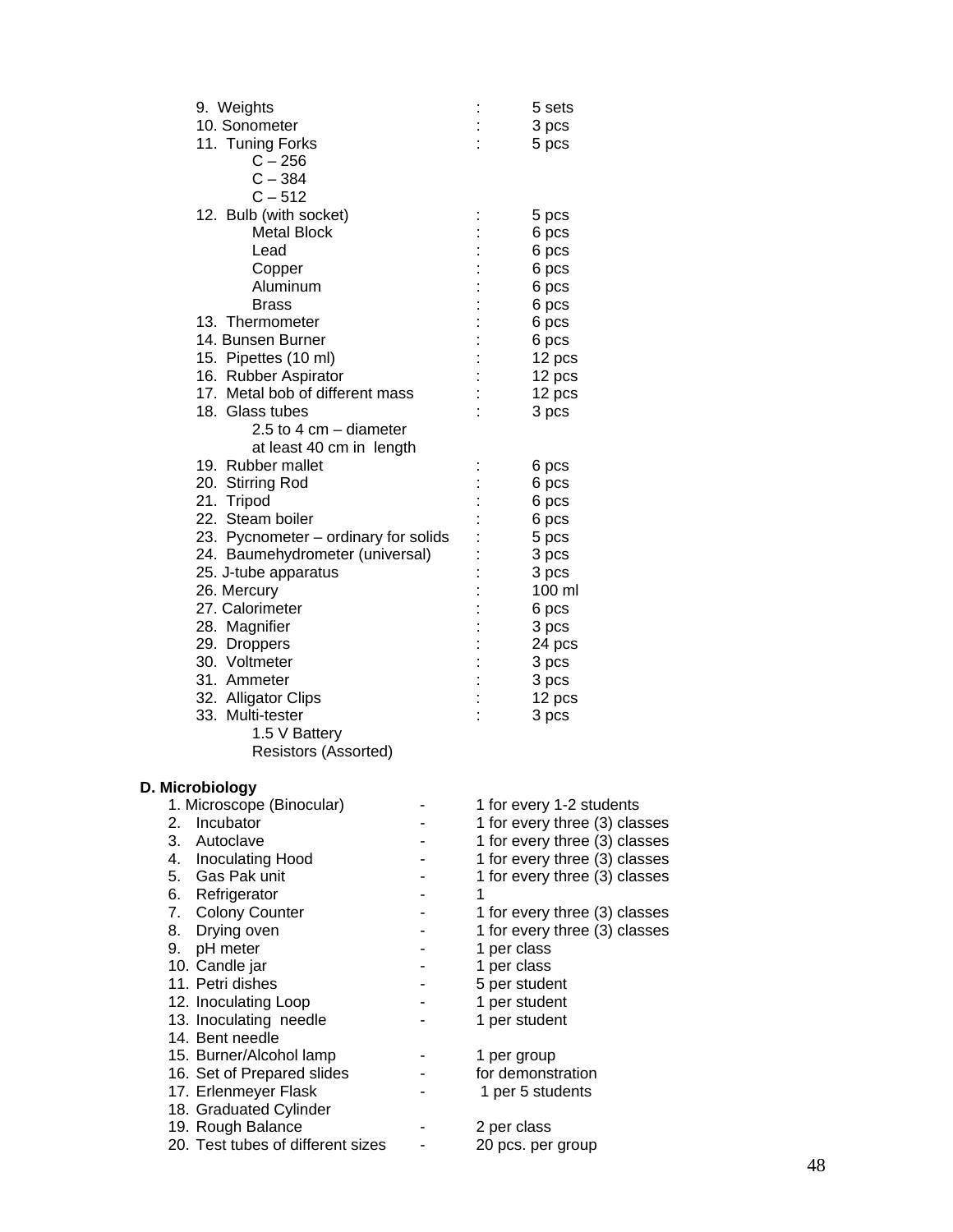| 21. Test tube rack         | $\sim$                   | 1 per group of 5-6 studies |
|----------------------------|--------------------------|----------------------------|
| 22. Stove (single)         | $\overline{\phantom{0}}$ | 2 per class                |
| 23. Stop watch             | $\overline{\phantom{a}}$ | 1 per group 0f 5-6 studies |
| 24. Slide                  | $\overline{\phantom{a}}$ | 1 box per group            |
| 25. Cover slips            |                          | 1 box per group            |
| 26. Stock cultures         |                          |                            |
| 27 Culture modia and other |                          |                            |

27. Culture media and other Reagents and supplies

# **E. Respiratory Therapy Simulation Laboratory**

| 1. Medical gas cylinders (sizes D, E, G, H/K)        | 1 cylinder size each per class |
|------------------------------------------------------|--------------------------------|
|                                                      |                                |
| 2. Reducing valves / pressure regulators             | 6 per class                    |
| 3. Flow meters (Bourdon, Thorpe type)                | 4 per class                    |
| 4. Humidifiers and its accessories                   | 4 per class                    |
| 5. Aerosol Generators (Compressor)                   | 4 per class                    |
| 6. Oxygen Therapy delivery devices                   | 6 per class                    |
| 7. Representative adult mechanical ventilator        | 1                              |
| 8. Adult CPR Mannequin                               | 1                              |
| 9. Adult self-inflating manual resuscitator with     | 1                              |
| resuscitator mask                                    |                                |
| 10. Oxygen reservoir valve and bag (adult /pedia)    | 1 each size                    |
| 11. Infant CPR Mannequin                             |                                |
| 12. Infant self-inflating manual resuscitator with   | 1                              |
| resuscitator mask                                    |                                |
| 13. Intubation Mannequin set                         | 1                              |
| 14. Laryngoscope with                                | 2                              |
| Miller/McIntosh blade (neonatal, pediatric, adult) : | 1 for each size                |
| 15. Airway care devices                              |                                |
| <b>Endotracheal tubes</b>                            |                                |
| (neonate, pediatric, adult sizes)                    | 4 for each size                |
| <b>Intubating Stylet</b>                             | 1 for each size                |
| Oropharyngeal airways                                |                                |
| (neonate, pediatric, adult sizes)                    | 4 for each size                |
| Heat moisture exchanger                              |                                |
| (neonate, pediatric, adult sizes)                    | 4 for each size                |
| <b>Bacteria filter</b>                               | 4 per class                    |
| 16. Hospital Bed                                     | 1                              |
| 17. Footstool                                        |                                |
| 18. Suction machine                                  | 2 per class                    |
| 19. Adjustable wrench                                | 4 per class                    |
| 20. Wall O2 / Air / Suction Outlet                   | 1                              |
| 21. Quick-connect type hoses                         |                                |
| Oxygen                                               | 1                              |
| <b>Compressed Air</b>                                | 1                              |
| 22. Personal Computer with pulmonary graphics        |                                |
| Software                                             |                                |
|                                                      | 1                              |
| 23. Wright's Respirometer                            | 1                              |
| 24. Oxygen Analyzer                                  | 1                              |
| 25. Pulse oximeter                                   |                                |
| 26. Peak flow meter (Adult / Pedia)                  | 2 for each size                |
| 27. Respiratory Care consumables                     |                                |
| Different Nebulizer kits                             | 10                             |
| Different Metered-dose inhalers (MDI)                | 10                             |
| Different Medications for aerosol therapy            |                                |
| (nebules and inhalation solutions)                   | 20                             |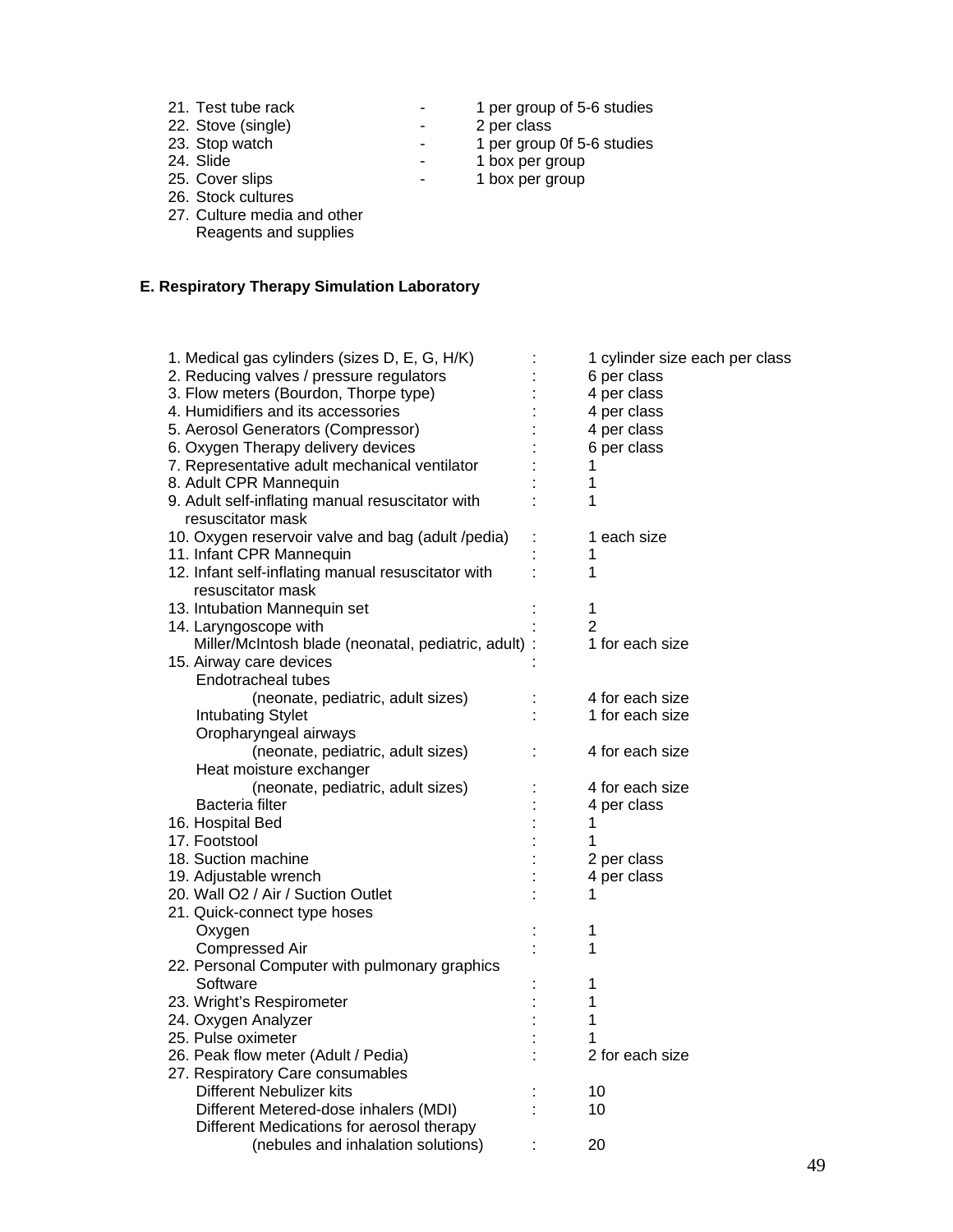| 28. BP Apparatus         | 2 per class   |
|--------------------------|---------------|
| 29. Teaching Stethoscope | 2 per class   |
| 30. Thermometer          | 1 per student |

#### **F. Universal Precautionary Requirements for all laboratories**

laboratory gowns with long sleeves gloves masks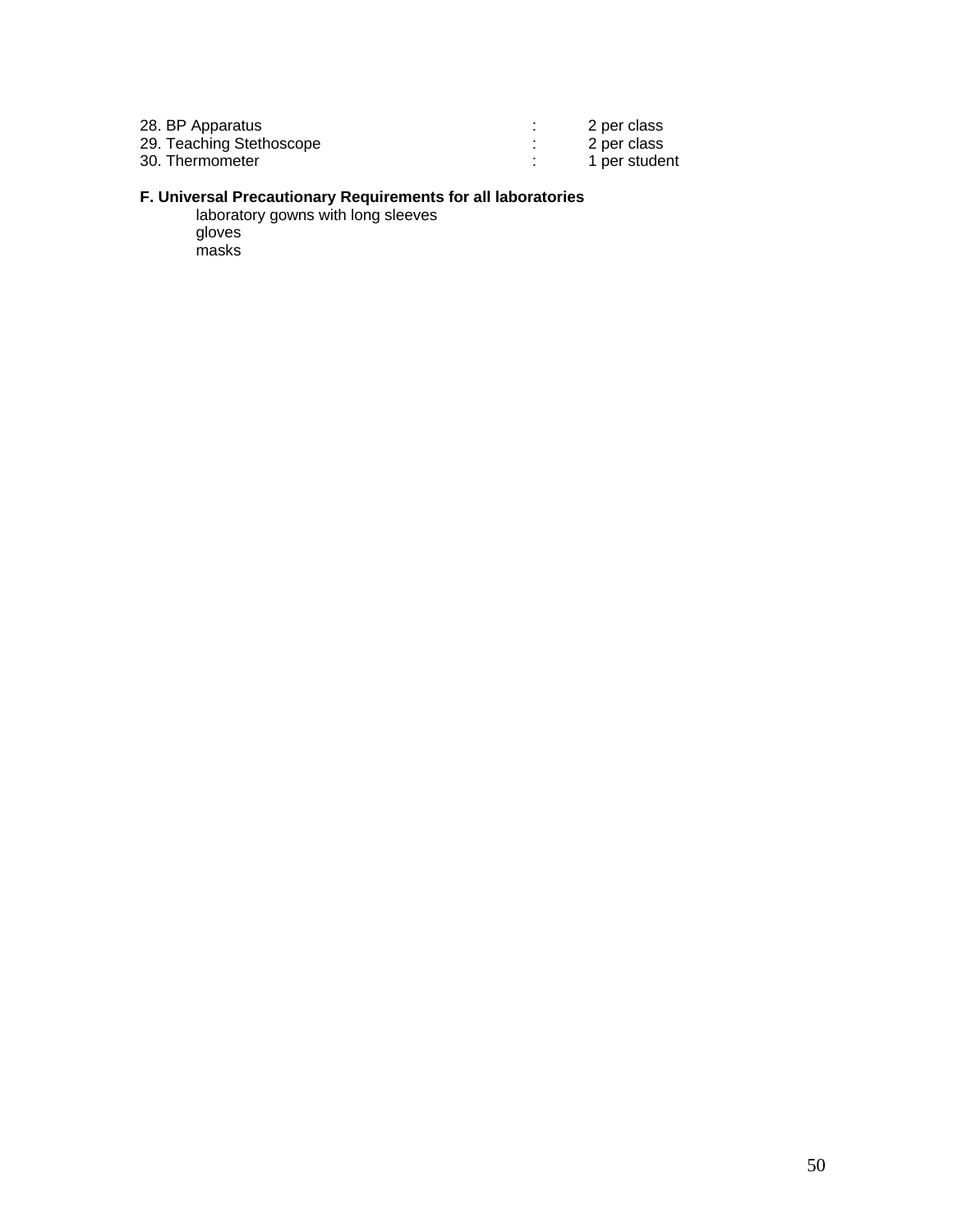### APPENDIX C

#### **Respiratory Therapy Affiliation Fees**

### **A. AFFILIATION FEES**

Pulmonary Department Areas of Rotation

|                                   |       | Hours       |                    |
|-----------------------------------|-------|-------------|--------------------|
|                                   | Total | per         | Days per           |
| Areas of Rotation                 | Hours | Institution | <b>Institution</b> |
| <b>Pulmonary Diagnostics</b>      | 500   | 167         | 21                 |
| <b>General Respiratory Care</b>   | 500   | 167         | 21                 |
| <b>Adult Intensive Care</b>       |       |             |                    |
| Management                        | 400   | 133         | 17                 |
| Neonatal /Pediatric Critical Care | 100   | 33          | 4                  |
| Total                             | 1500  | 500         | 63                 |

#### **Computation**

#### For **Pulmonary Diagnostics** and **General Respiratory Care**

Assumption: Personnel to be utilized – RT I

| Salary of RT | 10,000  | /month    |
|--------------|---------|-----------|
|              |         |           |
|              |         | weeks     |
|              |         | /week     |
|              | 2,500   |           |
|              | -5<br>÷ | days      |
|              |         |           |
|              | 500     | / day     |
|              | 8<br>÷  | hours     |
| Rate         | 62.50   | /per hour |
|              |         |           |

|                              | Days per | RT I  | Amount per | No. of  | Amount/Intern |
|------------------------------|----------|-------|------------|---------|---------------|
| Areas of Rotation            | area     | Rate  | Rotation   | Interns | per area      |
| <b>Pulmonary Diagnostics</b> | 21       | 62.50 | 1,312.50   |         | 262.50        |
| <b>General Respiratory</b>   |          |       |            |         |               |
| Care                         | 21       | 62.50 | 1,312.50   |         | 262.50        |

**Computation** 

# For **Adult Intensive Care Unit Management** and **Neonatal & Pediatric Critical Care**

Assumption: Personnel to be utilized – RT II

| Salary of RT | 12,000               | /month    |
|--------------|----------------------|-----------|
|              | 4<br>∸               | weeks     |
|              | 3,000                | /week     |
|              | $5\phantom{.0}$<br>÷ | days      |
|              | 600                  | / day     |
|              | 8<br>÷               | hours     |
| Rate         | 75.00                | /per hour |

|                      | Davs per | RT II | Amount per | No. of  | Amount/Intern |
|----------------------|----------|-------|------------|---------|---------------|
| Areas of Rotation    | area     | Rate  | Rotation   | Interns | per area      |
| Adult Intensive Care |          | 75.00 | 1.275.00   |         | 255.00        |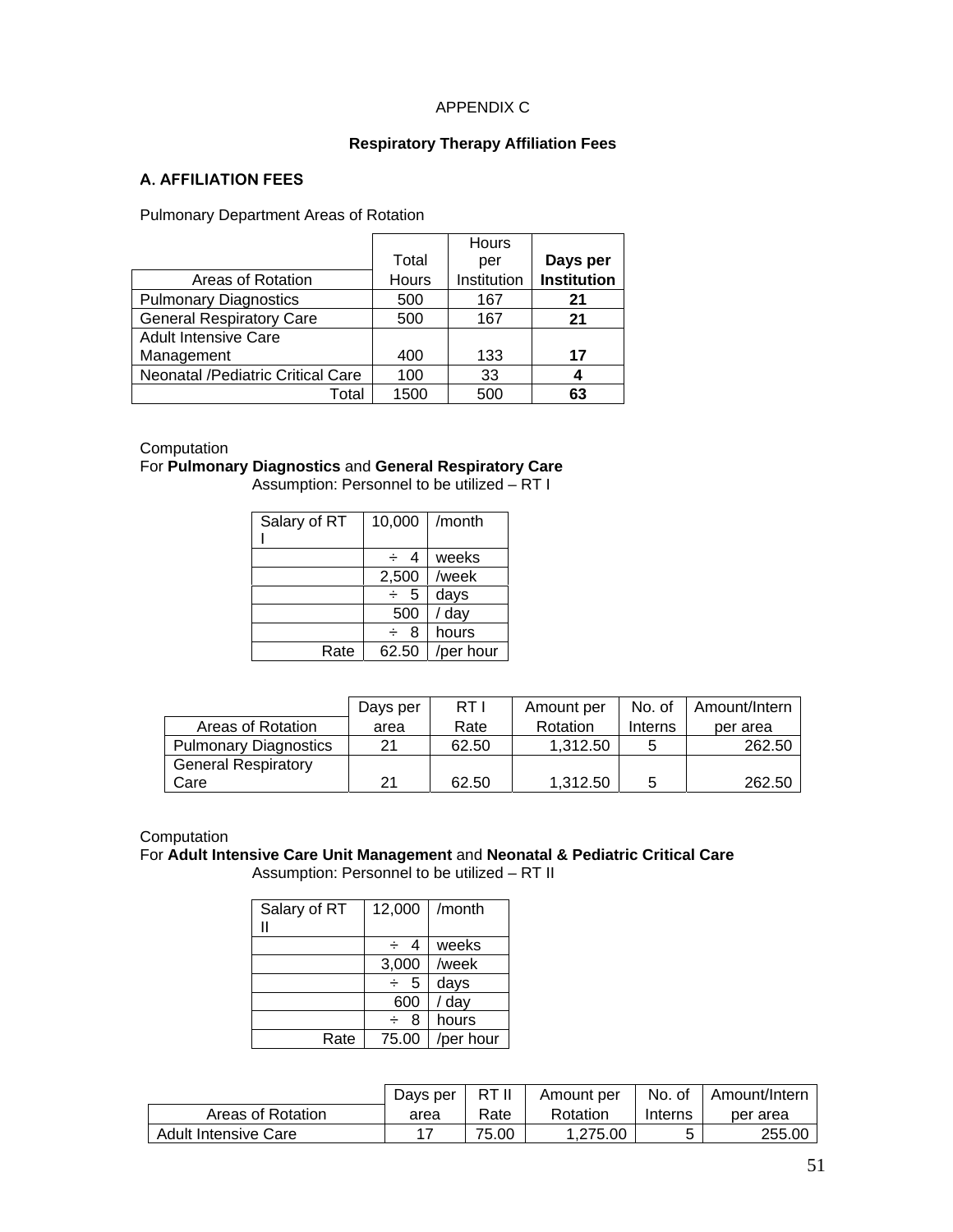| Management                       |                                        |        |       |
|----------------------------------|----------------------------------------|--------|-------|
| Neonatal/Pediatric Critical Care | --<br>5.00<br>$\overline{\phantom{a}}$ | 300.00 | 60.OC |

| Summary                          |          |          |        |
|----------------------------------|----------|----------|--------|
|                                  | Days per |          |        |
|                                  |          | Amount / |        |
|                                  | area     | Intern   |        |
| <b>Pulmonary Diagnostics</b>     | 21       | 262.50   |        |
| <b>General Respiratory Care</b>  | 21       | 262.50   |        |
| <b>Adult Intensive Care</b>      |          |          |        |
| Management                       | 17       | 255.00   |        |
| Neonatal/Pediatric Critical Care | 4        | 60.00    |        |
|                                  |          |          | per    |
| Total                            | 63       | 835.84   | intern |

#### **B. USER FEES**

### *1. Use of Library Facilities*

Assumption: Use of library facilities at least 1 hour per day for 63 days by 20 interns.

Cost for use of library

| <b>Electrical Devices</b>     | Consumption<br>(watts) |               |                                                         |
|-------------------------------|------------------------|---------------|---------------------------------------------------------|
| Lights                        | 80                     |               |                                                         |
| Computer                      | 500                    |               |                                                         |
| Air-conditioning Unit         | 2,760                  |               |                                                         |
| Total                         |                        |               |                                                         |
|                               | 3,340                  |               |                                                         |
| <b>Total number of days</b>   | 63                     |               |                                                         |
| <b>Total Electrical</b>       |                        |               | *4.75 rate / kw-hr was based<br>on 2003 monthly bill of |
| Consumption                   | 210,420                | watts-hr      | Meralco for government                                  |
| or                            | 210.42                 | kw-hr         | institutions                                            |
|                               |                        |               |                                                         |
| Rate                          | 4.75                   | rate/kw-hr* ▲ |                                                         |
| <b>Electrical Consumption</b> | 210.42                 | kw-hr         |                                                         |
| <b>Total Cost</b>             | 999.50                 | pesos         |                                                         |
| Number of Interns             | 20                     |               |                                                         |
| <b>Amount per Intern</b>      | 49.97                  | pesos         |                                                         |

#### *2. Use of Hospital Quarter*

Assumption: Use of hospital quarters at least 1 hour per day for 63 days by 20 interns.

Cost for use of Hospital

**Quarters** 

| <b>Electrical Devices</b> | Consumption<br>(watts) |
|---------------------------|------------------------|
| Lights                    | 80                     |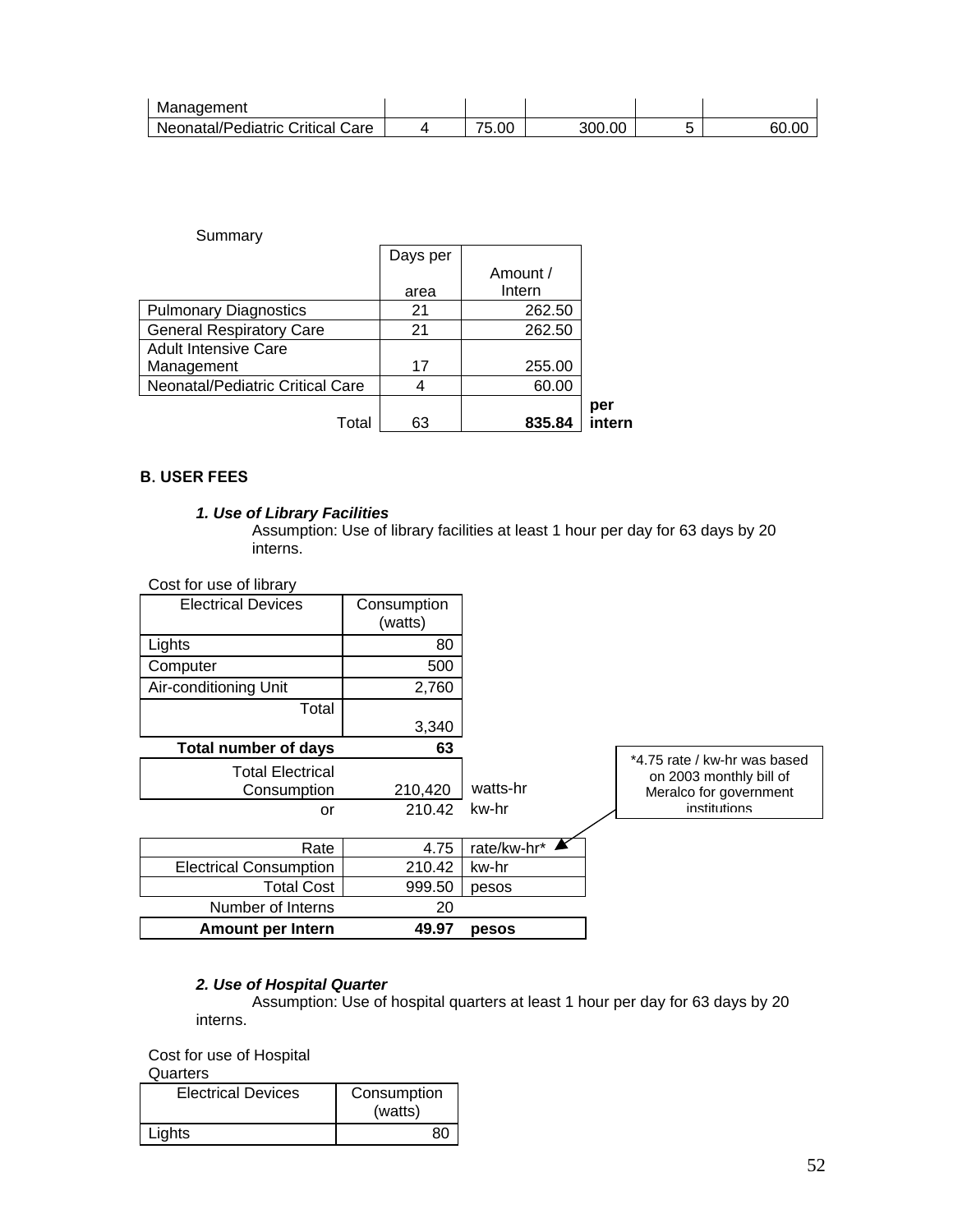| Electric Fan                | 30     |           |
|-----------------------------|--------|-----------|
| Air-conditioning Unit       | 110    |           |
| Total                       | 220    |           |
| <b>Total number of days</b> | 63     |           |
| <b>Total Electrical</b>     |        |           |
| Consumption                 | 13,860 | watts-hr  |
| or                          | 13.86  | kw-hr     |
|                             |        |           |
|                             |        | pesos/kw- |
| Rate                        | 4.75   | hr*       |

| <b>Amount per Intern</b>      |    | 3.29 pesos    |
|-------------------------------|----|---------------|
| Number of Interns             | 20 |               |
| <b>Total Cost</b>             |    | $65.84$ pesos |
| <b>Electrical Consumption</b> |    | 13.86 kw-hr   |

Water consumption (assumed one time use of comfort room/student)

|                     | 6      | Liters/Flush     |
|---------------------|--------|------------------|
| Number of Interns   | 20     |                  |
|                     | 120    | liters           |
| Number of Days      | 63     |                  |
| <b>Total water</b>  |        |                  |
| consumption         | 7,560  | <b>Liters</b>    |
| or                  | 7.56   | cu. meters       |
| Rate                | 14.26  | rate / cu. meter |
| <b>Total Amount</b> | 107.81 |                  |
| No. of Interns      | 20     |                  |
| Amount per intern   | 5.39   | pesos            |

Linen Usage

Regular change every  $2^{nd}$  day of use

| <b>Cost of Linens Used</b>            |       |       |
|---------------------------------------|-------|-------|
| No. of Linens                         |       |       |
| Cost (Wash/Dry)                       | 5.20  |       |
| No of days (63 days/ change every 2nd |       |       |
| day)                                  | 32    |       |
| <b>Total Cost</b>                     | 998.4 | pesos |
| No. of Interns                        | 20    |       |
| Amount per intern                     | 49.92 | pesos |

#### *3. Hospital Supplies*

- A. gloves
- B. masks
- C. others
	- Minimal cost: Not Considered

*4. Identification Card*  A. **PhP 50.00 per intern**

*5. Use of Conference Room* Electrical Device Use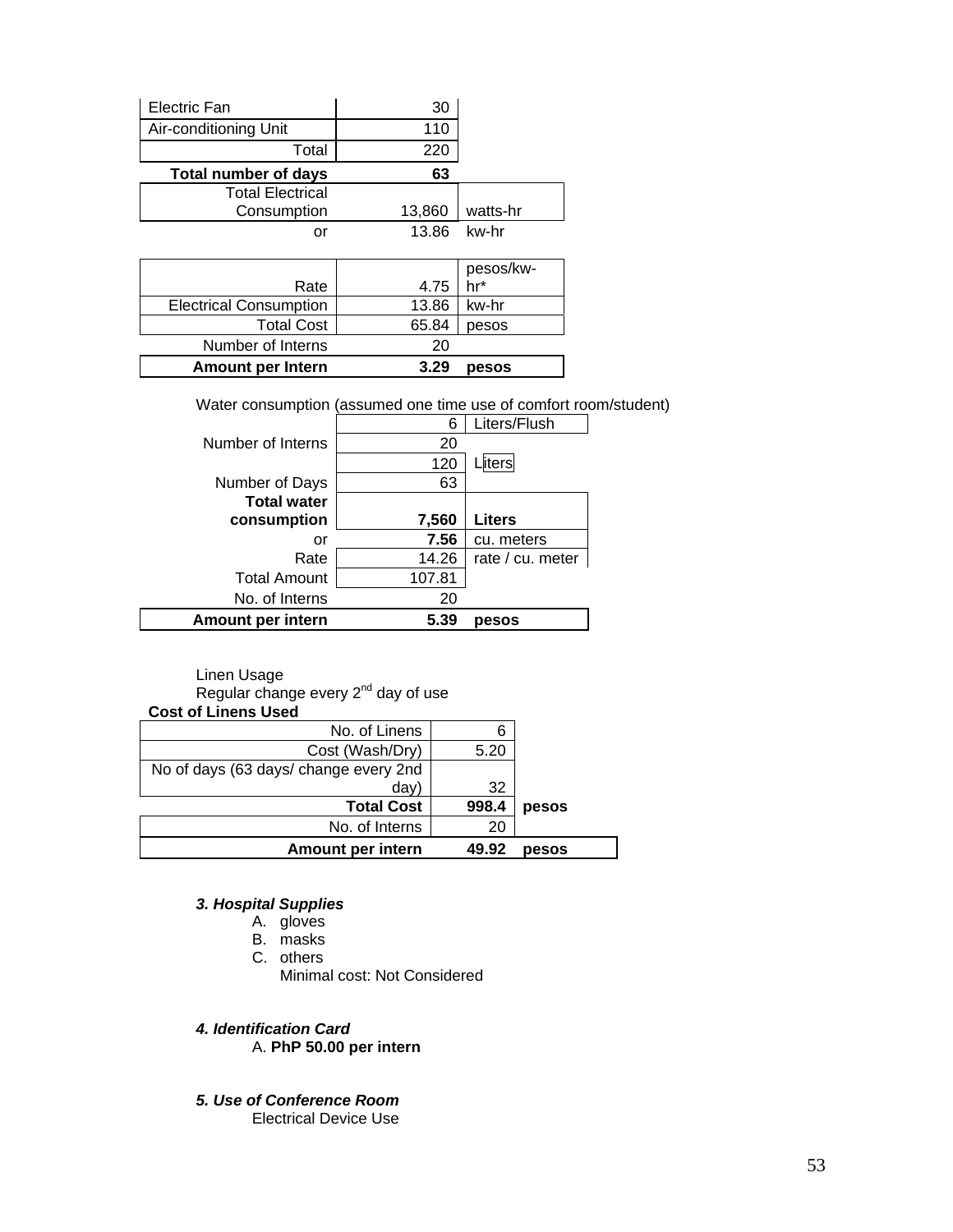|                                     |        | Consumption   |       |
|-------------------------------------|--------|---------------|-------|
|                                     | No. of |               | Total |
| Electrical Device use               | Units  | per unit (Kw) | (Kw)  |
| Air-conditioning Unit               | 4      | 4.6           | 18.40 |
| Amplifier                           |        | 0.6           | 0.60  |
| Computer                            |        | 0.5           | 0.50  |
| Fluorescent Light +Ballast          | 40     | 0.054         | 2.16  |
| Total Power Usage @ Conference Room |        |               | 21.66 |

| Total Power Usage @ Conference Room |          |                      |
|-------------------------------------|----------|----------------------|
| (Kw)                                | 21.66    |                      |
| Rate (pesos/kw-hr)                  | 4.75     |                      |
| Amount per hour                     | 102.89   |                      |
| No. of Hours                        | 20       | (1.5 hours per week) |
| <b>Total Amount</b>                 | 2,057.70 |                      |
| No. of Interns                      | 20       |                      |
|                                     |          |                      |
| <b>Amount per Intern</b>            | 102.89   | pesos                |

# **C. ESTIMATED COST PER INTERN**

| <b>Library Use</b>                     | 49.97    |
|----------------------------------------|----------|
| <b>Hospital Quarters Use</b>           |          |
| Electricity                            | 3.29     |
| <b>Comfort Room</b>                    | 5.39     |
| Linens                                 | 49.92    |
| <b>Identification Card</b>             | 50.00    |
| Conference Room Use                    | 102.89   |
|                                        |          |
| User Fees (Total)                      | 261.46   |
| <b>Affiliation Fee</b>                 | 835.84   |
| <b>Total (Affiliation + User Fees)</b> | 1,097.30 |

#### **D. INSTITUTION FEES**

| <b>Affiliation Fee</b>          | 835.84   |                                            |
|---------------------------------|----------|--------------------------------------------|
| User Fees (Total)               | 261.46   |                                            |
| Total (Affiliation + User Fees) | 1,097.30 |                                            |
|                                 | 20%      | For every 1 hospital<br>rotation (63 days) |
| Institution Fee (20%)           | 219.46   |                                            |
| <b>Total Fees</b>               | 1,316.76 |                                            |